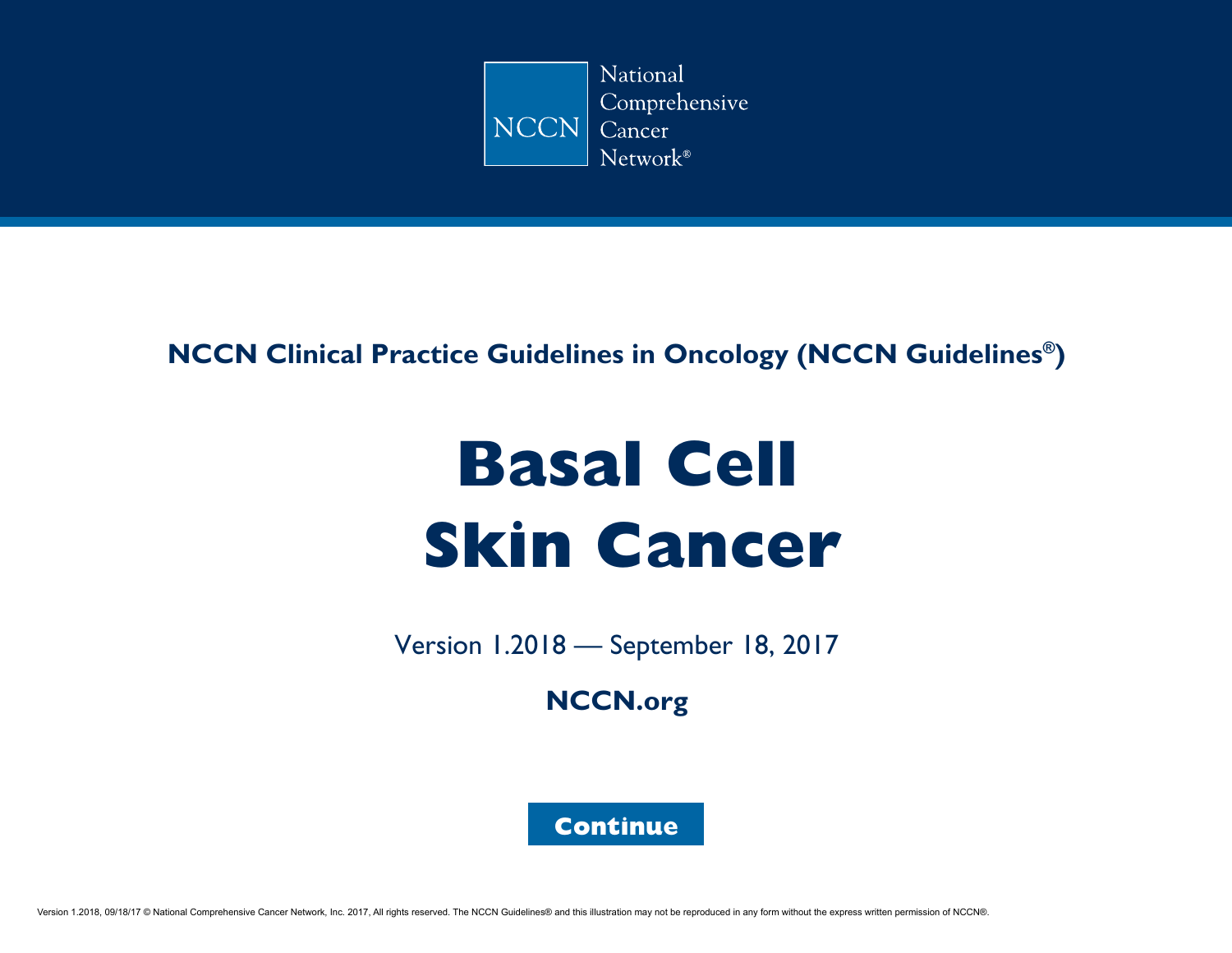<span id="page-1-0"></span>

# **NCCN Guidelines Version 1.2018 Panel Members Basal Cell Skin Cancer**

[NCCN Guidelines Index](http://www.nccn.org/professionals/physician_gls/f_guidelines.asp) [Table of Contents](#page-2-0) **[Discussion](#page-12-0)** 

\***Christopher K. Bichakjian, MD/Chair ϖ University of Michigan Comprehensive Cancer Center**

**Thomas Olencki, DO/Vice-Chair † The Ohio State University Comprehensive Cancer Center - James Cancer Hospital and Solove Research Institute**

**Sumaira Z. Aasi, MD ϖ Stanford Cancer Institute**

**Murad Alam, MD ϖ ¶ ζ Robert H. Lurie Comprehensive Cancer Center of Northwestern University**

**James S. Andersen, MD ¶ City of Hope Comprehensive Cancer Center**

**Rachel Blitzblau, MD, PhD § Duke Cancer Center**

**Glen M. Bowen, MD ϖ Huntsman Cancer Institute at the University of Utah**

**Carlo M. Contreras, MD ¶ University of Alabama at Birmingham Comprehensive Cancer Center**

**Gregory A. Daniels, MD, PhD † ≠ Þ ‡ UC San Diego Moores Cancer Center**

**Roy Decker, MD, PhD § Yale Cancer Center/ Smilow Cancer Hospital**

**Jeffrey M. Farma, MD ¶ Fox Chase Cancer Center**

**NCCN Anita Engh, PhD Karin G. Hoffmann, RN, CCM** **Kris Fisher, MD ϖ ≠ St. Jude Children's Research Hospital/ University of Tennessee Health Science Center**

**Brian Gastman, MD Ÿ Case Comprehensive Cancer Center/ University Hospitals Seidman Cancer Center and Cleveland Clinic Taussig Cancer Institute**

**Karthik Ghosh, MD Þ Mayo Clinic Cancer Center**

**Roy C. Grekin, MD ϖ ¶ UCSF Helen Diller Family Comprehensive Cancer Center**

**Kenneth Grossman, MD, PhD † Huntsman Cancer Institute at the University of Utah**

**Alan L. Ho, MD, PhD † Memorial Sloan Kettering Cancer Center**

**Karl D. Lewis, MD † University of Colorado Cancer Center**

**Manisha Loss, MD ϖ Sidney Kimmel Comprehensive Cancer Center at Johns Hopkins**

**Daniel D. Lydiatt, DDS, MD ¶ Fred & Pamela Buffett Cancer Center**

**Jane Messina, MD ≠ Moffitt Cancer Center** 

**Kishwer S. Nehal, MD ϖ ¶ Memorial Sloan Kettering Cancer Center**



**Igor Puzanov, MD ‡ Roswell Park Cancer Institute**

**Chrysalyne D. Schmults, MD ϖ ¶ Dana-Farber/Brigham and Women's Cancer Center | Massachusetts General Hospital Cancer Center**

**Ashok R. Shaha, MD ¶ ζ Memorial Sloan Kettering Cancer Center**

**Valencia Thomas, MD ϖ The University of Texas MD Anderson Cancer Center**

**Yaohui G. Xu, MD, PhD ϖ University of Wisconsin Carbone Cancer Center**

**John A. Zic, MD ϖ Vanderbilt-Ingram Cancer Center**

ϖ Dermatology

- ф Diagnostic/Interventional radiology
- ¶ Surgery/Surgical oncology
- ζ Otolaryngology
- ≠ Pathology/Dermatopathology
- † Medical oncology
- Þ Internal medicine
- § Radiotherapy/Radiation oncology
- Ÿ Reconstructive surgery
- ‡ Hematology/Hematology oncology
- \* Discussion Section Writing Committee

**[Continue](#page-2-0) NECN Guidelines Panel Disclosures** 

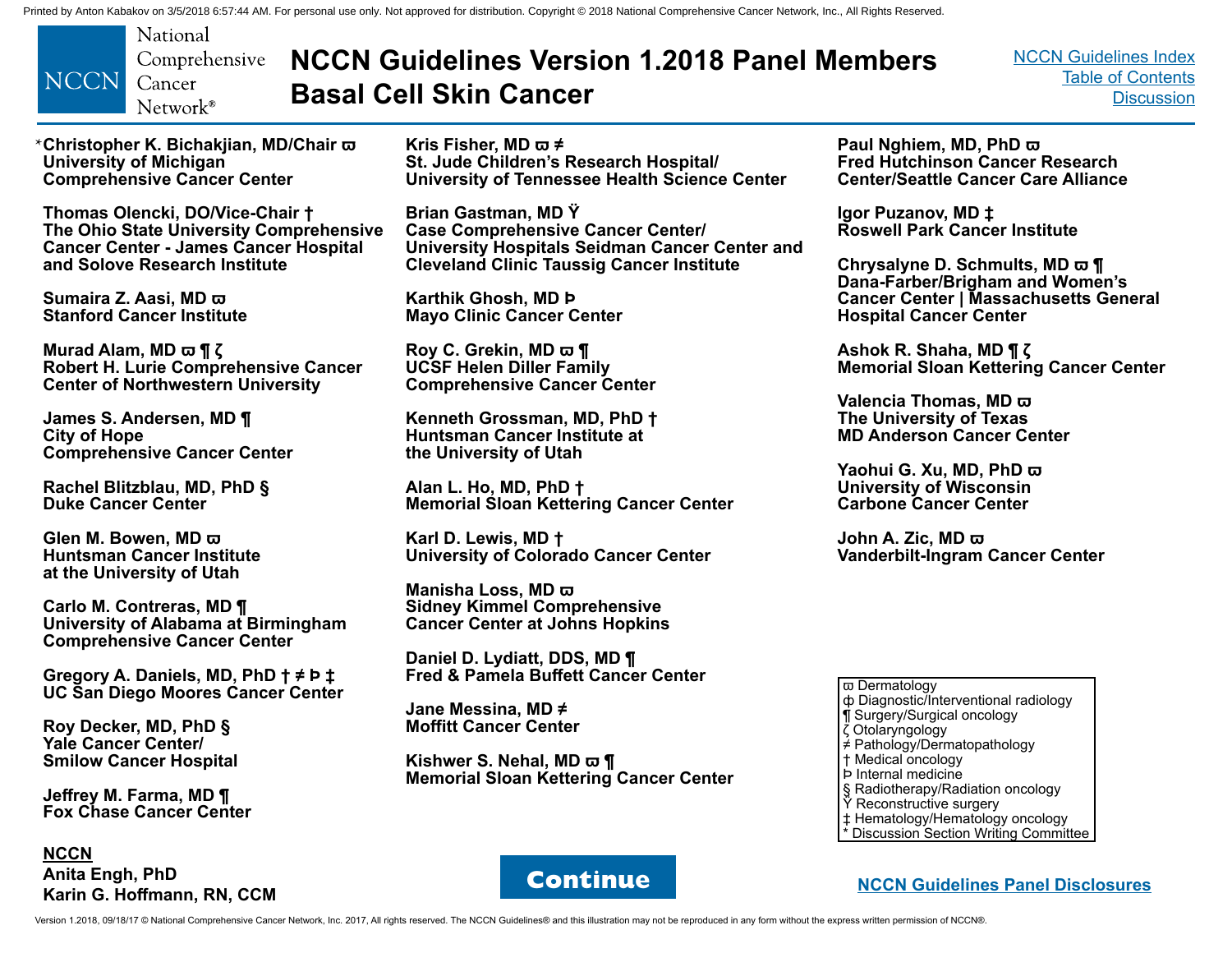<span id="page-2-0"></span>National Comprehensive NCCN Guidelines Version 1.2018 Table of Contents **NCCN** Cancer **Basal Cell Skin Cancer**  $N$ etwork®

[NCCN Guidelines Index](http://www.nccn.org/professionals/physician_gls/f_guidelines.asp)  Table of Contents **[Discussion](#page-12-0)** 

[NCCN Basal Cell Skin Cancer Panel Members](#page-1-0) [Summary of the Guidelines Updates](#page-3-0)

### **Basal Cell Skin Cancer (BCC)**

[BCC Clinical Presentation, Workup, and Risk Status \(BCC-1\)](#page-5-0)

BCC Primary and Adjuvant Treatments

- [Low Risk \(BCC-2\)](#page-6-0)
- [High Risk \(BCC-3\)](#page-7-0)

[BCC Follow-up and Recurrence \(BCC-4\)](#page-8-0) [BCC Risk Factors for Recurrence \(BCC-A\)](#page-9-0) [Principles of Treatment for Basal Cell Skin Cancer \(BCC-B\)](#page-10-0) [Principles of Radiation Therapy for Basal Cell Skin Cancer \(BCC-C\)](#page-11-0)

**Clinical Trials:** NCCN believes that the best management for any patient with cancer is in a clinical trial. Participation in clinical trials is especially encouraged.

To find clinical trials online at NCCN Member Institutions, [click here:](http://www.nccn.org/clinical_trials/clinicians.aspx)  [nccn.org/clinical\\_trials/physician.html.](http://www.nccn.org/clinical_trials/clinicians.aspx)

**NCCN Categories of Evidence and Consensus:** All recommendations are category 2A unless otherwise indicated.

See [NCCN Categories of Evidence](#page-12-0)  [and Consensus.](#page-12-0)

The NCCN Guidelines® are a statement of evidence and consensus of the authors regarding their views of currently accepted approaches to treatment. Any clinician seeking to apply or consult the NCCN Guidelines is expected to use independent medical judgment in the context of individual clinical circumstances to determine any patient's care or treatment. The National Comprehensive Cancer Network® (NCCN®) makes no representations or warranties of any kind regarding their content, use or application and disclaims any responsibility for their application or use in any way. The NCCN Guidelines are copyrighted by National Comprehensive Cancer Network®. All rights reserved. The NCCN Guidelines and the illustrations herein may not be reproduced in any form without the express written permission of NCCN. ©2017.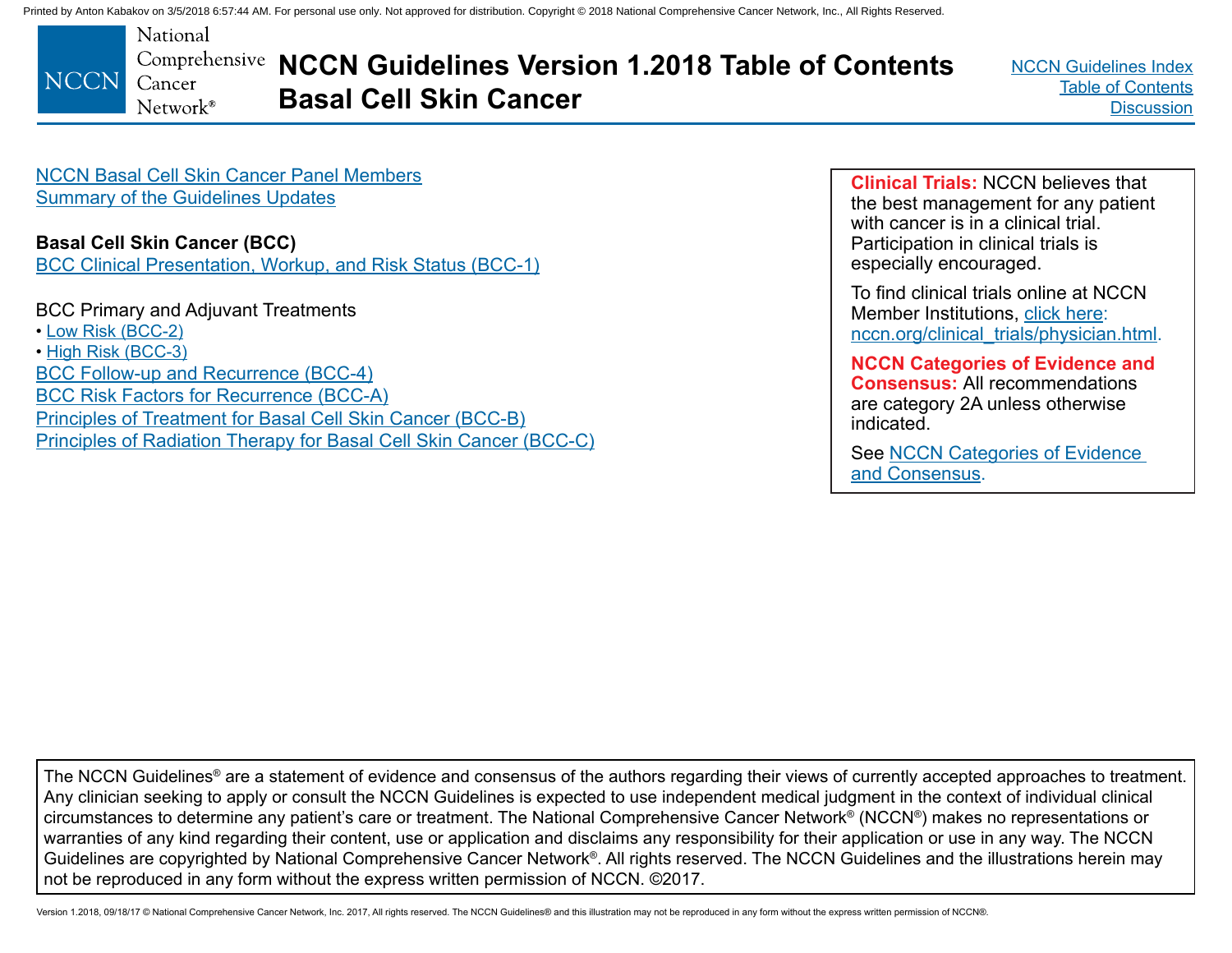<span id="page-3-0"></span>

|             | National             |
|-------------|----------------------|
|             | Comprehensive        |
| <b>NCCN</b> | Cancer               |
|             | Network <sup>®</sup> |

# **NCCN Guidelines Version 1.2018 Updates Basal Cell Skin Cancer**

**Updates in Version 1.2018 of the NCCN Guidelines for Basal Cell Skin Cancer from Version 1.2017 include:**

#### **Basal Cell Skin Cancer**

#### **[BCC-1](#page-5-0)**

- **After Workup added statement, "Basal cell carcinoma" in new column entitled "Diagnosis."**
- **Workup for suspicious lesion**
- **4th bullet was revised: "Imaging studies of** *areas of interest* **as indicated for suspicion of extensive disease"**
- **Footnote "b" amended: "Extensive disease includes deep structural involvement such as bone, perineural disease, and deep soft tissue. If perineural disease is suspected, MRI with contrast is preferred. If bone disease is suspected, CT with contrast is preferred** *unless contraindicated***."**

#### **[BCC-2](#page-6-0)**

- **Primary Treatment statement was amended: "Standard excision: If lesion can be excised with 4-mm clinical margins** *and postoperative margin assessment and* **second intention healing, linear repair, or skin graft"**
- **Adjuvant Treatment for positive margins after standard excision first statement was amended: "Mohs micrographic surgery or resection with complete** *circumferential* **margin assessment" (Also for BCC-3)**
- **Footnote "d" was added to the primary and adjuvant treatment option "RT for non-surgical candidates": "See Principles of Treatment for Basal Cell Skin Cancer (BCC-B)." (Also for BCC-3)**
- **Footnote "h" for Mohs micrographic surgery or resection with complete circumferential margin assessment was amended: "Excision with complete circumferential peripheral and deep margin assessment (CCPDMA) with frozen or** *permanent section analysis or intraoperative frozen section analysis* **is an alternative to Mohs micrographic surgery." (Also for BCC-3)**

#### **[BCC-3](#page-7-0)**

- **Primary Treatment**
- **1st statement was revised: "Mohs micrographic surgery or resection with complete** *circumferential* **margin assessment"**
- **2nd statement was revised: "Standard excision** *with* **wider surgical margins** *and postoperative margin assessment and* **with linear or delayed repair are recommended when excising high-risk tumors with standard excision"**
- **Adjuvant Treatment**
- **For patients with positive margins after Mohs micrographic surgery or resection with complete** *circumferential* **margin assessment, the following statement was revised: "Multidisciplinary tumor board consultation (consider a hedgehog pathway inhibitor or clinical trial)"**
- **For patients with positive margins treated with Mohs micrographic surgery or resection with complete margin assessment or RT, the following statement was revised: "If residual disease is present, and further surgery and RT are contraindicated, consider multidisciplinary tumor board consultation (consider a hedgehog pathway inhibitor or clinical trial)"**
- **Footnote "o" for extensive perineural or large-nerve involvement was amended:** *"***If large nerve involvement is suspected, consider MRI with contrast** *of region of interest* **to evaluate extent and rule out base of skull involvement or intracranial extension in head and neck tumors."**
- **A footnote was removed: "Current FDA-approved hedgehog pathway inhibitors include vismodegib and sonidegib."**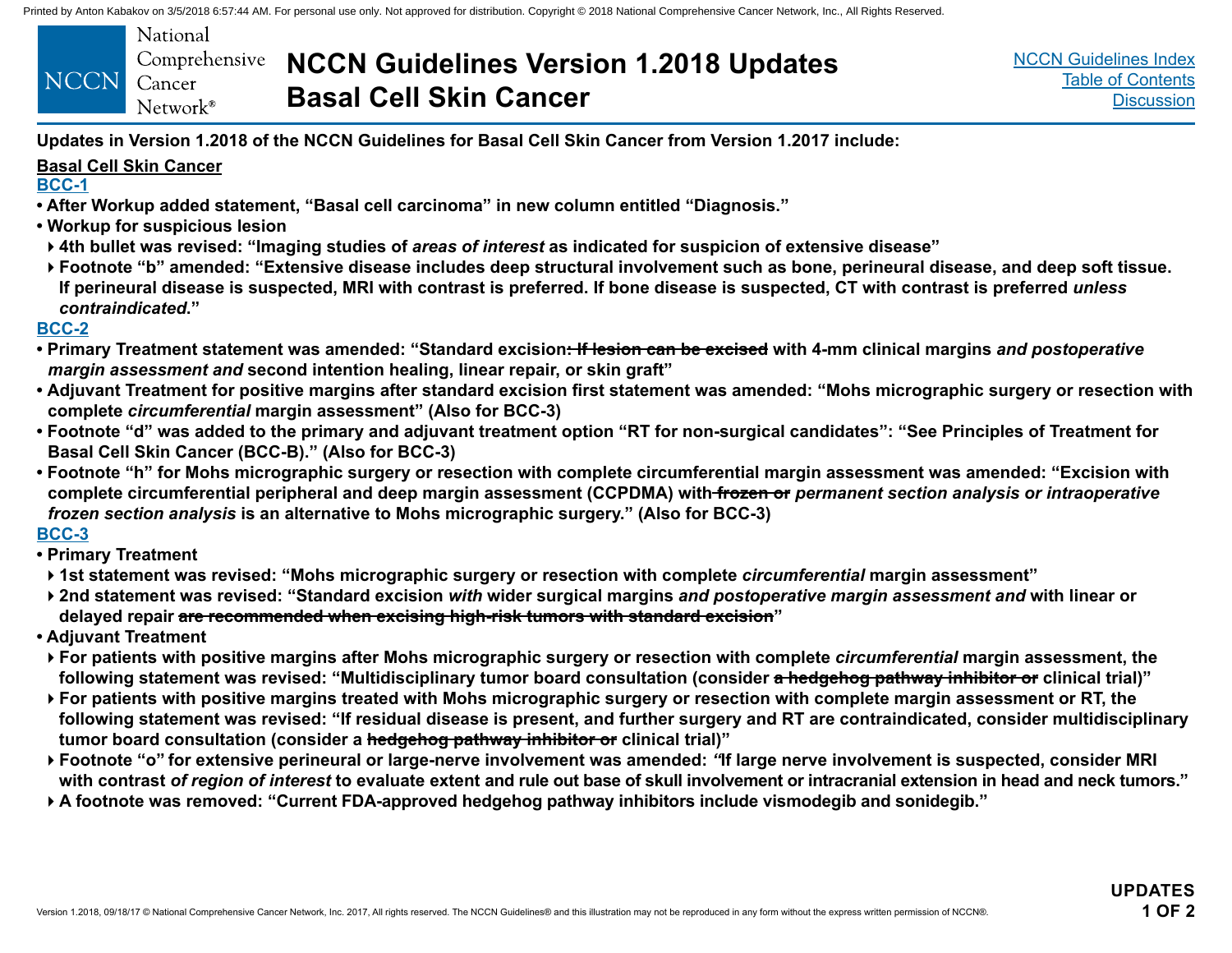

**NCCN Guidelines Version 1.2018 Updates Basal Cell Skin Cancer**

[NCCN Guidelines Index](http://www.nccn.org/professionals/physician_gls/f_guidelines.asp) [Table of Contents](#page-2-0) **[Discussion](#page-12-0)** 

#### **Basal Cell Skin Cancer continued**

**[BCC-A](#page-9-0)**

**• Risk Factors for Recurrence**

**4th footnote for high risk, aggressive growth pattern was revised: "Having morpheaform, basosquamous (metatypical), sclerosing, mixed infiltrative, or micronodular features in any portion of the tumor. In some cases basosquamous (metatypical) tumors may be prognostically similar to SCC; clinicopathologic** *correlation* **consultation is recommended** *in these cases.***"**

**[BCC-B](#page-10-0)**

- **Principles of Treatment for Basal Cell Skin Cancer**
- **3rd bullet was amended: "In certain patients at high risk for multiple primary tumors** *(eg, Gorlin's syndrome, xeroderma pigmentosa, history of radiation treatment)***, increased surveillance and consideration of prophylactic measures may be indicated."**
- **6th bullet was amended: "Use of nicotinamide has been** *may be* **effective in reducing the development of basal cell skin cancers." [BCC-C](#page-11-0)**
- **Principles of Radiation Therapy page for Basal Cell Skin Cancer was extensively revised.**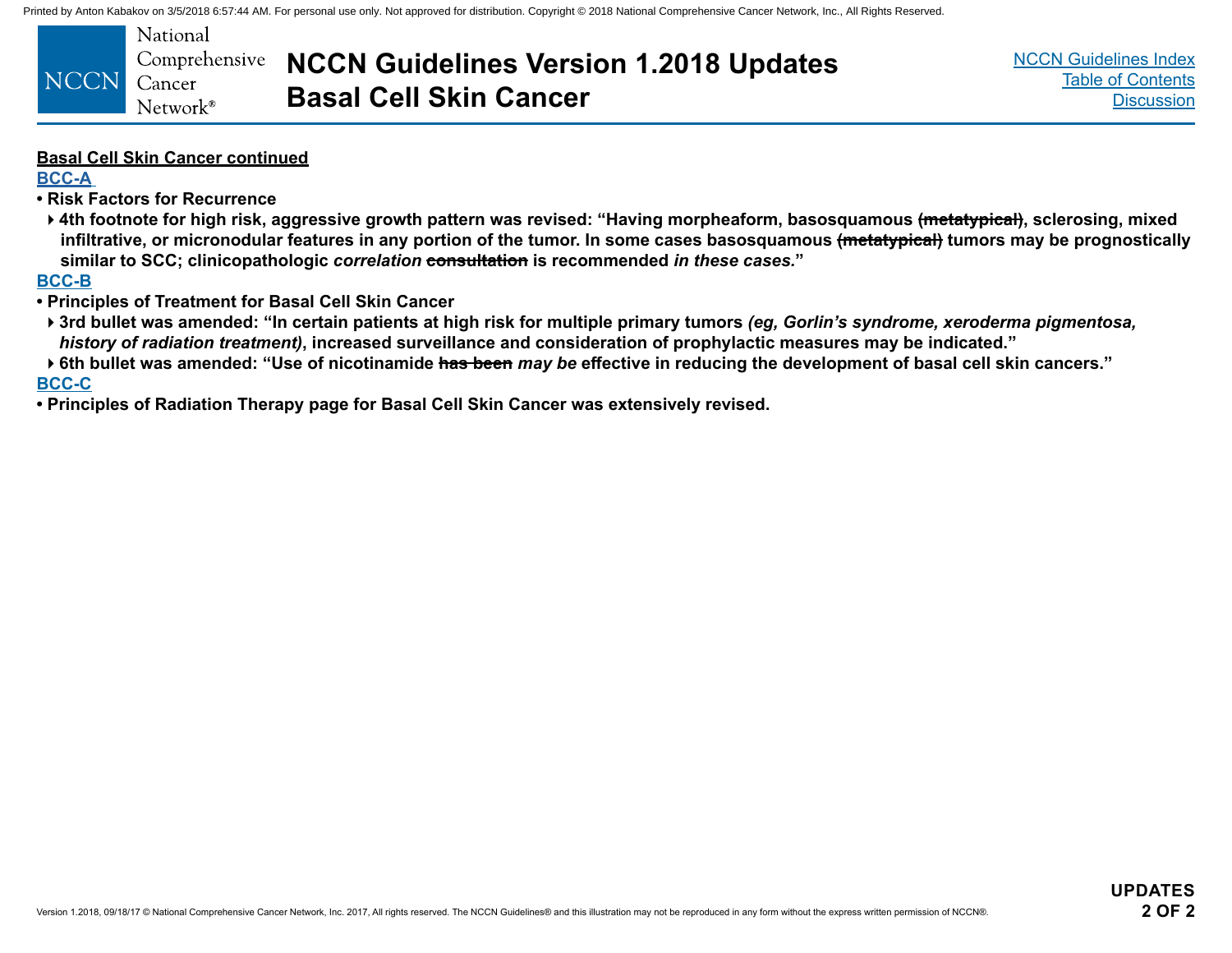<span id="page-5-0"></span>

<sup>a</sup>[See Risk Factors for Recurrence \(BCC-A\)](#page-9-0).<br><sup>b</sup>Extensive disease includes deep structural involvement such as bone, perineural disease, and deep soft tissue. If perineural disease is suspected, MRI with contrast is preferred. If bone disease is suspected, CT with contrast is preferred unless contraindicated. <sup>c</sup>Any high-risk factor places the patient in the high-risk category.

**Note: All recommendations are category 2A unless otherwise indicated.**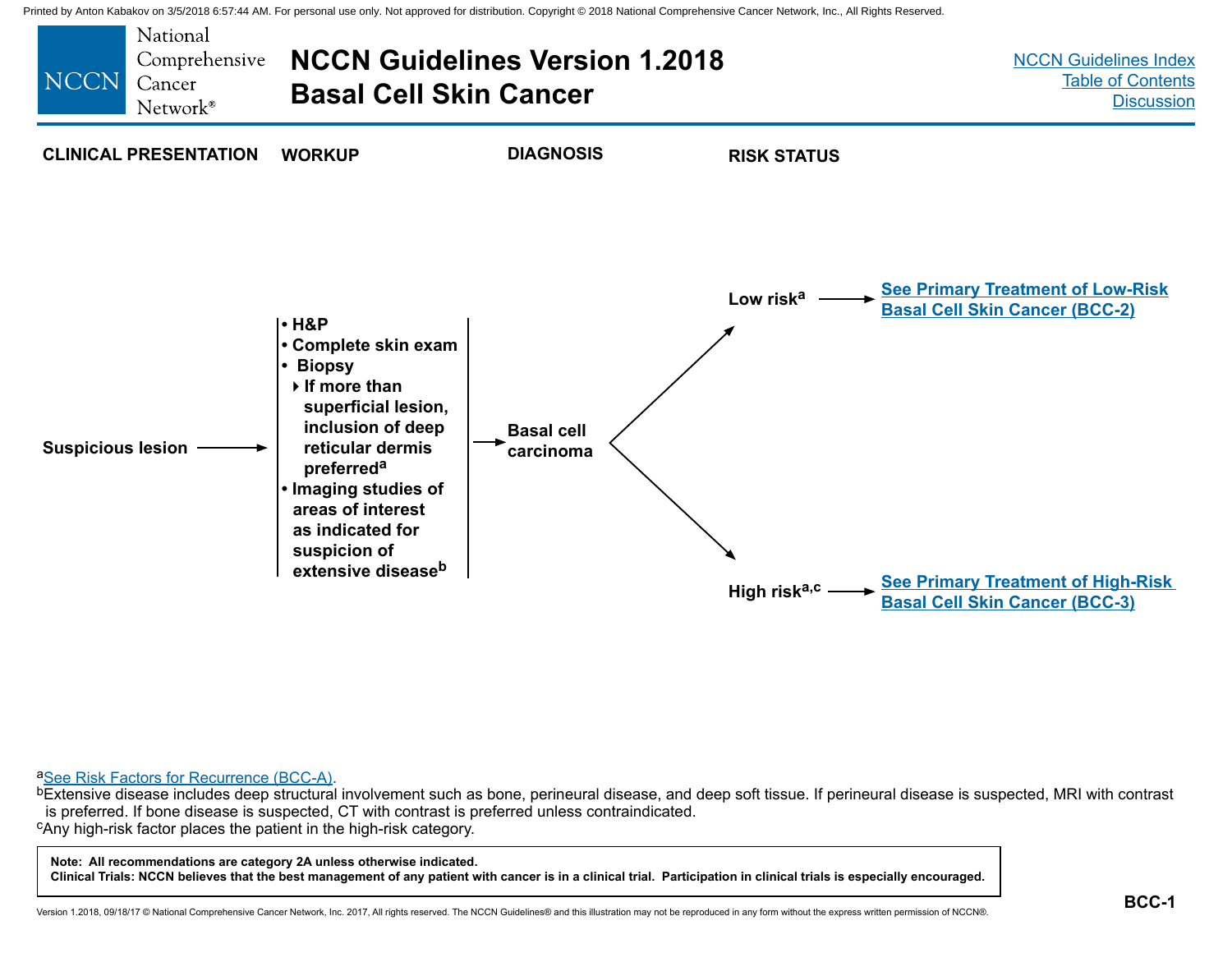<span id="page-6-0"></span>

<sup>a</sup>[See Risk Factors for Recurrence \(BCC-A\)](#page-9-0).<br><sup>d</sup>[See Principles of Treatment for Basal Cell Skin Cancer \(BCC-B\)](#page-10-0).<br><sup>e</sup>Closures like adjacent tissue transfers, in which significant tissue rearrangement occurs, are best performe <sup>f</sup>See Principles of Radiation Therapy for Basal Cell Skin Cancer (BCC-C).

BRT often reserved for patients over 60 years because of concerns about long-term sequelae.

hExcision with complete circumferential peripheral and deep margin assessment (CCPDMA) with permanent section analysis or intraoperative frozen section analysis is an alternative to Mohs micrographic surgery.

Area L = trunk and extremities (excluding pretibia, hands, feet, nail units, and ankles). <u>[\(See BCC-A\)](#page-9-0)</u>

**Note: All recommendations are category 2A unless otherwise indicated.**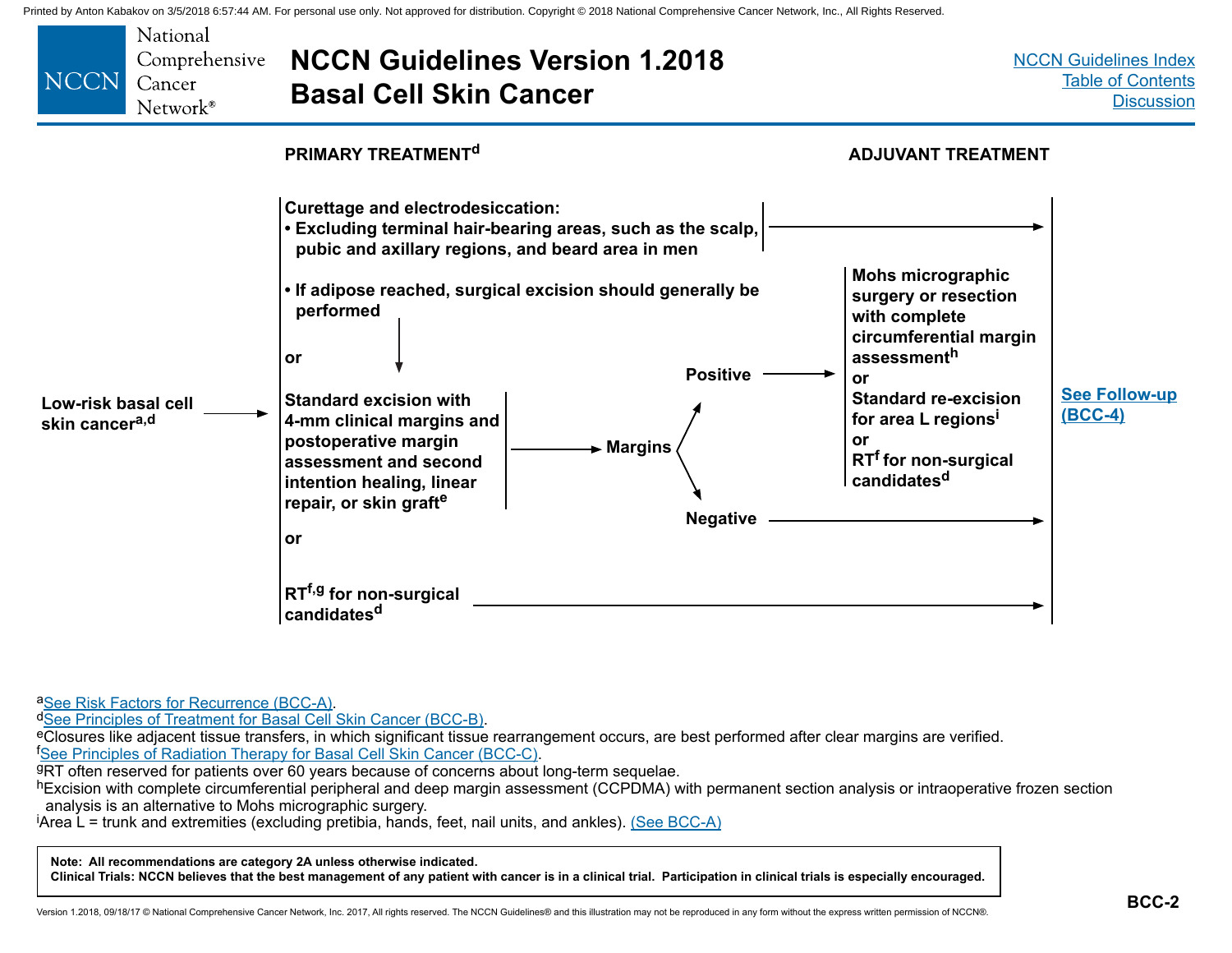<span id="page-7-0"></span>

**Note: All recommendations are category 2A unless otherwise indicated.**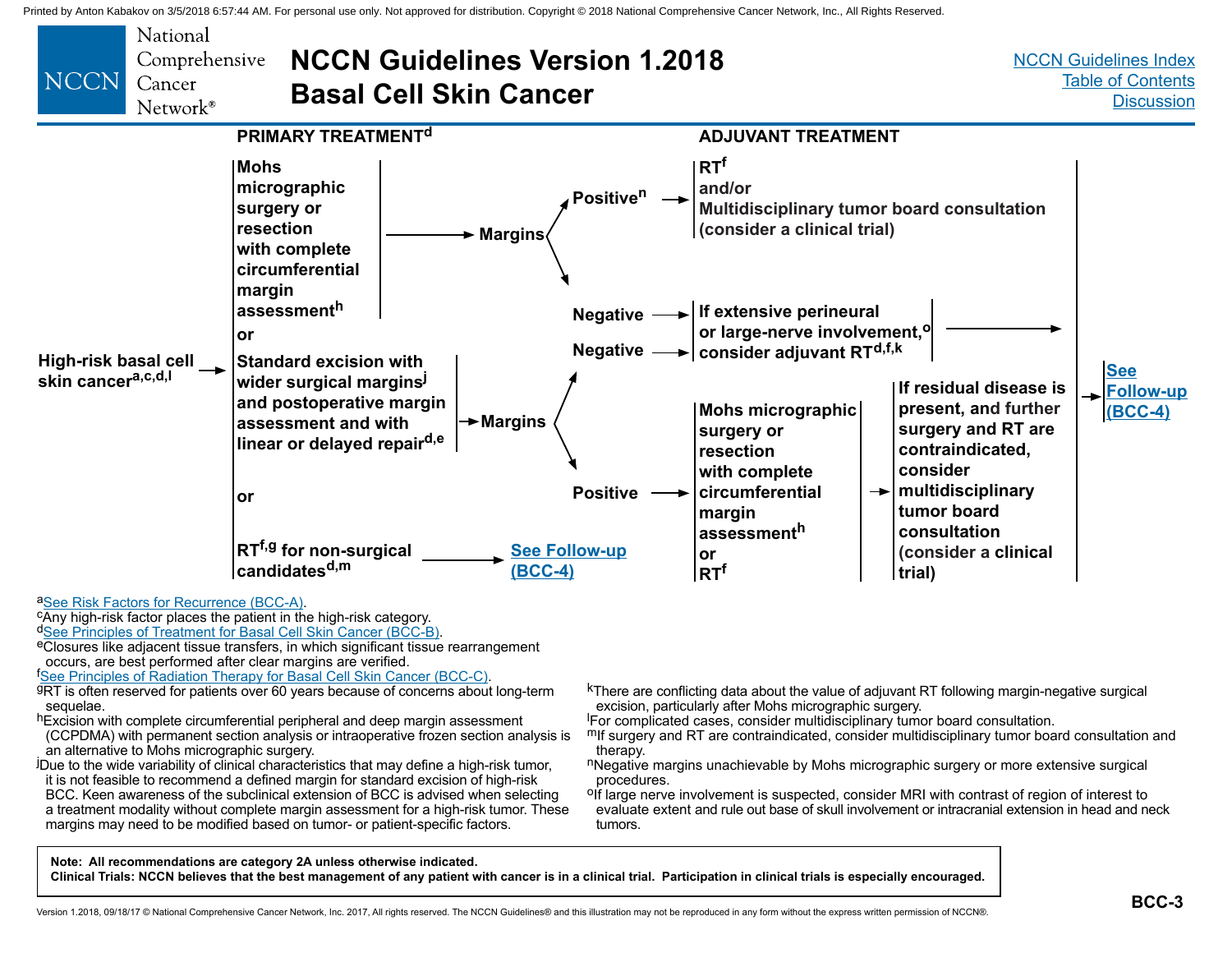<span id="page-8-0"></span>

m<sub>If surgery and RT are contraindicated, consider multidisciplinary tumor board consultation and therapy.<br>PCurrent FDA-approved hedgehog pathway inhibitors include vismodegib and sonidegib.</sub>

**Note: All recommendations are category 2A unless otherwise indicated. Clinical Trials: NCCN believes that the best management of any patient with cancer is in a clinical trial. Participation in clinical trials is especially encouraged.**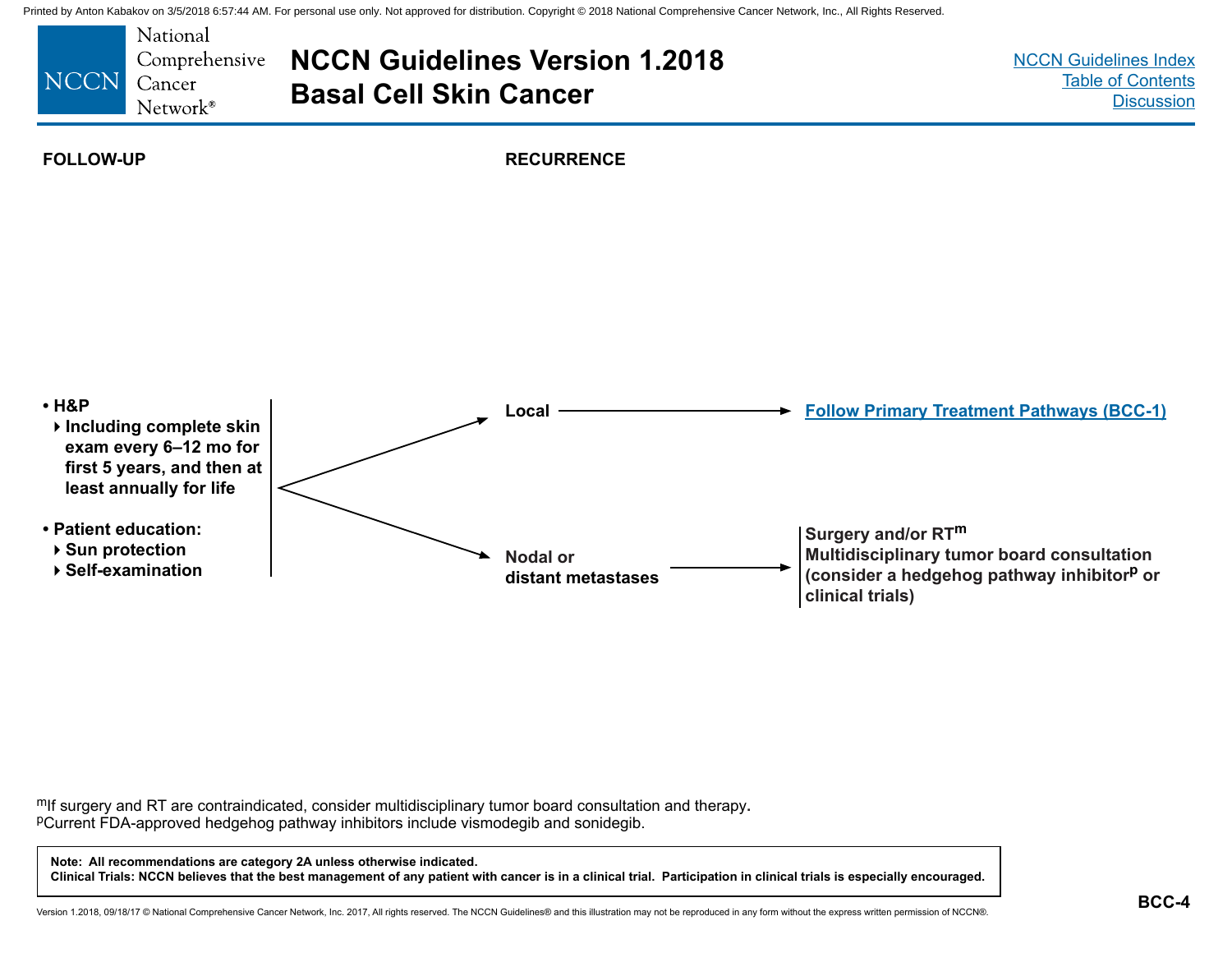<span id="page-9-0"></span>

### **NCCN Guidelines Version 1.2018 Basal Cell Skin Cancer**

#### **RISK FACTORS FOR RECURRENCE**

| <b>H&amp;P</b>                | <b>Low Risk</b>                   | <b>High Risk</b>                       |
|-------------------------------|-----------------------------------|----------------------------------------|
| Location/size                 | Area L <20 mm                     | Area L ≥20 mm                          |
|                               | Area M < 10 mm <sup>1</sup>       | Area M $\geq$ 10 mm                    |
|                               |                                   | Area $H^3$                             |
| <b>Borders</b>                | <b>Well defined</b>               | <b>Poorly defined</b>                  |
| <b>Primary vs. Recurrent</b>  | <b>Primary</b>                    | <b>Recurrent</b>                       |
| Immunosuppression             | $(-)$                             | $(+)$                                  |
| Site of prior RT              | $(-)$                             | $(+)$                                  |
| Pathology                     |                                   |                                        |
| <b>Subtype</b>                | Nodular, superficial <sup>2</sup> | Aggressive growth pattern <sup>4</sup> |
| <b>Perineural involvement</b> | $(-)$                             | $(+)$                                  |

Area H = "mask areas" of face (central face, eyelids, eyebrows, periorbital, nose, lips [cutaneous and vermilion], chin, mandible, preauricular and postauricular skin/sulci, temple, ear), genitalia, hands, and feet.

Area M = cheeks, forehead, scalp, neck, and pretibia.

Area L = trunk and extremities (excluding pretibia, hands, feet, nail units, and ankles).

<sup>1</sup>Location independent of size may constitute high risk.

<sup>2</sup>Low-risk histologic subtypes include nodular, superficial, and other non-agressive growth patterns such as keratotic, infundibulocystic, and fibroepithelioma of Pinkus. <sup>3</sup>Area H constitutes high risk based on location, independent of size. Narrow excision margins due to anatomic and functional constraints are associated with increased recurrence rates with standard histologic processing. Complete margin assessment such as with Mohs micrographic surgery is recommended for optimal tumor clearance and maximal tissue conservation. For tumors <6 mm in size, without other high-risk features, other treatment modalities may be considered if at least 4-mm clinically tumor-free margins can be obtained without significant anatomic or functional distortions.

4Having morpheaform, basosquamous, sclerosing, mixed infiltrative, or micronodular features in any portion of the tumor. In some cases basosquamous tumors may be prognostically similar to SCC; clinicopathologic correlation is recommended in these cases.

**Note: All recommendations are category 2A unless otherwise indicated.**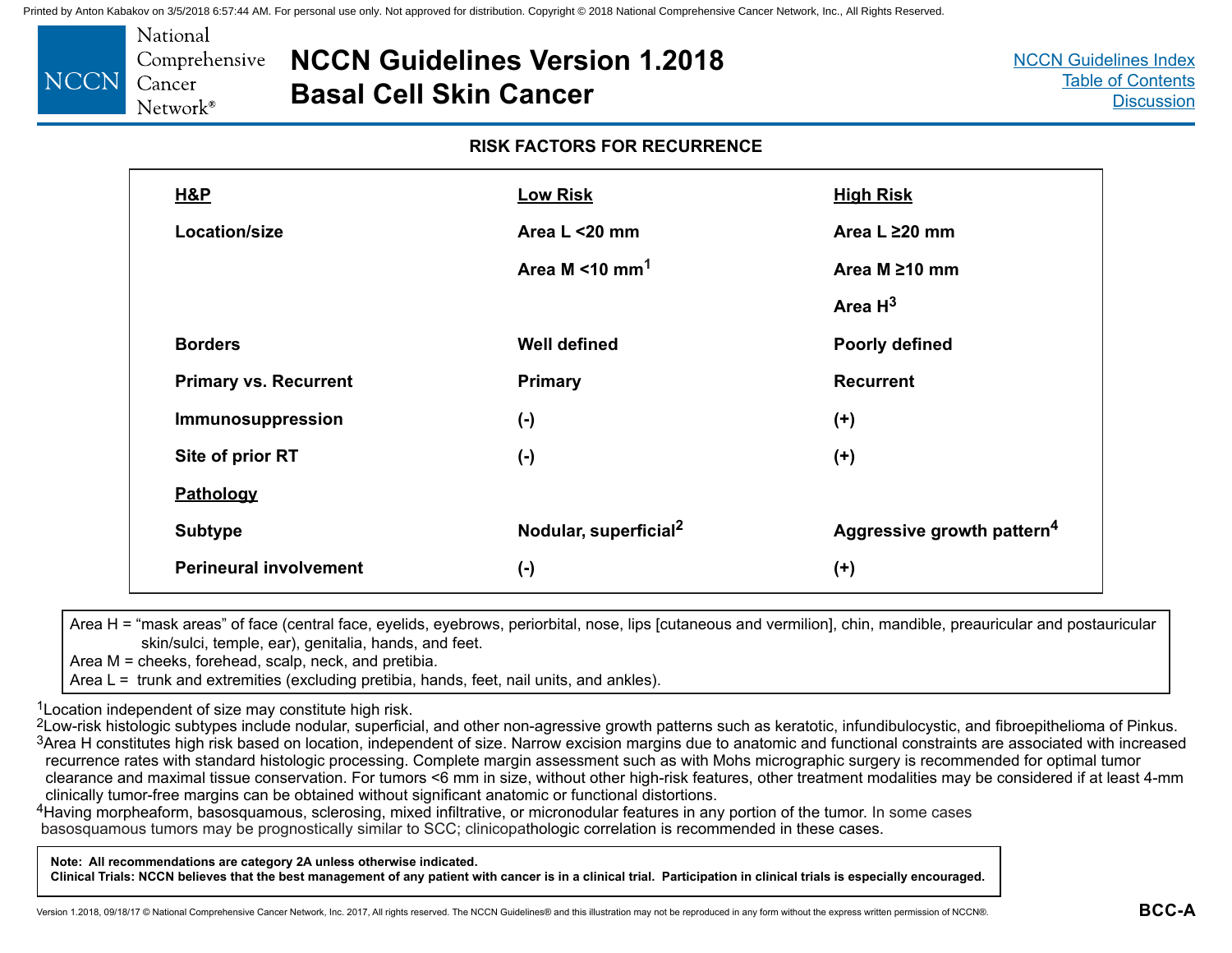<span id="page-10-0"></span>

**NCCN Guidelines Version 1.2018 Basal Cell Skin Cancer**

[NCCN Guidelines Index](http://www.nccn.org/professionals/physician_gls/f_guidelines.asp) [Table of Contents](#page-2-0) **[Discussion](#page-12-0)** 

#### **PRINCIPLES OF TREATMENT FOR BASAL CELL SKIN CANCER**

- **The primary goal of treatment of basal cell skin cancer is the complete removal of the tumor and the maximal preservation of function and cosmesis. All treatment decisions should be customized to account for the particular factors present in the individual case and for the patient's preference.**
- **Surgical approaches often offer the most effective and efficient means for accomplishing cure, but considerations of function, cosmesis, and patient preference may lead to choosing radiation therapy as primary treatment in order to achieve optimal overall results.**
- **In certain patients at high risk for multiple primary tumors (eg, Gorlin's syndrome, xeroderma pigmentosa, history of radiation treatment), increased surveillance and consideration of prophylactic measures may be indicated.**
- **In patients with low-risk, superficial basal cell skin cancer, where surgery and radiation are contraindicated or impractical, therapies such as topical 5-fluorouracil, topical imiquimod, photodynamic therapy (eg, aminolevulinic acid [ALA], porfimer sodium), or vigorous cryotherapy may be considered, even though the cure rates may be lower than with surgical treatment modalities.**
- **When Mohs micrographic surgery with marginal assessment is being performed and the preoperative biopsy is considered insufficient for providing all the staging information required to properly treat the tumor, submission of the central specimen for permanent vertical sections is recommended.**
- **Use of nicotinamide may be effective in reducing the development of basal cell skin cancers.**

**Note: All recommendations are category 2A unless otherwise indicated. Clinical Trials: NCCN believes that the best management of any patient with cancer is in a clinical trial. Participation in clinical trials is especially encouraged.**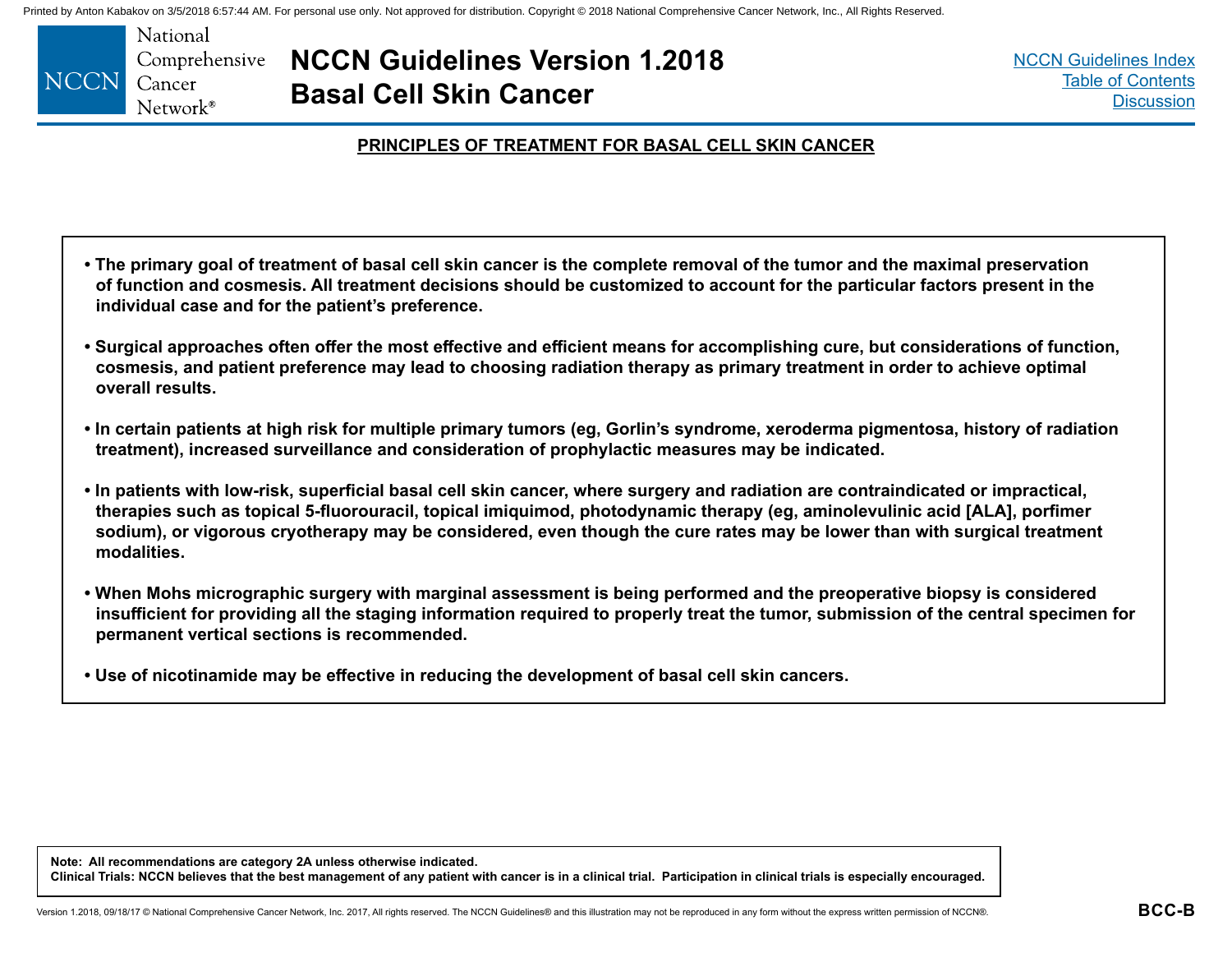<span id="page-11-0"></span>

**NCCN Guidelines Version 1.2018 Basal Cell Skin Cancer**

[NCCN Guidelines Index](http://www.nccn.org/professionals/physician_gls/f_guidelines.asp) [Table of Contents](#page-2-0) **[Discussion](#page-12-0)** 

#### **PRINCIPLES OF RADIATION THERAPY FOR BASAL CELL SKIN CANCER**

| Dose and Field Size                                                                 |                                                                                                               |  |  |  |  |  |  |
|-------------------------------------------------------------------------------------|---------------------------------------------------------------------------------------------------------------|--|--|--|--|--|--|
| <b>Definitive RT</b>                                                                | <b>Examples of Electron Beam Dose and Fractionation</b>                                                       |  |  |  |  |  |  |
| Tumor diameter <2 cm                                                                | 60-64 Gy over 6-7 weeks<br>50-55 Gy over 3-4 weeks<br>40 Gy in 2 weeks<br>30 Gy in 5 fractions over 2-3 weeks |  |  |  |  |  |  |
| Tumor diameter $\geq 2$ cm, T3/T4, or those with invasion of<br>bone or deep tissue | 60-70 Gy over 6-7 weeks<br>45-55 Gy over 3-4 weeks                                                            |  |  |  |  |  |  |
| Postoperative adjuvant                                                              | 60-64 Gy over 6-7 weeks<br>50 Gy over 4 weeks                                                                 |  |  |  |  |  |  |

- **Protracted fractionation is associated with improved cosmetic results and should be utilized for poorly vascularized or cartilaginous areas.**
- **Radiation therapy is contraindicated in genetic conditions predisposing to skin cancer (eg, basal cell nevus syndrome) and relatively contraindicated for patients with connective tissue diseases (eg, scleroderma).**
- **Given higher complication rates, re-irradiation should not be routinely utilized for recurrent disease within a prior radiation field.**
- **There are insufficient long-term efficacy and safety data to support the routine use of electronic surface brachytherapy.**
- **Radioisotope brachytherapy could be considered in highly selected cases.**

**Note: All recommendations are category 2A unless otherwise indicated.**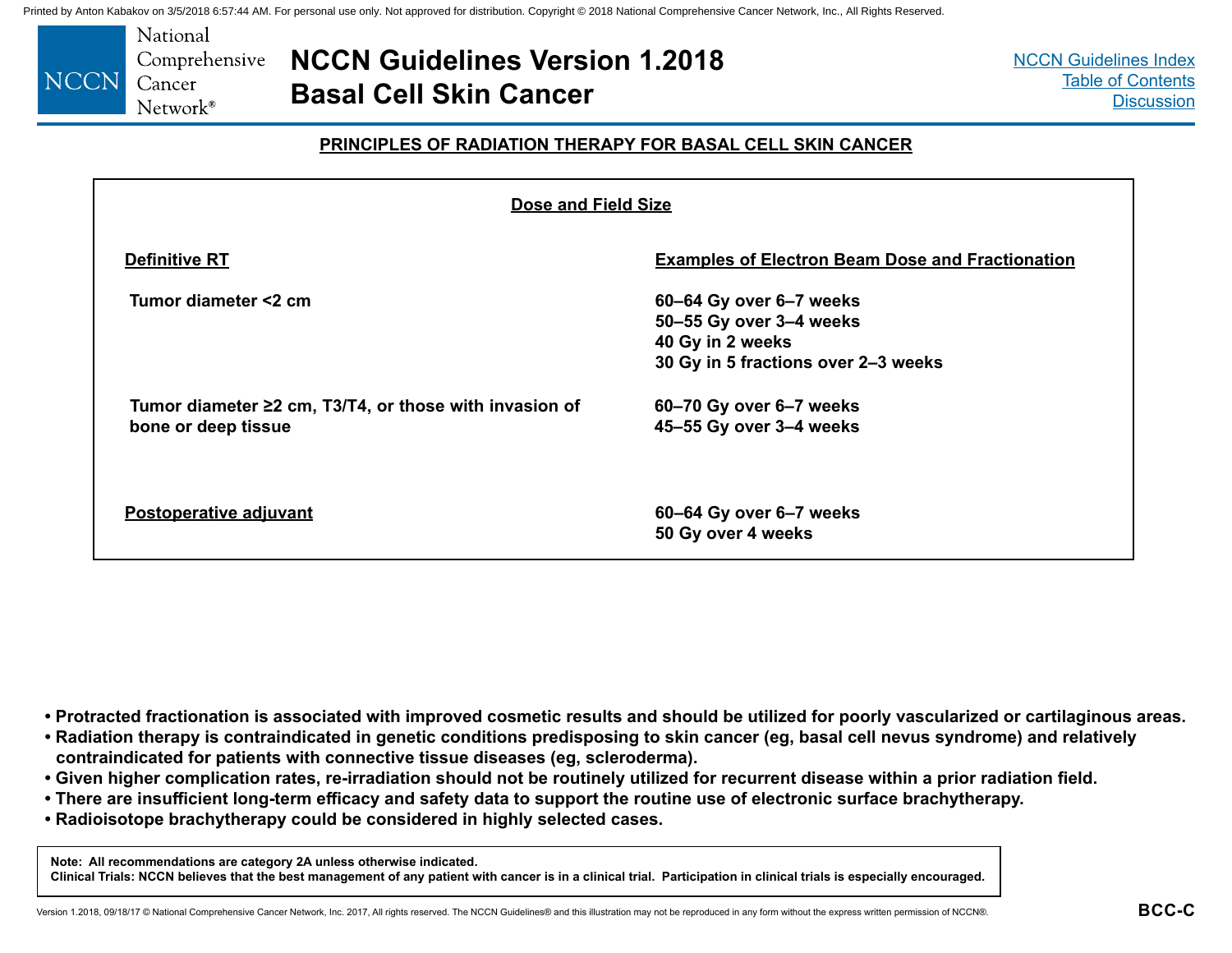<span id="page-12-0"></span>

# **NCCN Guidelines Version 1.2018 Basal Cell Skin Cancer**

| <b>Discussion</b> | This discussion is being updated to correspond with the<br>newly updated algorithm. Last updated 05/18/16               |  |  |  |  |
|-------------------|-------------------------------------------------------------------------------------------------------------------------|--|--|--|--|
|                   | <b>NCCN Categories of Evidence and Consensus</b>                                                                        |  |  |  |  |
|                   | Category 1: Based upon high-level evidence, there is uniform<br>NCCN consensus that the intervention is appropriate.    |  |  |  |  |
|                   | Category 2A: Based upon lower-level evidence, there is uniform<br>NCCN consensus that the intervention is appropriate.  |  |  |  |  |
|                   | Category 2B: Based upon lower-level evidence, there is NCCN<br>consensus that the intervention is appropriate.          |  |  |  |  |
|                   | Category 3: Based upon any level of evidence, there is major<br>NCCN disagreement that the intervention is appropriate. |  |  |  |  |

**All recommendations are category 2A unless otherwise noted.** 

### **Table of Contents**

|                                                            | $MS-2$ |
|------------------------------------------------------------|--------|
|                                                            | $MS-2$ |
|                                                            |        |
|                                                            |        |
|                                                            |        |
|                                                            |        |
| Clinical Borders and Primary Versus Recurrent Disease MS-3 |        |
|                                                            |        |
|                                                            |        |
|                                                            |        |
|                                                            |        |

| Excision with Postoperative Margin AssessmentMS-6                 |  |
|-------------------------------------------------------------------|--|
| Mohs Micrographic Surgery or Excision with Intraoperative Frozen  |  |
|                                                                   |  |
|                                                                   |  |
|                                                                   |  |
|                                                                   |  |
|                                                                   |  |
|                                                                   |  |
| Table 1. Studies Comparing Superficial Therapies in Patients with |  |
|                                                                   |  |
|                                                                   |  |
|                                                                   |  |
|                                                                   |  |
|                                                                   |  |
|                                                                   |  |
| Table 2. Hedgehog Pathway Inhibitors in Advanced BCC  MS-13       |  |
|                                                                   |  |
|                                                                   |  |
|                                                                   |  |
|                                                                   |  |
|                                                                   |  |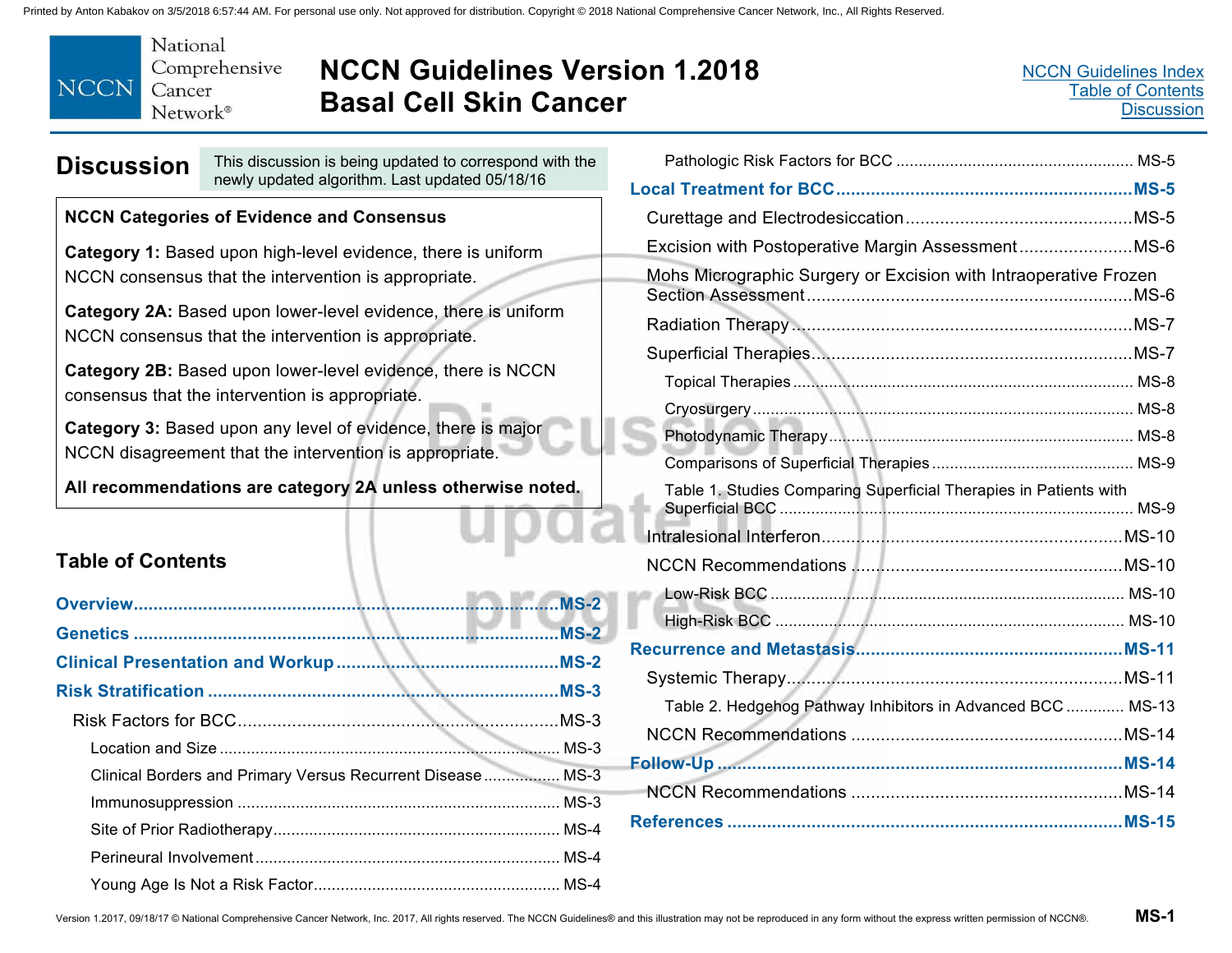

# **NCCN Guidelines Version 1.2018 Basal Cell Skin Cancer**

### **Overview**

Basal cell carcinoma (BCC) is the most common cancer in the United States.<sup>1</sup> It is estimated that BCCs occur in 2 million Americans annually: this exceeds the incidence of all other cancers combined.<sup>2-4</sup> Due to its prevalence, treatment of non-melanoma skin cancer (NMSC) in the United States costs Medicare more than \$400 million per year.<sup>5,6</sup> Furthermore, the incidence of this common malignancy is rising rapidly.<sup>1,7-13</sup> BCCs are at least 2 times more common than squamous cell carcinomas (SCCs), the second most common type of skin cancer.2-4,14-18 Although rarely metastatic, BCC can produce substantial local destruction along with disfigurement and may involve extensive areas of soft tissue, cartilage, and bone. Fortunately BCCs generally have a good prognosis due to low rates of metastasis.

A number of risk factors are associated with development of BCC. The most recognized environmental carcinogen is sunlight. Evidence reveals that the relationship between sun exposure and BCC is complex, depending on the timing, pattern and amount of ultraviolet (UV) radiation.19-23 Fair skin, red or blond hair, and light eye color are associated with BCC as independent risk factors due to greater susceptibility to UV damage.<sup>21,23-29</sup> BCC risk is increased by both UV-A and -B radiation as well as by ionizing radiation. Radiation treatment for other conditions, especially at a young age, is also associated with an increased risk for developing BCC.30-35 Most BCC tumors develop on skin sites exposed to radiation—either from the sun or from therapy.<sup>30-</sup> 32,34 BCC tends to occur in the head and neck area, and within the treatment field of prior radiation therapy (RT). 8,9,11,15,19-21,36-38

All patients should be made aware of the various resources that discuss skin cancer prevention. Some of the useful resources are listed below:

- Skin Cancer Prevention and Early Detection. American Cancer Society. Available at: [http://www.cancer.org/acs/groups/cid/documents/webcontent/00](http://www.cancer.org/acs/groups/cid/documents/webcontent/003184-pdf.pdf) 3184-pdf.pdf
- SPOT Skin Cancer. American Academy of Dermatology. Available at: <http://aad.org/spot-skin-cancer>
- Prevention Guidelines. Skin Cancer Foundation. Available at: [http://www.skincancer.org/prevention](http://aad.org/spot-skin-cancer)

### **Genetics**

Extensive research has led to advances in the understanding of the genetics of BCC. The sonic hedgehog signaling pathway has emerged as playing a pivotal role in the pathogenesis of BCC, and mutations in a number of molecules in this pathway have been implicated in the development of the disease.39-41 Mutations in the *PTCH1* (patched 1) gene on chromosome 9q, which codes for the sonic hedgehog receptor, are the underlying cause of nevoid BCC syndrome, and are present in approximately 30% to 90% of sporadic BCCs.40-57 Specific UV-induced mutations in the tumor suppressor gene *p53* appear to be a common event in BCC development.46,52,55,58-60

Finally, certain genetic syndromes greatly predispose affected individuals to skin cancer formation, including BCC, such as albinism (in which skin pigment is absent) $61,62$  and xeroderma pigmentosum (in which defects exist in UV light-induced unscheduled DNA repair).<sup>56,63-75</sup>

### **Clinical Presentation and Workup**

On clinical presentation of the patient with a suspicious lesion, workup for BCC begins with a history and physical examination, with an emphasis on a complete skin examination. A full skin examination is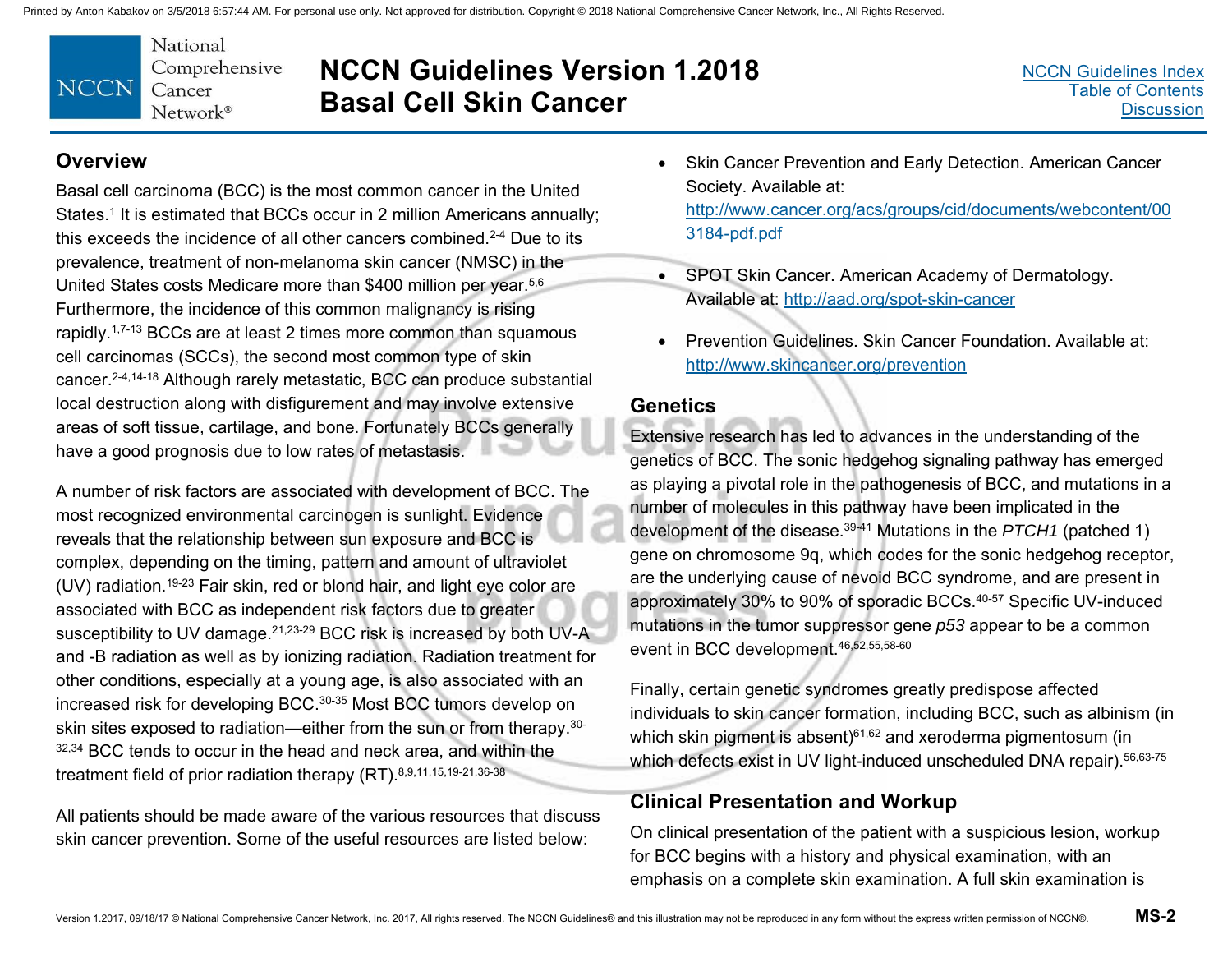

# **NCCN Guidelines Version 1.2018 Basal Cell Skin Cancer**

recommended, because individuals with a skin cancer often have additional, concurrent precancers or cancers located at other, usually sun-exposed skin sites. These individuals are also at increased risk of developing cutaneous melanoma.76 A skin biopsy is then performed on any suspicious lesion. The biopsy should include deep reticular dermis if the lesion is suspected to be more than a superficial process. This procedure is preferred because an infiltrative histology may sometimes be present only at the deeper, advancing margins of a tumor, and superficial biopsies will frequently miss this component.<sup>77,78</sup> Skin lesions in high-risk populations may be difficult to assess clinically; therefore, a low threshold for performing skin biopsies in these patients is necessary. Imaging studies should be performed when extensive disease, such as bone involvement, perineural invasion, or deep soft tissue involvement, is suspected. MRI is preferred over CT scan if perineural disease is suspected because of its higher sensitivity.79,80

### **Risk Stratification**

After workup, a risk assessment should be performed to determine the treatment plan. The NCCN Panel examined risk factors for BCC associated with recurrence. These are listed in table format in the algorithm. If any high-risk feature is present, the patient should be managed according to the high-risk treatment pathway.

### **Risk Factors for BCC**

#### *Location and Size*

Anatomic location has been known to be a risk factor for BCC recurrence and metastasis for many years.81-86 In general, BCCs that develop in the head and neck area are more likely to recur than those that develop on the trunk and extremities. Compared with SCC, BCCs are much less likely to metastasize, with a metastatic rate of <0.1%.87-89 The concept of a so-called high-risk "H zone" or "mask area" of the face dates back at least to 1983.90,91 Size also has been shown to be a risk factor for BCC recurrence.84-86,92-94 Various different divisions have been used; the most commonly used has been greater than or less than 2 cm in diameter.

The location and size criteria are mainly based on a 27-year retrospective review of 5755 BCCs by the Skin and Cancer Unit of the New York University (NYU) School of Medicine.<sup>83,95</sup> The high-risk sites correspond roughly to the mask areas of the face. Recurrences in the NYU study were significantly more common when tumors in high-risk locations were 6 mm or more in diameter and when tumors in moderate-risk locations were 10 mm or more in diameter.

More recently, the American Academy of Dermatology (AAD) in collaboration with American College of Mohs Surgery, American Society for Dermatologic Surgery Association, and American Society for Mohs Surgery developed an appropriate use criteria (AUC) document in the treatment of cutaneous neoplasms.96 This was based on 270 clinical scenarios including 69 BCCs. Areas of the body are described in detail in the algorithm under *Risk Factors for Recurrence*.

### *Clinical Borders and Primary Versus Recurrent Disease*

The risk factors of well-defined versus ill-defined clinical tumor borders and primary versus recurrent disease have been extensively documented in the literature.85,92,97-101

#### *Immunosuppression*

Settings of immunosuppression, such as organ transplantation, and long-term use of psoralen and UVA light (PUVA), increase the incidence of BCC.17,102-108 Incidence of BCC among patients who have had organ transplants is approximately 5- to 10-fold higher than in the general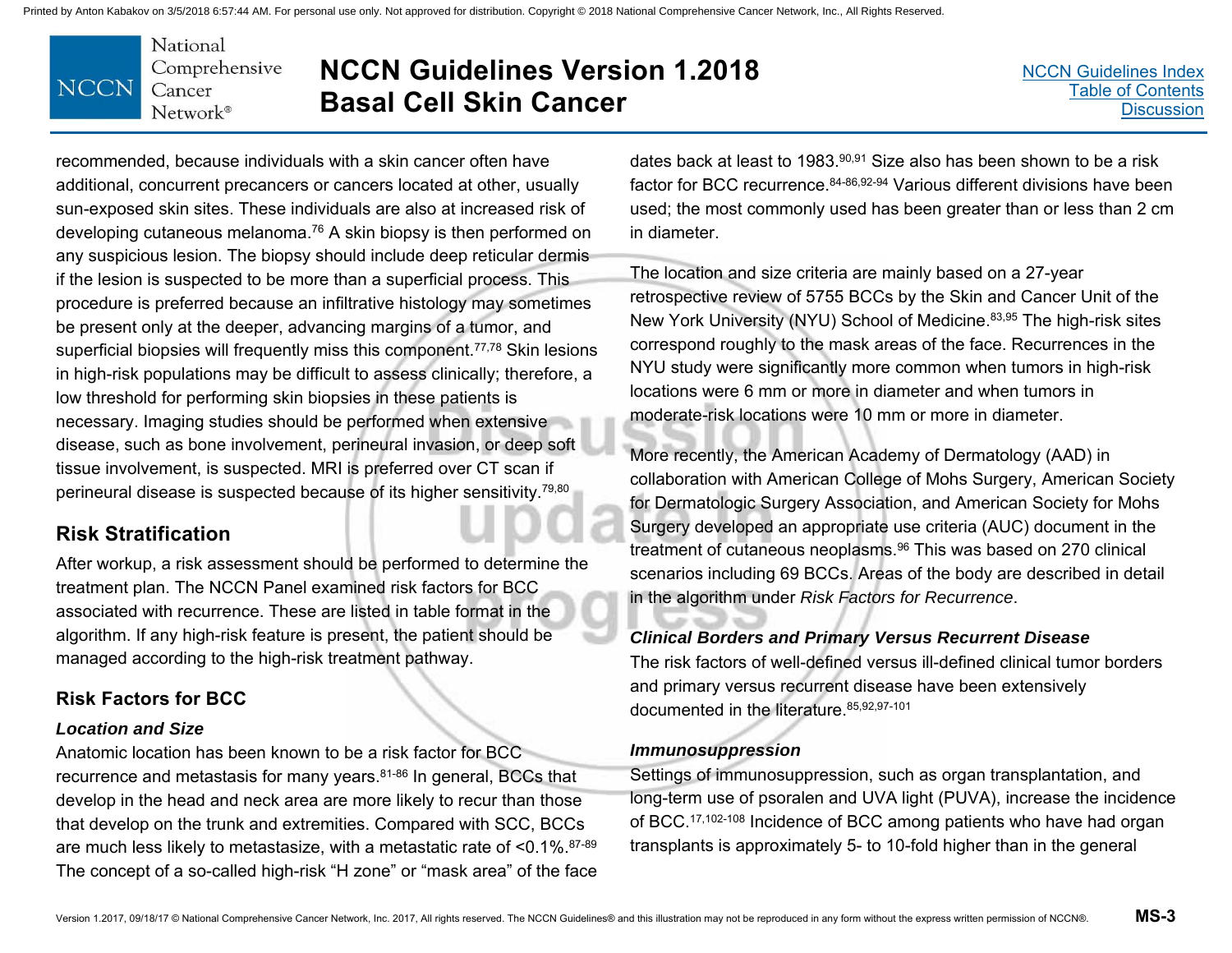National Comprehensive **NCCN** Cancer Network®

# **NCCN Guidelines Version 1.2018 Basal Cell Skin Cancer**

population,109-111 occurring in up to half of patients during the 10 years following transplant.<sup>112-115</sup>

Several large retrospective studies compared BCC in patients with or without a history of organ transplant.<sup>116-118</sup> These found that BCCs in patients who had received organ transplants were more likely to have the superficial histologic subtype (and be thinner), were more likely to occur in extracephalic locations, and were more likely to occur in younger patients (mean age of onset 15 years lower).<sup>116,117</sup> Two of these studies showed similar low recurrence rates for transplant recipients and controls.117,118 Nevertheless, because of NCCN Guidelines Panel Members' own anecdotal experiences, the panel decided to classify BCCs developing in settings of immunosuppression as potentially high-risk tumors.

#### *Site of Prior Radiotherapy*

Tumors developing in sites of prior radiotherapy refer to primary BCCs arising in areas previously irradiated for unrelated conditions. All recurrent tumors, irrespective of prior therapy, are defined as high risk. Data from a number of studies with large sample sizes support that prior radiotherapy for unrelated (frequently benign) conditions is a risk factor for BCC development.30-35,119

#### *Perineural Involvement*

Perineural involvement is uncommon in any NMSC (2%–6%), and develops less frequently and is less aggressive in BCC versus SCC.120- <sup>125</sup> BCC with perineural involvement poses a greatly increased risk of recurrence, and is associated with other risk factors including previous recurrent tumors, high grade, larger lesion size, and infiltrating, morpheic, and basosquamous subtypes.<sup>125-127</sup> If large nerve involvement is suspected, MRI should be considered to evaluate extent

and/or rule out skull involvement in those with head and neck tumors.80,128-130

#### *Young Age Is Not a Risk Factor*

Whether young age (typically, younger than 40 years) is an independent risk factor for aggressive BCC behavior is debatable. Studies report conflicting results regarding the relationship between age and other high-risk features. For example, analysis of a large database of patients with BCC (N = 3381) by Leffell and colleagues documented an increased percentage of BCC with aggressive histologic growth patterns in young persons.131 In contrast, results from several other analyses of large databases (1000 to >10,000 patients with BCC) indicate that patients presenting with BCC at a young age are more likely to have the superficial subtype.<sup>132-135</sup> Still, other analyses report no significant differences in BCC histologic subtype among young versus older patients.136-138 The relationship between tumor location and age is also unclear, as several studies showed that younger patients were more likely to have BCCs that were on the trunk or extremities at presentation,132,137,139,140 but other studies found no significant association.136 Moreover, histologic subtype and tumor location are already separate risk factors in the algorithm.

The effect of age on likelihood of recurrence has been evaluated in studies with sample sizes ranging from 50 to 2000 patients, and most of these have shown no significant association between age and recurrence rate.85,98,136,138 One multivariate analysis, however, showed a positive relationship between increasing age and likelihood of recurrence.141 The prognostic value of age has also been evaluated in analyses of potential risk factors for developing a second or multiple BCCs.92,138,140-148 Many of these studies used fairly large databases (200–2500 patients with BCC), and found that risk of developing more than one BCC is associated with increased age.<sup>92,138,140-143,145,147,148</sup>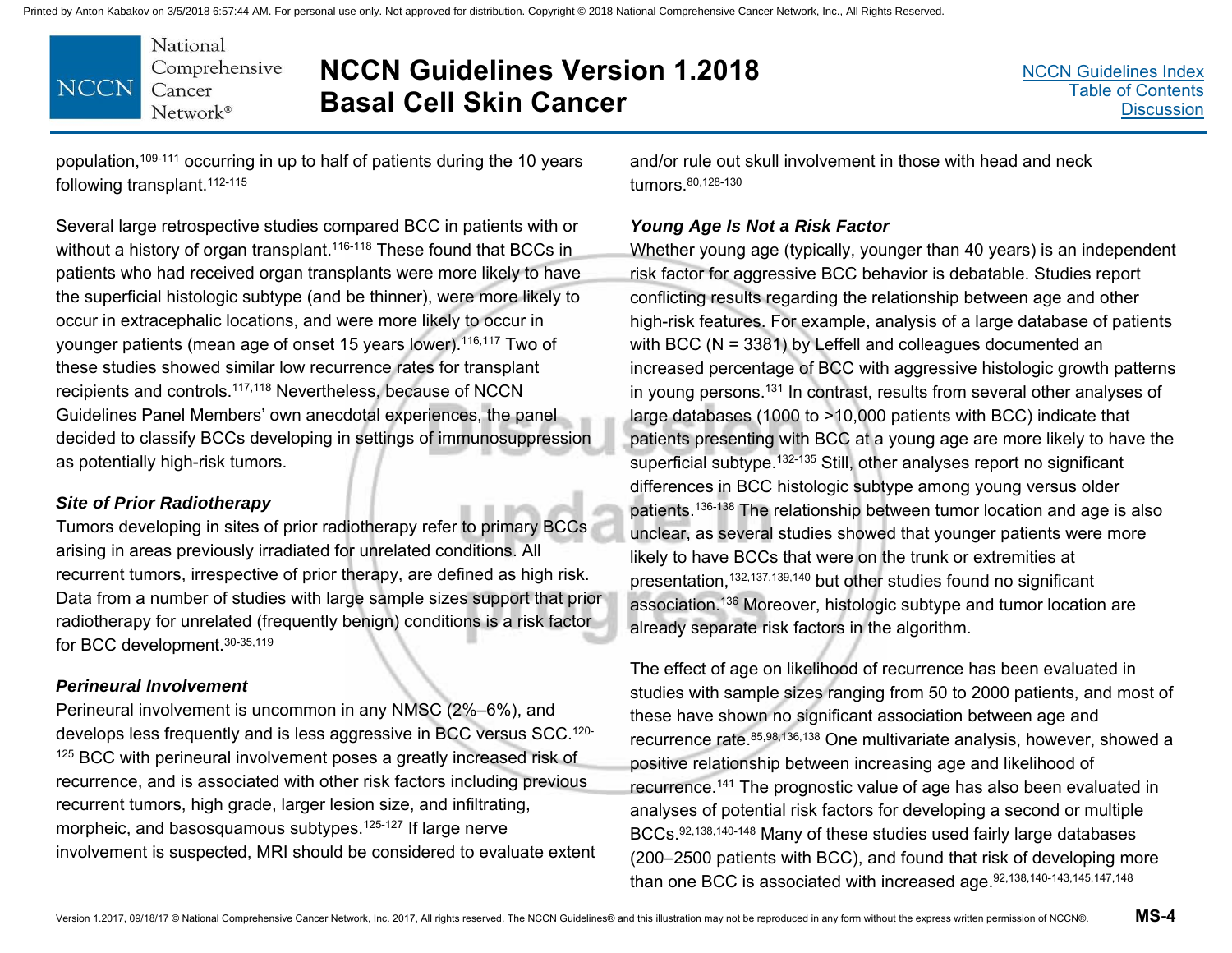National Comprehensive **NCCN** Cancer Network®

# **NCCN Guidelines Version 1.2018 Basal Cell Skin Cancer**

However, one multivariate analysis of an extremely large database (71,924 patients with BCC) found a significantly higher risk of subsequent NMSC in patients who were younger than 40 years of age at the time of their first BCC diagnosis.149 In addition, an analysis of 100 metastatic BCC cases reported in the literature found that patients with distant metastases tended to be younger than those with only regional metastases.150 These findings suggest that while younger age is not generally associated with more aggressive BCC, there is a small subset of patients with particularly aggressive disease who tend to be younger than most patients with BCC. Consistent with this idea, multivariate analyses of patients with BCC in the Rotterdam Study showed that while risk of developing a second BCC lesion increased with age (up to  $\sim$ 68 years),<sup>148</sup> risk of developing multiple BCC lesions was highest in patients who were younger than 65 years at the time of their first BCC diagnosis.146 Taken together, these studies do not support that young age, in and of itself, is a high-risk factor for BCC behavior, but that patients who develop BCC at a young age may benefit from regular follow-up.

#### *Pathologic Risk Factors for BCC*

Histologic subtyping of BCC as a predictor of risk of recurrence is a well-established concept.<sup>151,152</sup> The subtypes encompassed by the term "aggressive growth pattern," including micronodular, infiltrative, sclerosing, and morpheaform (or desmoplastic) patterns, are more likely to recur than the nodular and superficial BCC.<sup>153-156</sup> Non-aggressive subtypes include the keratotic variant, infundibulocystic variant, and fibroepithelioma of Pinkus.

#### *Basosquamous Carcinoma*

Basosquamous carcinomas are tumors of which one part has the histologic appearance of a BCC and another of that of an SCC. Some basosquamous tumors are the result of a BCC colliding with an

adjacent SCC. Others represent truly biphenotypic tumors, many of which may have started as BCC, but have subsequently undergone prominent partial squamous metaplasia.157 It seems that the risk for metastasis of these tumors is determined by the squamous component. Data suggest that basosquamous carcinomas have a metastatic capacity that is more similar to that of SCC than BCC.158-160

### **Local Treatment for BCC**

Localized BCC is most commonly treated with surgery. Traditional techniques such as curettage and electrodessication are mostly supported by older studies, and data from prospective trials with longterm follow-up are limited. In an evidence-based review of the literature, the best results were obtained with surgery.<sup>161</sup> However, consideration of function, cosmetic outcome, and patient preference may lead to the choice of RT as primary treatment in order to achieve optimal overall results.

### **Curettage and Electrodesiccation**

Curettage and electrodesiccation (C&E) is the process of alternatively scraping away tumor tissue with a curette down to a firm layer of normal dermis and denaturing the area by electrodessication. Up to 3 cycles may be performed in a session. Although a fast and cost-effective technique for superficial lesions, it does not allow histologic margin assessment. Observational and retrospective studies have reported overall 5-year cure rates ranging from 91% to 97% in patients with BCC selected for C&E.<sup>162,163</sup> However, some studies have reported higher recurrence rates  $(19\% - 27\%)$ ,  $164,165$  possibly due to high-risk locations (21%) and histologic subtypes (27%).83,166,167 It should also be noted that results are highly operator-dependent and optimal cure rates are achieved by experienced practitioners.168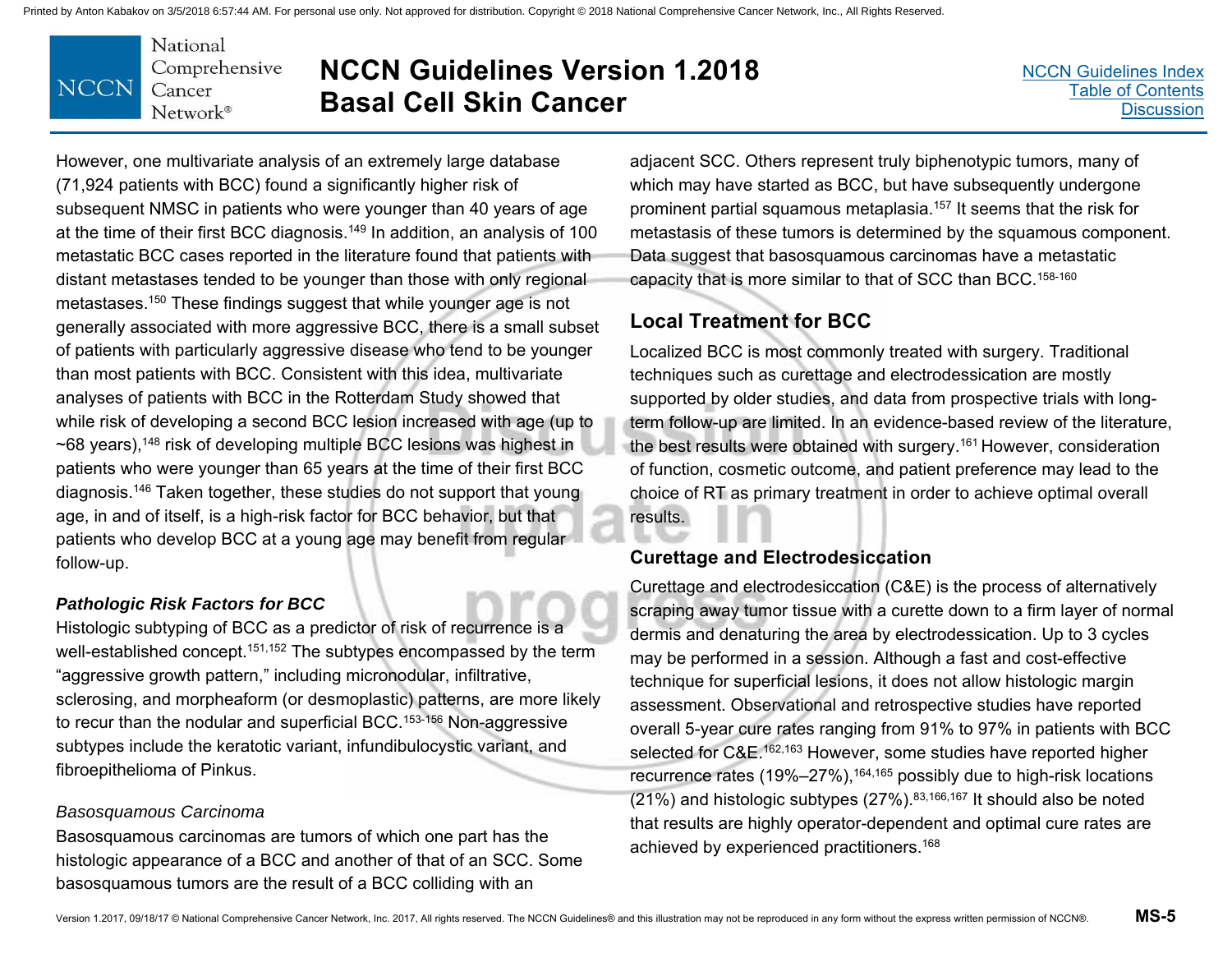National Comprehensive **NCCN** Cancer Network<sup>®</sup>

# **NCCN Guidelines Version 1.2018 Basal Cell Skin Cancer**

This technique is deemed effective for properly selected, low-risk tumors with three caveats. 83,167 First, this technique should not be used to treat areas with terminal hair growth such as the scalp, pubic and axillary regions, or beard area in males due to the risk that a tumor extending down follicular structures might not be adequately removed.

Second, if the subcutaneous layer is reached during the course of C&E, then surgical excision should generally be performed instead. This change in therapy is necessary as the effectiveness of the C&E technique rests on the ability of the clinician to distinguish between firm, normal dermis, and soft tumor tissue when using a sharp curette. Because subcutaneous adipose is even softer than tumor tissue, the ability of the curette to distinguish and, therefore, selectively and completely remove tumor cells disappears.

Third, if curettage has been performed based only on the appearance of a low-risk tumor, biopsy results of the tissue taken at the time of curettage should be reviewed to make sure that there are no high-risk pathologic features that would require additional therapy.

### **Excision with Postoperative Margin Assessment**

Another therapeutic option for BCC is standard surgical excision followed by postoperative pathologic evaluation of margins. This technique has been reported to achieve 5-year disease-free rates of over 98% for BCC.162,164,169,170

The clinical margins chosen by the panel for low-risk tumors are based on the work of Zitelli and colleagues.171 Their analysis indicated that for well-circumscribed BCC lesions less than 2 cm in diameter, excision with 4-mm clinical margins should result in complete removal in more than 95% of cases. The indications for this approach were also expanded to include re-excision of low-risk primary BCC located on the trunk and extremities excluding pretibia, hands, feet, nail units, and ankles (area L regions) if positive margins are obtained after an initial excision with postoperative margin assessment.

If lesions can be excised with the recommended margins, then linear closure, skin grafting, or second intention healing (ie, closures that do not rotate tissue around and/or alter anatomy where residual "seeds" of tumor may remain) are all appropriate reconstructive approaches. However, if tissue rearrangement or skin graft placement is necessary to close the defect, the NCCN Panel believes intraoperative surgical margin assessment is necessary before closure.

As noted below, excision with comprehensive intraoperative margin control is the preferred surgical technique for high-risk BCC. However, if standard excision with postoperative margin assessment is used for treatment of a high-risk tumor due to patient-related clinical circumstances or other variables, wider surgical margins than those recommended for low-risk lesions must be taken and increased recurrence rates should be expected.

#### **Mohs Micrographic Surgery or Excision with Intraoperative Frozen Section Assessment**

Mohs micrographic surgery (MMS) is the preferred surgical technique for high-risk BCC because it allows intraoperative analysis of 100% of the excision margin. Two meta-analyses published in 1989 associated MMS with a 5-year recurrence rate of 1.0% for primary BCC, and 5.6% for recurrent BCC.162,172 In both of these meta-analyses the recurrence rate for MMS was lower than that for standard surgical excision (10.1% and 17.4% for primary and recurrent BCC, respectively), and lower than the recurrence rate for any other treatment modality included in the analysis (C&E, cryotherapy, and RT). The only prospective randomized trial comparing MMS to standard excision was performed in the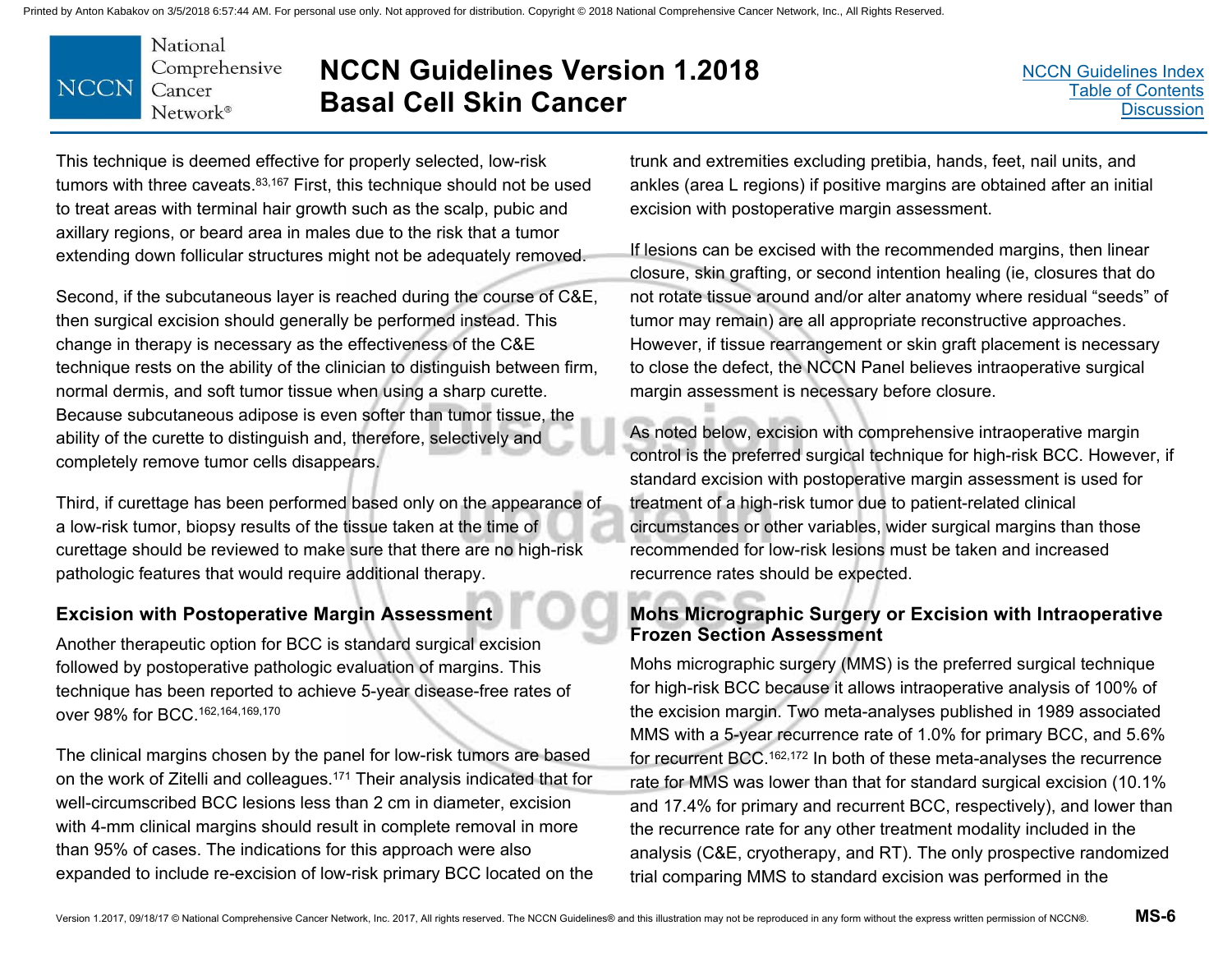

# **NCCN Guidelines Version 1.2018 Basal Cell Skin Cancer**

Netherlands.<sup>173</sup> After 10 years minimum follow-up, treatment of high-risk facial BCC with MMS resulted in fewer recurrences compared with standard excision, although the difference was only statistically significant for recurrent tumors.<sup>174</sup> Importantly, a large proportion of recurrences occurred more than five years after treatment: 56% for primary and 14% for recurrent BCC. This finding emphasizes the importance of long-term follow-up in therapeutic trials evaluating treatment modalities for BCC, as well as the need for long-term followup of patients with high-risk tumors.

Excision with complete circumferential peripheral and deep-margin assessment (CCPDMA) using intraoperative frozen section (IOFS) assessment is acceptable as an alternative to MMS provided it includes a complete assessment of all deep and peripheral margins. The descriptive term CCPDMA underscores the panel's belief that intraoperative assessment of all tissue margins is the key to complete tumor removal for high-risk tumors.

### **Radiation Therapy**

Although surgery is the mainstay of local treatment for BCC, patient preference and other factors may lead to the choice of RT as primary therapy.<sup>175</sup> Two meta-analyses reported 5-year recurrence rates of 8.7% and 10% after RT on primary and recurrent BCC, respectively.<sup>162,172</sup> More recent retrospective analyses of BCC treated with RT have reported 5-year local control, cure, or complete response rates ranging from 93% to 96%,  $176-179$  and 5-year recurrence rates from 4% to 16%.  $180 182$  Efficacy of RT was better for BCCs that were less advanced, primary (vs. recurrent), or had smaller diameter or nodular histologic subtype (vs. any other subtype).<sup>176,177,179-181</sup> A prospective study randomized 347 patients to receive either surgery (standard excision with free margins ≥2 mm from visible borders) or RT as primary treatment of BCC. RT

resulted in higher recurrence rates than surgery (7.5% vs. 0.7%; *P* <sup>=</sup> .003),<sup>183</sup> poorer cosmetic outcomes, and more postoperative complications.<sup>184</sup>

Specifics about the application of RT, including total doses and fractionation ranges, are described under *Principles of Radiation Therapy* in the algorithm. RT is contraindicated in genetic conditions predisposing to skin cancer (eg, basal cell nevus syndrome, xeroderma pigmentosum) and connective tissue diseases (eg, lupus, scleroderma).

Intensity-modulated RT (IMRT) has been gaining wide use in recent years for the concurrent treatment of the primary skin tumor and the draining lymphatic beds. The NCCN panel emphasized the importance of proper support and training by medical physicists in using this technology as primary treatment. Special attention is warranted to ensure adequate surface dose to the target area.

RT is often reserved for patients older than 60 years because of concerns about long-term sequelae.<sup>185</sup>

The value of postoperative radiation in reducing the rate of recurrence in high-risk patients has been widely accepted.<sup>175</sup> The NCCN Panel recommends adjuvant radiotherapy for any BCC that shows evidence of substantial perineural involvement (ie, involvement of more than just a few small sensory nerve branches or large nerve involvement).<sup>186</sup> In select patients, local control approaches 100% with postoperative radiotherapy.<sup>187</sup> Adjuvant RT should also be considered if tissue margins are positive after MMS or CCPDMA.

### **Superficial Therapies**

Since cure rates may be lower, superficial therapies should be reserved for those patients where surgery or radiation is contraindicated or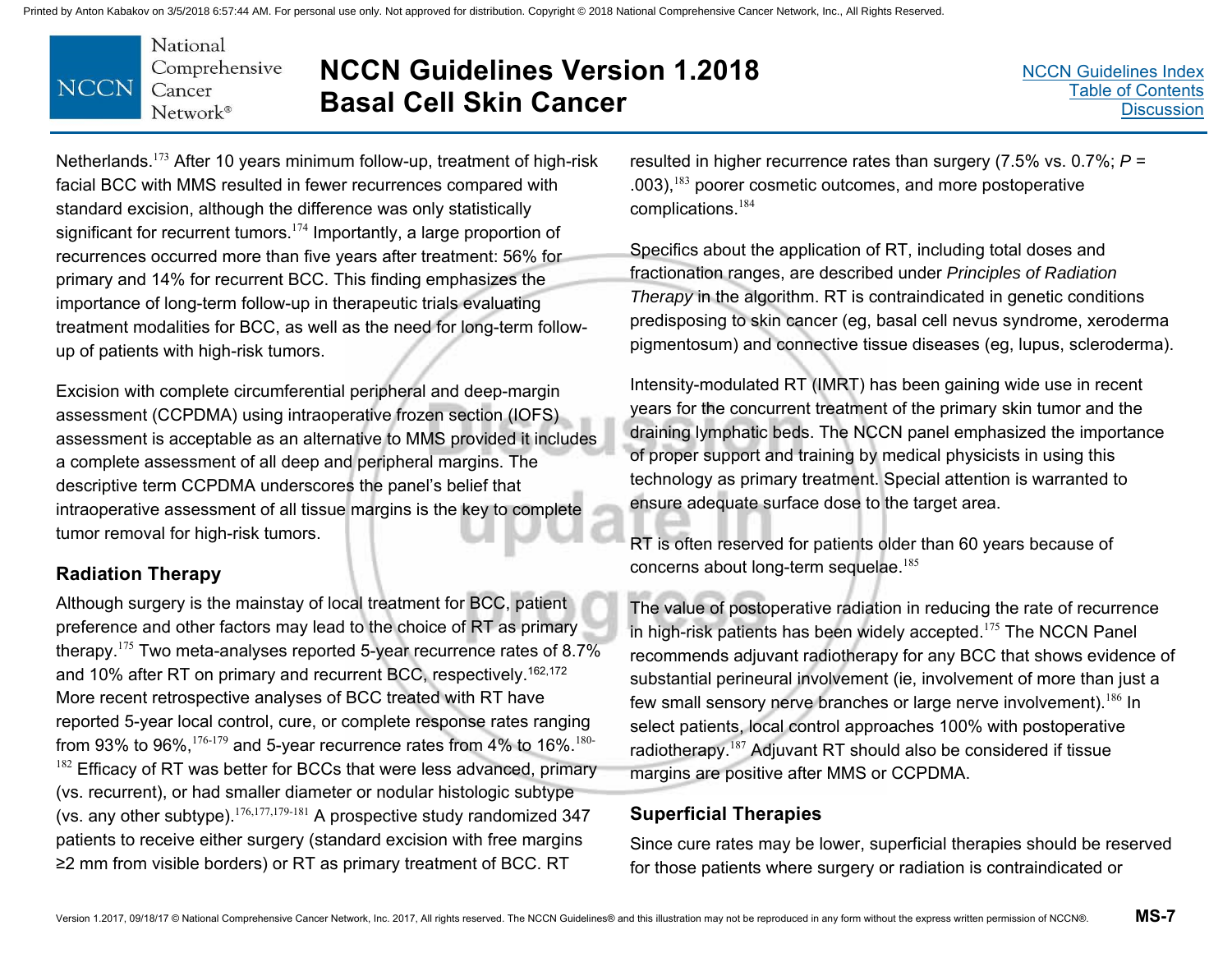National Comprehensive **NCCN** Cancer Network®

# **NCCN Guidelines Version 1.2018 Basal Cell Skin Cancer**

impractical.<sup>188</sup> Superficial therapies include topical treatment with 5fluorouracil (5-FU) or imiquimod, photodynamic therapy (PDT), and cryotherapy.

#### *Topical Therapies*

Imiquimod was found to be effective for treating multiple, superficial BCC in randomized studies.<sup>189-191</sup> A prospective trial reported an 85% 5year disease-free rate in superficial BCC.<sup>191</sup> A phase III randomized trial in patients with superficial or nodular BCC showed that imiquimod provided an 84% rate of clinical success, defined as absence of initial treatment failure or signs of recurrence at 3 years from start of treatment.<sup>192</sup> Although the clinical success rate was significantly higher in patients treated with surgical excision using a 4-mm margin (98%, *P* < .001), cosmetic outcomes by dermatologist assessment were significantly better with imiquimod (excellent/good at 3-year follow-up: 61% vs. 36% *P* < .0001). Another topical cream with efficacy against BCC is 5-FU, which has been shown in a randomized trial to have similar efficacy, safety, and cosmetic outcomes as imiquimod.<sup>193</sup>

#### *Cryosurgery*

Cryosurgery, which destroys tumor cells by freeze-thaw cycles, has been used for many years as a fast and cost-effective means for removal of BCCs. Systematic reviews of historical data in primary BCCs have reported recurrence rates for cryosurgery ranging from 0% to 13%, and mean recurrence rates from pooled analyses ranging between 3% and 4%.162,164 In prospective trials, cryosurgery has been shown to result in BCC recurrence rates ranging from 5% to 39%.<sup>194-197</sup> Variability in reported recurrence rates may be due in part to patient selection, variable follow-up durations, and differences in technique and operator skill. One of the lowest recurrence rates reported (5-year cure rate 99%) is from a retrospective review of 415 BCCs treated by a single clinician.<sup>198</sup> A key limitation of cryotherapy is poorer cosmetic

outcomes compared with other treatment options, as demonstrated by prospective randomized trials.<sup>196,197,199</sup>

#### *Photodynamic Therapy*

PDT involves the application of a photosensitizing agent on the skin followed by irradiation with a light source. Photosensitizing agents often used include methyl aminolevulinate (MAL) and 5-aminolevulinic acid (ALA). These two agents have similar efficacy outcomes and pain scores when used to treat patients with nodular BCC.<sup>200,201</sup> Multiple randomized trials and a meta-analysis including 4 of these trials have shown that rates of excellent or good cosmetic outcomes were higher with PDT versus surgery, even though surgery was superior to PDT in terms of efficacy (complete clearance, 1-year and 5-year recurrence rates).170,202-206

Reviews of clinical trials reported cure rates from 70% to 90% by PDT for patients with BCC.<sup>201,207</sup> Most of the studies of PDT for BCC have focused on the superficial and nodular histologic subtypes, and several have found higher cure rates for superficial versus nodular subtypes.<sup>208,209</sup> Ulceration and thickness are associated with lower response to therapy,<sup>208</sup> and within the nodular subtype, cure rates are better with thinner lesions. $^{204}$  Clinical studies have demonstrated PDT activity against "difficult-to-treat" lesions, with 24-month complete response rate of 78%.<sup>209,210</sup> Currently, PDT is being utilized at some NCCN Member Institutions for premalignant or superficial low-risk lesions on any location on the body, although response rates may be higher on the face and scalp. $211,212$ 

Although MAL is an approved photosensitizer for PDT, it is no longer produced in the United States.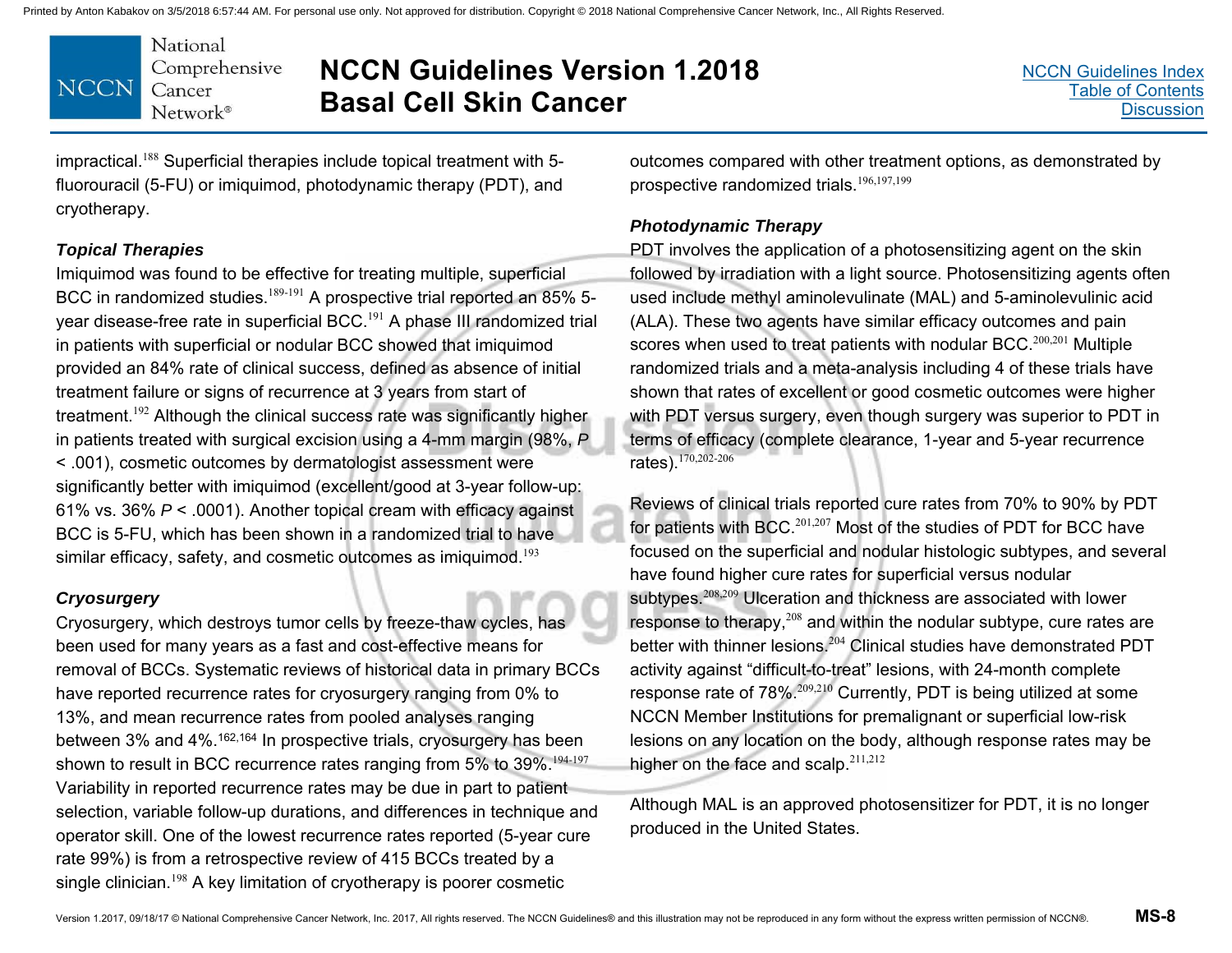National Comprehensive **NCCN** Cancer Network<sup>®</sup>

### **NCCN Guidelines Version 1.2018 Basal Cell Skin Cancer**

[NCCN Guidelines Index](http://www.nccn.org/professionals/physician_gls/f_guidelines.asp)[Table of Contents](#page-2-0)**[Discussion](#page-12-0)** 

#### *Comparisons of Superficial Therapies*

Several randomized studies and meta-analyses have compared superficial therapies for BCC. Table 1 summarizes efficacy and cosmetic outcome results from the most informative studies. Results from these studies indicate that in patients with superficial BCC, 1) PDT has similar efficacy as cryotherapy but much better cosmetic outcomes; and 2) PDT, imiquimod, and fluorouracil have similar efficacy and cosmetic outcomes, although risk of recurrence may be somewhat higher with PDT versus imiquimod. Whereas a meta-analysis of 23 randomized and non-randomized trials found no significant difference in efficacy for PDT versus imiquimod in patients with superficial BCC, $^{213}$  a more recent randomized trial (ISRCTN 79701845) showed that treatment success was more likely with imiquimod.<sup>193</sup> Exploratory subanalyses found that treatment success rates were significantly higher<br>with imiquimod versus PDT for tumors that are large or truncal, while<br>PDT provided significantly better outcomes than imiquimod in elderly<br>patients with associated with moderate to severe local skin redness.<sup>193</sup> Whereas PDT causes moderate to severe pain during treatment administration, imiquimod and fluorouracil are more likely to cause moderate to severe<br>local swelling, erosion, crust formation, itching, and wound infections.<sup>193</sup> Both cryosurgery and PDT are associated with pain during and after treatment, and data from a randomized trial indicate a trend toward a higher likelihood of pain with PDT.<sup>196</sup>

### **Table 1. Studies Comparing Superficial Therapies in Patients with Superficial BCC**

| <b>Study</b>                                                                                 | <b>Histologic</b><br><b>Subtype</b> | Treatments (n)                                                            |                                     | <b>Efficacy</b>                                          | <b>Cosmetic Outcome</b>                                        |
|----------------------------------------------------------------------------------------------|-------------------------------------|---------------------------------------------------------------------------|-------------------------------------|----------------------------------------------------------|----------------------------------------------------------------|
| Phase III randomized trial<br>Wang $2001^{196}$                                              | Superficial<br>and nodular          | Cryosurgery (39)<br>ALA-PDT (44)                                          | 1-year<br>recurrence:               | 15%<br><b>NS</b><br>25%                                  | Excellent:<br>8%<br>P< .001<br>50%                             |
| Randomized trial<br>Basset-Seguin 2008 <sup>197</sup>                                        | Superficial                         | Cryotherapy (58)<br>MAL-PDT (60)                                          | 5-year<br>recurrence:               | 20%<br>$\nmid$ NS<br>22%                                 | 16%<br>Excellent:<br>$P = 00078$<br>60%                        |
| Meta-analysis <sup>a</sup><br>Roozeboom $2012^{213}$                                         | Superficial                         | Imiquimod (1088)<br>PDT (934)                                             | 1-year tumor- 87%<br>free survival: | $\overline{\phantom{a}}$ NS<br>84%                       | <b>NR</b>                                                      |
| Randomized, single-blind,<br>non-inferiority<br><b>ISRCTN 79701845</b><br>Arits $2013^{193}$ | Superficial                         | <b>MAL-PDT (202)</b><br>Imiquimod cream (198)<br>Fluorouracil cream (201) | Treatment<br>success <sup>b</sup> : | 73%<br>$P = 021$<br>83%<br><b>T</b> NS<br>$\S$ NS<br>80% | 62% All<br>Good/<br>61%<br>excellent:<br>comparisons<br>58% NS |

MAL, methyl aminolevulinate; NR, not reported; NS, no statistically significant difference; PDT, photodynamic therapy. aMeta-analysis of 23 randomized and non-randomized studies.

<sup>b</sup>Treatment success was defined as the product of the percent of patients with clearance at 3 months by the percentage with sustained clearance during the next 9 months.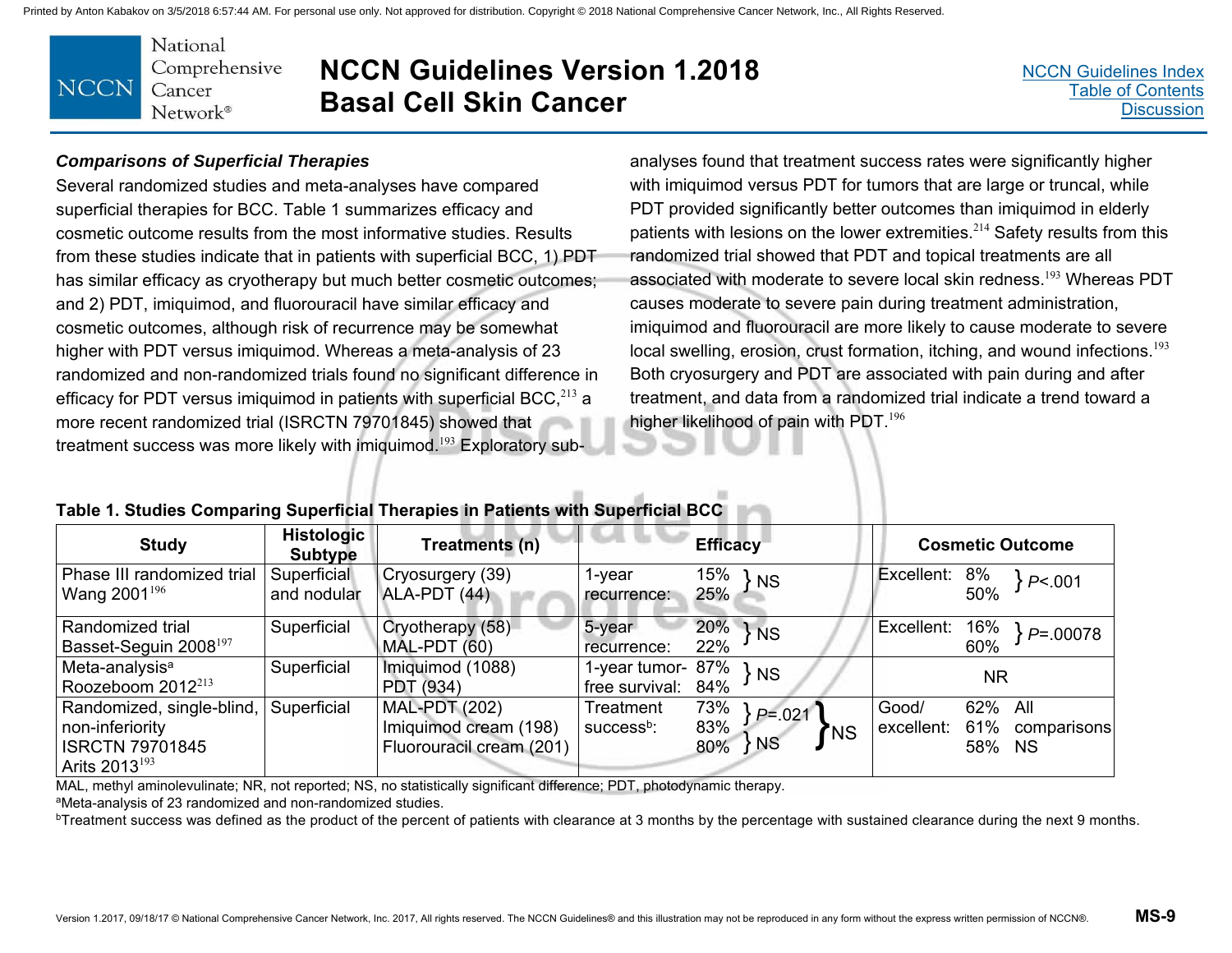National Comprehensive **NCCN** Cancer Network<sup>®</sup>

### **NCCN Guidelines Version 1.2018 Basal Cell Skin Cancer**

Discu

[NCCN Guidelines Index](http://www.nccn.org/professionals/physician_gls/f_guidelines.asp)[Table of Contents](#page-2-0)**[Discussion](#page-12-0)** 

#### **Intralesional Interferon**

Data from non-comparative open-label studies and a double-blind randomized trial with placebo control showed that intralesional interferon alfa-2b can be effective for treating low-risk, superficial BCC.<sup>215-217</sup> However, the panel members discussed that this approach was generally not used at their institutions because of expense, impractical treatment regimen (injections 3 times a week for 3 weeks), and associated flu-like side effects. Based on their discussion the panel consensus was to not include interferon injections for patients with lowrisk, superficial BCC in the algorithm.

#### **NCCN Recommendations**

#### *Low-Risk BCC*

Primary treatment options for low-risk BCC include: 1) C&E in areas without hair growth (ie, excluding terminal hair-bearing regions, such as the scalp, pubic and axillary regions, and beard area in men), provided that the treatment be changed to excision if the adipose is reached; 2) standard excision if lesion can be excised with 4-mm clinical margins and with closure techniques such as linear closure, second intention healing, or skin graft; and 3) RT for non-surgical candidates, generally limited to those older than 60 years of age because of risk of long-term toxicity.

If margins are positive after excision, patients should receive adjuvant therapy. MMS, resection with CCPDMA with frozen or permanent section, or standard re-excision for area L regions (trunk and extremities, excluding pretibia, hands, feet, nail units, and ankle) are recommended, while radiation may be administered to non-surgical candidates.

The NCCN Panel discussed the use of alternative therapies as first-line treatment in patients with low-risk, superficial BCC where surgery or radiation is contraindicated or impractical. These include 5-FU, imiquimod, PDT with porfimer sodium or ALA, or vigorous cryotherapy. Data suggest that the cure rate of these approaches may be lower compared with surgery. On the other hand, panelist experience indicated that they may be effective for anatomically challenging locations, and recurrences are often small and manageable. Panelists agreed that these therapies may be considered for superficial BCCs based on patient preference.

### *High-Risk BCC*

Recommended options for high-risk lesions include: 1) standard excision, using wider margins with linear or delayed repair with standard re-excision; 2) MMS or resection with CCPDMA; and 3) RT for nonsurgical candidates.

Patients treated with MMS or resection with CCPDMA should receive adjuvant therapy if clear margins cannot be achieved. Recommended adjuvant therapy options include radiation and/or multidisciplinary consultation to consider systemic therapy with a hedgehog pathway inhibitor or treatment in the context of a clinical trial. FDA-approved hedgehog pathway inhibitors include vismodegib and sonidegib.218,219

Adjuvant RT is also recommended for patients with negative margins after surgery but with large nerve or extensive perineural involvement. Due to the potential for skull involvement and intracranial extension, an MRI should be considered if large-nerve invasion is suspected for tumors on the head and neck.

If negative margins are not achieved after standard excision, patients should undergo MMS or resection with CCPDMA, or receive adjuvant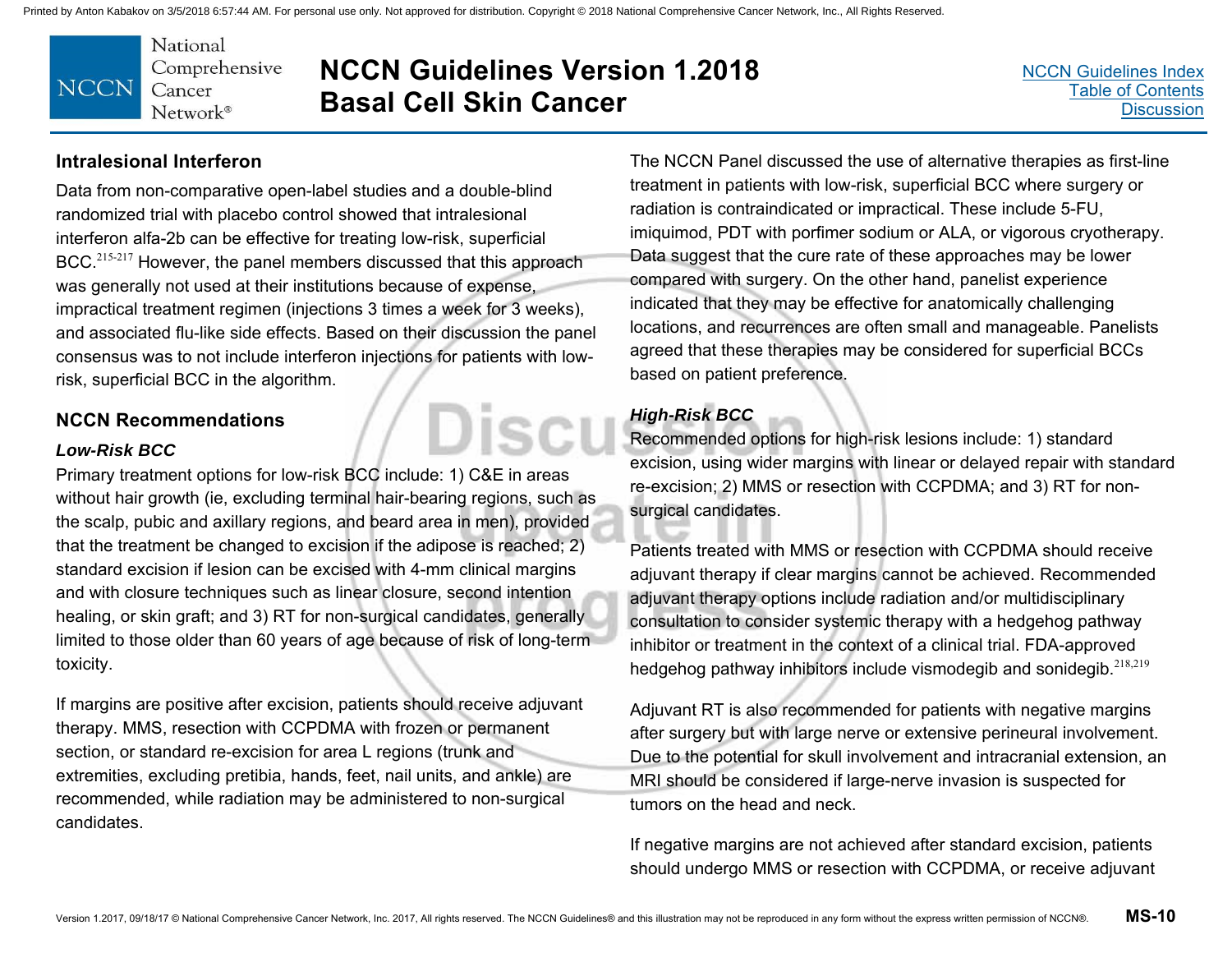

# **NCCN Guidelines Version 1.2018 Basal Cell Skin Cancer**

[NCCN Guidelines Index](http://www.nccn.org/professionals/physician_gls/f_guidelines.asp)[Table of Contents](#page-2-0)**[Discussion](#page-12-0)** 

RT. If residual disease is still present after adjuvant treatment, and further surgery and RT are contraindicated, clinicians should consider multidisciplinary consultation to determine whether the patient should be offered systemic treatment with a hedgehog pathway inhibitor or treatment in the context of a clinical trial.

### **Recurrence and Metastasis**

### **Systemic Therapy**

Recent FDA approval of the new agent vismodegib, a first-in-class Hedgehog pathway inhibitor, provided another option for patients who have exhausted surgical and radiation options for treating advanced BCC.<sup>218</sup> Approval was based on a multicenter, single-arm, two-cohort, open-label, phase II trial enrolling 104 patients (ERIVANCE).<sup>220</sup> About 95% of patients were previously treated with surgery, RT, and/or systemic therapies. In the most recent report, based on 21-month minimum follow-up, objective response was recorded in 48% and 33% of patients with locally advanced and metastatic disease (laBCC and mBCC), respectively, with median response duration of 9.5 months and 7.6 months, respectively.<sup>221</sup> As shown in Table 2, several other studies testing vismodegib in patients with advanced BCC reported response rates and median progression-free survival times that were similar or better to those from ERIVANCE, and found that median time to response was 2.6 to 2.8 months. A separate independent analysis of photographic evidence from the ERIVANCE trial, using a different system for scoring baseline disease severity and clinical efficacy, determined that 65% of patients with laBCC showed significant improvement, and 11% significantly worsened. $222$ 

Vismodegib has also been tested as BCC treatment and prophylaxis in patients with nevoid BCC syndrome. A double-blind randomized phase II study in patients with nevoid BCC syndrome and at least 10 operable

BCC lesions found that vismodegib significantly reduced incidence of new BCC lesions compared with placebo, and also significantly reduced the size of existing lesions and the number of surgeries needed to remove BCC lesions.<sup>223</sup>

Data from ERIVANCE and other studies have shown that nearly all patients treated with vismodegib experienced at least one treatmentemergent adverse event (TEAE), but a significant proportion of these were low grade (grade  $\leq$ 2).<sup>221,224,225</sup> Serious AEs occurred in 25% to 32% of patients in these studies. Across studies the most common TEAEs (any grade) included muscle spasms, alopecia, taste loss, weight loss, decreased appetite, fatigue, nausea, and diarrhea. These adverse events (AEs) were also the most likely to lead to discontinuation. Median time to onset is less than 6 months for all the most common AEs, but for some AEs the incidence continues to increase beyond 12 months from the start of treatment.

Sonidegib, another hedgehog pathway inhibitor, has also been approved by the FDA for treatment of patients with locally advanced BCC that has recurred following surgery or RT, or who are not candidates for surgery or radiotherapy.<sup>219</sup> FDA approval was based on data from the phase II BOLT trial comparing two different doses of sonidegib in patients with either 1) laBCC not amenable to curative surgery or RT; or 2) mBCC for which all available treatment options have been exhausted.<sup>226</sup> Whereas response rates were similar for the two doses tested (Table 2), the higher dose (800 mg/d) was associated with higher rates of SAEs (14% vs. 30%) and AEs leading to dose interruptions, reductions, or discontinuation. As with vismodegib, nearly all patients experienced at least one AE, and the most common AEs were muscle spasms, dysgeusia, alopecia, nausea, weight decrease, and fatigue. Elevated creatinine kinase was also frequently observed,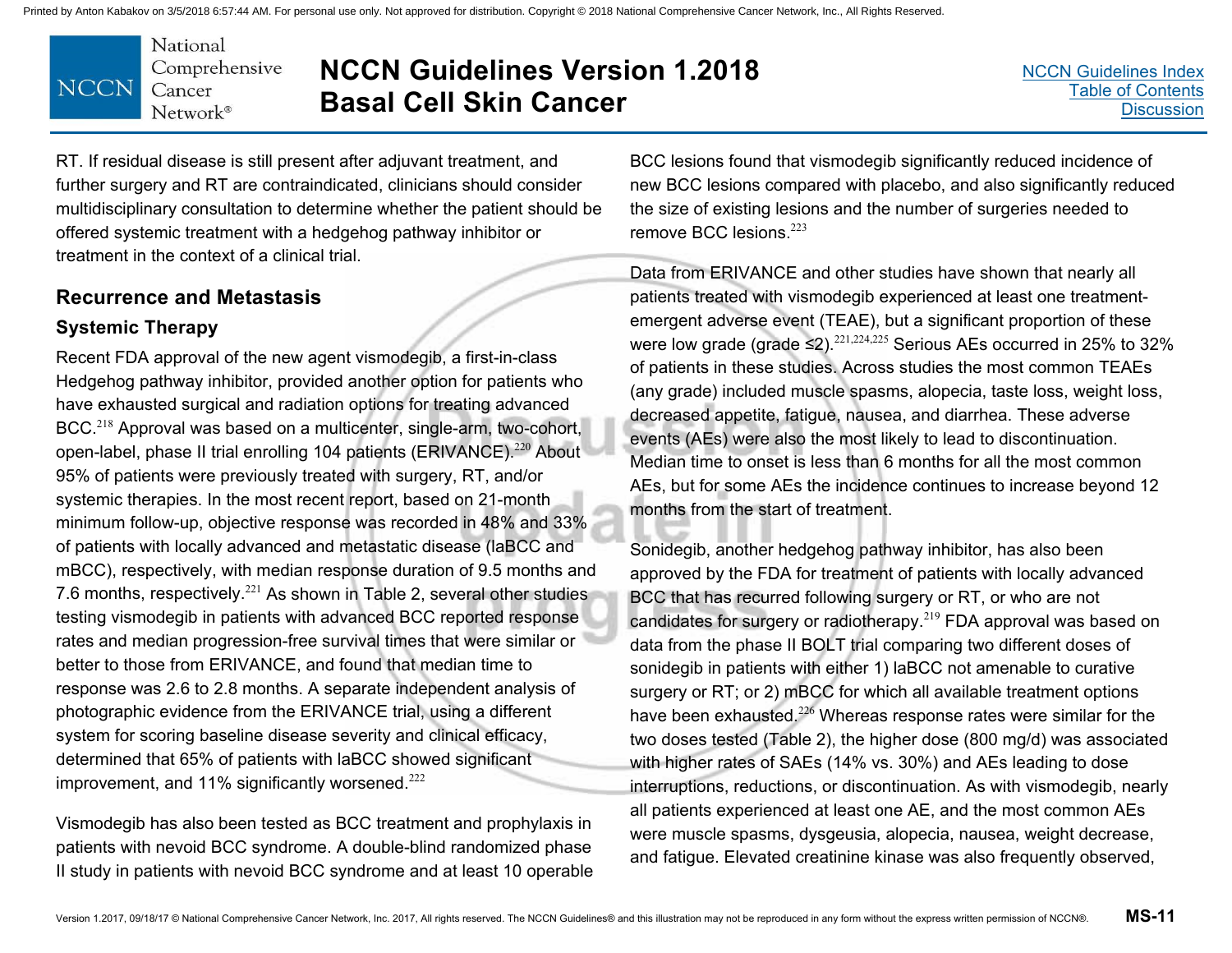National Comprehensive **NCCN** Cancer Network®

# **NCCN Guidelines Version 1.2018 Basal Cell Skin Cancer**

[NCCN Guidelines Index](http://www.nccn.org/professionals/physician_gls/f_guidelines.asp)[Table of Contents](#page-2-0) **[Discussion](#page-12-0)** 

and was one of the most common grade 3–4 AEs, along with elevated lipase.

A key limitation to Hedgehog pathway inhibitor therapies is that advanced BCC can develop resistance, which limits the duration of response (Table 2). A small investigator-initiated trial in patients with vismodegib-resistant advanced BCC observed no responses during treatment with sonidegib for a median of 6 weeks (range 3–58 weeks), and 5 of 9 patients progressed. $227$ 

Ongoing clinical research is exploring various dosing regimens of vismodegib and sonidegib in a variety of BCC treatment settings, including less advanced disease or as part of primary treatment for previously untreated disease. $228-234$  An open-label single-arm trial in large (mean tumor area, 12.6 cm<sup>2</sup> [range 1.0–78.0 cm<sup>2</sup>]) high-risk BCC eligible for surgical removal (n=11) found that 3 to 6 months of vismodegib prior to resection reduced the surgical defect area by 27% compared with baseline ( $P = .006$ ).<sup>228</sup> A phase II, open-label, multicenter trial in lower-risk operable BCC lesions (ie, diameter <3 cm, previously untreated, nodular) tested the efficacy and safety of neoadjuvant vismodegib in patients willing to delay surgery ( $n = 74$ ).<sup>232</sup> Although 50%

of patients achieved investigator-assessed complete clinical clearance while on vismodegib, this trial did not meet its primary endpoints based on complete histologic clearance. Safety data from patients in cohort 2 of this trial (n= 24), who received 12 weeks of vismodegib followed by 24 weeks of observation before surgery, demonstrated high rates of AE reversibility (75%–100%) for some of the most common toxicities associated with vismodegib treatment (eg, muscle spasm, alopecia, dysgeusia, ageusia).

Other Hedgehog pathway inhibitors are being tested in patients with BCC to see if they can provide higher rates of response, more durable responses, responses in less advanced BCC, or responses in BCC resistant to vismodegib. Results from phase I–II trials with small BCC sample sizes (N < 40 patients) have shown that itraconazole and saridegib can elicit responses in patients with BCC, although not in patients who previously received vismodegib (n = 12 patients tested).235,236

Due to the rarity of advanced cases, the literature on chemotherapy for BCC is limited to case reports.<sup>237-243</sup>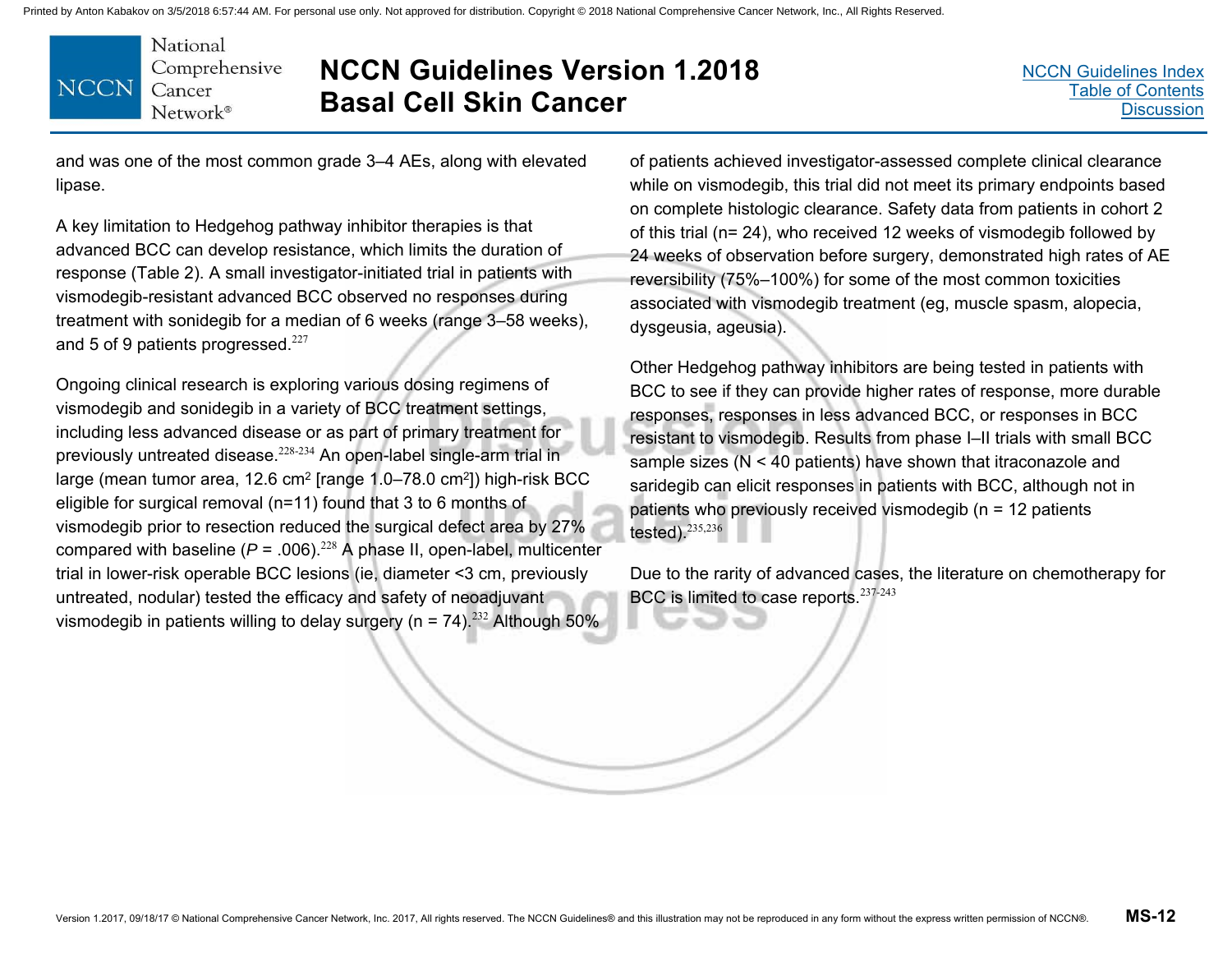

### **NCCN Guidelines Version 1.2018 Basal Cell Skin Cancer**

#### **Table 2. Hedgehog Pathway Inhibitors in Advanced BCCa**

| <b>Study</b>                                    |                  | Tx <sup>b</sup>          | Patients, n |                | Follow-up<br>Time,<br><b>Minimum</b><br>(median) $c$ |                      | <b>Objective</b><br><b>Response</b><br>Rate <sup>d</sup> |      | <b>Time to</b><br>Response,<br><b>Median<sup>c</sup></b> |           | <b>Duration</b><br>Response,<br>Median <sup>c</sup> |           | <b>Progression-free</b><br>Survival, Median <sup>c</sup><br>(% progressed) |                   |
|-------------------------------------------------|------------------|--------------------------|-------------|----------------|------------------------------------------------------|----------------------|----------------------------------------------------------|------|----------------------------------------------------------|-----------|-----------------------------------------------------|-----------|----------------------------------------------------------------------------|-------------------|
| Name and<br>References                          | Phase,<br>Design |                          | IaBCC       | mBCC           | <b>laBCC</b>                                         | mBCC                 | $I$ a $BCC$                                              | mBCC | <b>laBCC</b>                                             | mBCC      | <b>laBCC</b>                                        | mBCC      | <b>laBCC</b>                                                               | mBCC              |
| <b>ERIVANCE</b><br>NCT00833417 <sup>e,221</sup> | OL               | Vismo                    | 71          | 33             | $\geq 21$ ;<br>(22.4)                                | $\geq$ 21;<br>(21.7) | 48%                                                      | 33%  | <b>NR</b>                                                | <b>NR</b> | 9.5                                                 | 7.6       | 9.5<br>(3%)                                                                | 9.5<br>13%        |
| NCT01160250 <sup>224</sup>                      | <b>OL</b>        | Vismo                    | 56          | 39             | <b>NRf</b><br>(6.5)                                  |                      | 46%                                                      | 31%  | 2.6                                                      | 2.6       | <b>NR</b>                                           | <b>NR</b> | <b>NR</b><br>(0%)                                                          | <b>NR</b><br>(8%) |
| <b>STEVIE</b><br>NCT01367665 <sup>225</sup>     | <b>OL</b>        | Vismo                    | 453         | 29             | ≥12;<br>(12.7)                                       | ≥12;<br>(12.9)       | 67%                                                      | 38%  | 2.6                                                      | 2.8       | 22.7                                                | 10        | 24.5<br>(2%)                                                               | 13.1<br>(14%)     |
| <b>RegiSONIC</b><br>NCT01604252 <sup>233</sup>  | Obs              | Vismo                    | 66          | $\blacksquare$ | (13.2)                                               |                      | 68%                                                      |      | <b>NR</b>                                                |           | 5.95                                                |           | <b>NE</b>                                                                  |                   |
|                                                 |                  | Soni<br>$200 \text{ mg}$ | 42          | 13             |                                                      |                      | 43%                                                      | 15%  | 3.9                                                      | 4.6       | <b>NE</b>                                           | <b>NE</b> | <b>NE</b><br>(12%)                                                         | 13.1<br>(31%)     |
|                                                 |                  | Soni<br>800 mg           | 93          | 23             |                                                      |                      | 38%                                                      | 17%  | 3.7                                                      | 1.0       | <b>NE</b>                                           | <b>NE</b> | <b>NE</b><br>(9%)                                                          | 7.6<br>(43%)      |

laBCC, locally advanced BCC; mBCC, metastatic BCC; NR, not reported; NE, not reached; Obs, prospective observational; OL, open-label; RDB, randomized double-blind; Soni, sonidegib; Tx, treatment; Vismo, vismodegib.

aTrials included patients with advanced BCC that was inappropriate for surgery or RT.

bInhibitors were taken orally once daily. Vismodegib dose was 150 mg.

cTimes are reported in months.

dResponse criteria varied between studies.

eERIVANCE data per independent review facility assessment.

fTrial was terminated early due to FDA approval of vismodegib.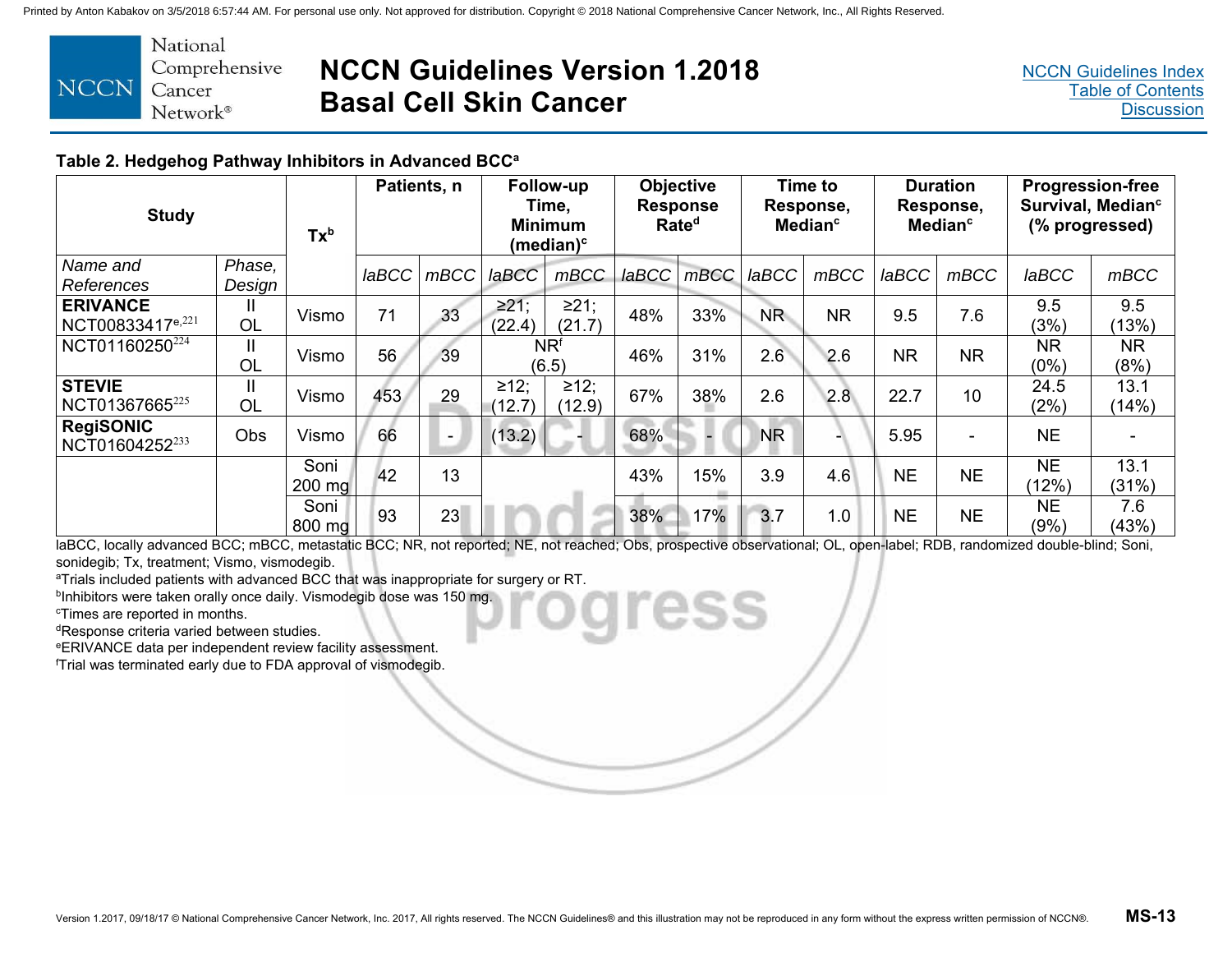

### **NCCN Guidelines Version 1.2018 Basal Cell Skin Cancer**

[NCCN Guidelines Index](http://www.nccn.org/professionals/physician_gls/f_guidelines.asp)[Table of Contents](#page-2-0) **[Discussion](#page-12-0)** 

#### **NCCN Recommendations**

For the management of local tumor recurrence, the algorithm directs clinicians to follow the appropriate pathways for primary treatment. Although the behavior of cutaneous BCC is characteristically indolent, the disease does occasionally metastasize to distant sites. Whenever possible, nodal or distant metastases should be treated with surgery with or without RT, and managed by a multidisciplinary tumor board. The board should consider systemic therapy with a hedgehog pathway inhibitor or treatment in the context of a clinical trial. FDA-approved hedgehog pathway inhibitors include vismodegib and sonidegib.218,219 The panel agreed that in many patients metastatic basosquamous<br>carcinoma will also likely respond to vismodegib. carcinoma will also likely respond to vismodegib.

#### skin examination. Monitoring during the first 2 years is the most critical, and exams should occur at least every 6 to 12 months during this timeframe. If no further skin cancer develops in the first 2 years, then it may be appropriate to reduce exam frequency.

### **Follow-Up**

Two well-established points about patients with BCC underlie the follow-up schedules. One point is that 30% to 50% of these patients will develop another BCC within 5 years.<sup>142,147,244-247</sup> This represents a 10fold increase in risk compared to the general population.<sup>245</sup> Patients with a prior BCC are also at increased risk of developing SCC and cutaneous melanoma.142,247 Therefore, continued long-term surveillance of these patients is essential, as is patient education about the values of sun protection and regular self-examination of the skin. A prospective population-based cohort study found that development of a second BCC is most likely during the short-term follow-up period after diagnosis of the first lesion.146 Therefore, close follow-up of these patients during this time period is critical.

#### **NCCN Recommendations**

The frequency of follow-up should be based on risk. In addition to patient education about sun protection and self-examination, patients should be monitored with regular physical exams including complete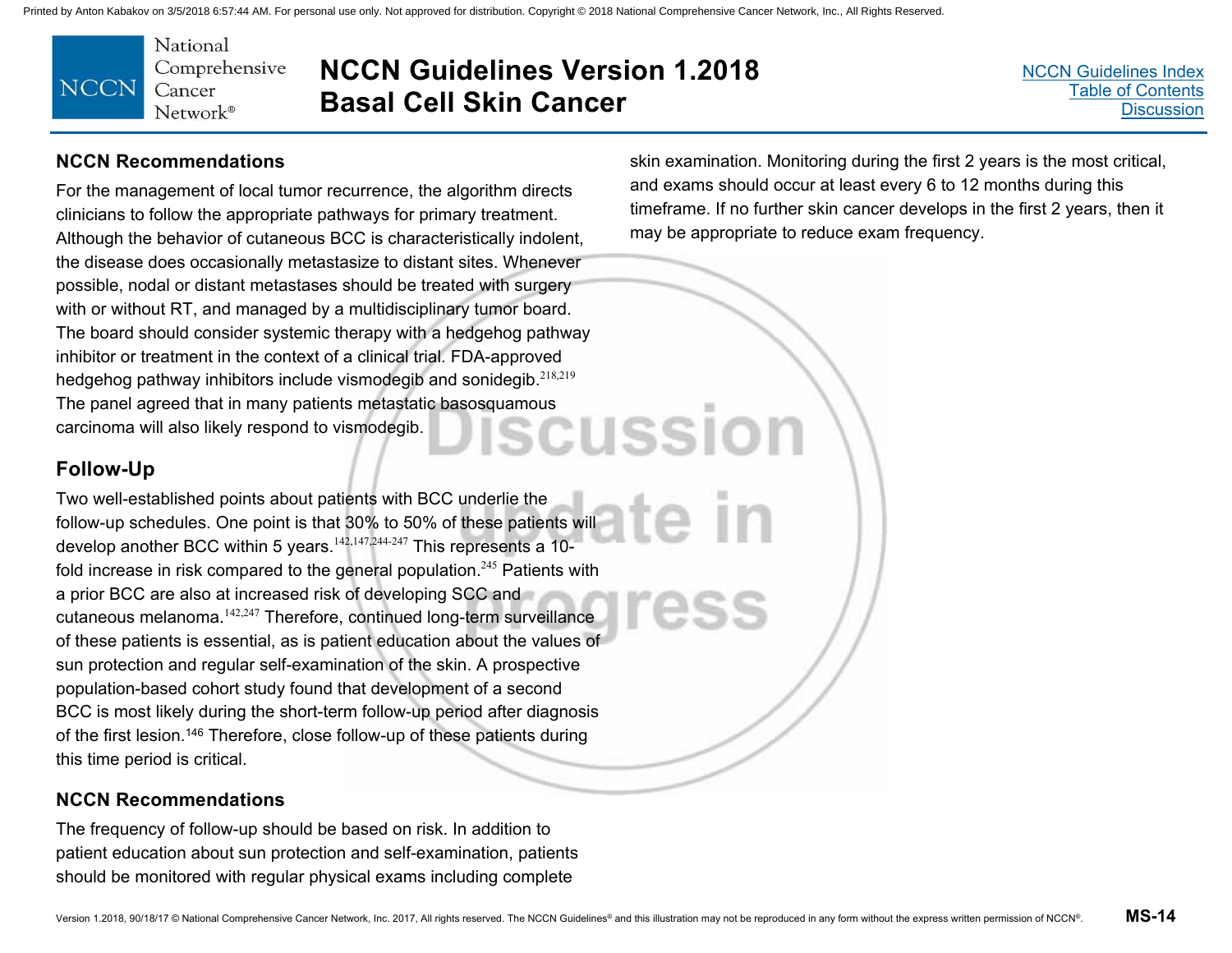

# **NCCN Guidelines Version 1.2018 Basal Cell Skin Cancer**

#### **References**

1. Miller DL, Weinstock MA. Nonmelanoma skin cancer in the United States: incidence. J Am Acad Dermatol 1994;30:774-778. Available at: http://www.ncbi.nlm.nih.gov/pubmed/8176018.

2. Asgari MM, Moffet HH, Ray GT, Quesenberry CP. Trends in basal cell carcinoma incidence and identification of high-risk subgroups, 1998- 2012. JAMA Dermatol 2015;151:976-981. Available at: http://www.ncbi.nlm.nih.gov/pubmed/26039887.

3. Siegel RL, Miller KD, Jemal A. Cancer statistics, 2016. CA Cancer J Clin 2016;66:7-30. Available at: http://www.ncbi.nlm.nih.gov/pubmed/26742998.

4. Rogers HW, Weinstock MA, Feldman SR, Coldiron BM. Incidence estimate of nonmelanoma skin cancer (keratinocyte carcinomas) in the U.S. population, 2012. JAMA Dermatol 2015;151:1081-1086. Available at: http://www.ncbi.nlm.nih.gov/pubmed/25928283.

5. Chen JG, Fleischer AB, Jr., Smith ED, et al. Cost of nonmelanoma skin cancer treatment in the United States. Dermatol Surg 2001;27:1035-1038. Available at: http://www.ncbi.nlm.nih.gov/pubmed/11849266.

6. Mudigonda T, Pearce DJ, Yentzer BA, et al. The economic impact of non-melanoma skin cancer: a review. J Natl Compr Canc Netw 2010;8:888-896. Available at: http://www.ncbi.nlm.nih.gov/pubmed/20870635.

7. Christenson LJ, Borrowman TA, Vachon CM, et al. Incidence of basal cell and squamous cell carcinomas in a population younger than 40 years. JAMA 2005;294:681-690. Available at: http://www.ncbi.nlm.nih.gov/pubmed/16091570.

8. Athas WF, Hunt WC, Key CR. Changes in nonmelanoma skin cancer incidence between 1977-1978 and 1998-1999 in Northcentral New Mexico. Cancer Epidemiol Biomarkers Prev 2003;12:1105-1108. Available at: http://www.ncbi.nlm.nih.gov/pubmed/14578151.

9. Brewster DH, Bhatti LA, Inglis JH, et al. Recent trends in incidence of nonmelanoma skin cancers in the East of Scotland, 1992-2003. Br J Dermatol 2007;156:1295-1300. Available at: http://www.ncbi.nlm.nih.gov/pubmed/17535229.

10. Hayes RC, Leonfellner S, Pilgrim W, et al. Incidence of nonmelanoma skin cancer in New Brunswick, Canada, 1992 to 2001. J Cutan Med Surg 2007;11:45-52. Available at: http://www.ncbi.nlm.nih.gov/pubmed/17374314.

11. Karagas MR, Greenberg ER, Spencer SK, et al. Increase in incidence rates of basal cell and squamous cell skin cancer in New Hampshire, USA. New Hampshire Skin Cancer Study Group. Int J Cancer 1999;81:555-559. Available at: http://www.ncbi.nlm.nih.gov/pubmed/10225444.

12. Staples MP, Elwood M, Burton RC, et al. Non-melanoma skin cancer in Australia: the 2002 national survey and trends since 1985. Med J Aust 2006;184:6-10. Available at: http://www.ncbi.nlm.nih.gov/pubmed/16398622.

13. Demers AA, Nugent Z, Mihalcioiu C, et al. Trends of nonmelanoma skin cancer from 1960 through 2000 in a Canadian population. J Am Acad Dermatol 2005;53:320-328. Available at: http://www.ncbi.nlm.nih.gov/pubmed/16021129.

14. Kricker A, English DR, Randell PL, et al. Skin cancer in Geraldton, Western Australia: a survey of incidence and prevalence. Med J Aust 1990;152:399-407. Available at: http://www.ncbi.nlm.nih.gov/pubmed/2329947.

15. Abbas M, Kalia S. Trends in non-melanoma skin cancer (basal cell carcinoma and squamous cell carcinoma) in Canada: a descriptive analysis of available data. J Cutan Med Surg 2016;20:166-175. Available at: http://www.ncbi.nlm.nih.gov/pubmed/26458408.

16. Rudolph C, Schnoor M, Eisemann N, Katalinic A. Incidence trends of nonmelanoma skin cancer in Germany from 1998 to 2010. J Dtsch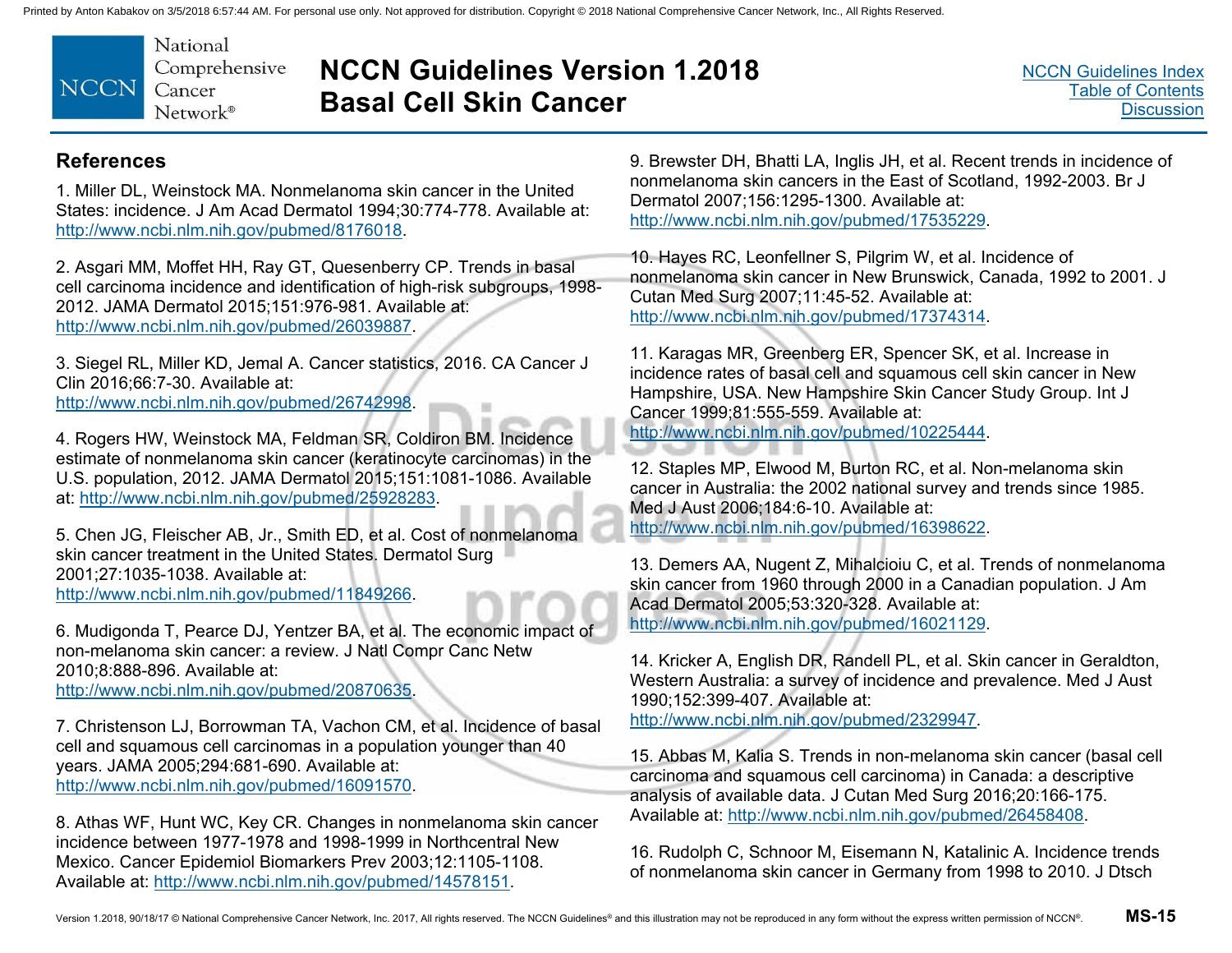National Comprehensive **NCCN** Cancer Network<sup>®</sup>

# **NCCN Guidelines Version 1.2018 Basal Cell Skin Cancer**

Dermatol Ges 2015;13:788-797. Available at: http://www.ncbi.nlm.nih.gov/pubmed/26213814.

17. Bernat Garcia J, Morales Suarez-Varela M, Vilata JJ, et al. Risk factors for non-melanoma skin cancer in kidney transplant patients in a Spanish population in the Mediterranean region. Acta Derm Venereol 2013;93:422-427. Available at:

http://www.ncbi.nlm.nih.gov/pubmed/23303600.

18. Sella T, Goren I, Shalev V, et al. Incidence trends of keratinocytic skin cancers and melanoma in Israel 2006-11. Br J Dermatol 2015;172:202-207. Available at:

19. Kricker A, Armstrong BK, English DR, Heenan PJ. Does intermittent sun exposure cause basal cell carcinoma? a case-control study in Western Australia. Int J Cancer 1995;60:489-494. Available at: http://www.ncbi.nlm.nih.gov/pubmed/7829262.

20. Kricker A, Armstrong BK, English DR, Heenan PJ. A dose-response curve for sun exposure and basal cell carcinoma. Int J Cancer 1995;60:482-488. Available at: http://www.ncbi.nlm.nih.gov/pubmed/7829261.

21. Zanetti R, Rosso S, Martinez C, et al. Comparison of risk patterns in carcinoma and melanoma of the skin in men: a multi-centre case-casecontrol study. Br J Cancer 2006;94:743-751. Available at: http://www.ncbi.nlm.nih.gov/pubmed/16495934.

22. Gallagher RP, Hill GB, Bajdik CD, et al. Sunlight exposure, pigmentary factors, and risk of nonmelanocytic skin cancer. I. Basal cell carcinoma. Arch Dermatol 1995;131:157-163. Available at: http://www.ncbi.nlm.nih.gov/pubmed/7857111.

23. Ramsay HM, Fryer AA, Hawley CM, et al. Factors associated with nonmelanoma skin cancer following renal transplantation in Queensland, Australia. J Am Acad Dermatol 2003;49:397-406. Available at: http://www.ncbi.nlm.nih.gov/pubmed/12963901.

24. Kaskel P, Lange U, Sander S, et al. Ultraviolet exposure and risk of melanoma and basal cell carcinoma in Ulm and Dresden, Germany. J Eur Acad Dermatol Venereol 2015;29:134-142. Available at: http://www.ncbi.nlm.nih.gov/pubmed/24684198.

25. Khalesi M, Whiteman DC, Tran B, et al. A meta-analysis of pigmentary characteristics, sun sensitivity, freckling and melanocytic nevi and risk of basal cell carcinoma of the skin. Cancer Epidemiol 2013;37:534-543. Available at:

http://www.ncbi.nlm.nih.gov/pubmed/23849507.

26. Walther U, Kron M, Sander S, et al. Risk and protective factors for sporadic basal cell carcinoma: results of a two-centre case-control study in southern Germany. Clinical actinic elastosis may be a protective factor. Br J Dermatol 2004;151:170-178. Available at: http://www.ncbi.nlm.nih.gov/pubmed/15270887.

27. Box NF, Duffy DL, Irving RE, et al. Melanocortin-1 receptor genotype is a risk factor for basal and squamous cell carcinoma. J Invest Dermatol 2001;116:224-229. Available at: http://www.ncbi.nlm.nih.gov/pubmed/11179997.

28. Lock-Andersen J, Drzewiecki KT, Wulf HC. Eye and hair colour, skin type and constitutive skin pigmentation as risk factors for basal cell carcinoma and cutaneous malignant melanoma. A Danish case-control study. Acta Derm Venereol 1999;79:74-80. Available at: http://www.ncbi.nlm.nih.gov/pubmed/10086866.

29. Chinem VP, Miot HA. Prevalence of actinic skin lesions in patients with basal cell carcinoma of the head: a case-control study. Rev Assoc Med Bras 2012:58:188-196. Available at: http://www.ncbi.nlm.nih.gov/pubmed/22569613.

30. Perkins JL, Liu Y, Mitby PA, et al. Nonmelanoma skin cancer in survivors of childhood and adolescent cancer: a report from the childhood cancer survivor study. J Clin Oncol 2005;23:3733-3741. Available at: http://www.ncbi.nlm.nih.gov/pubmed/15923570.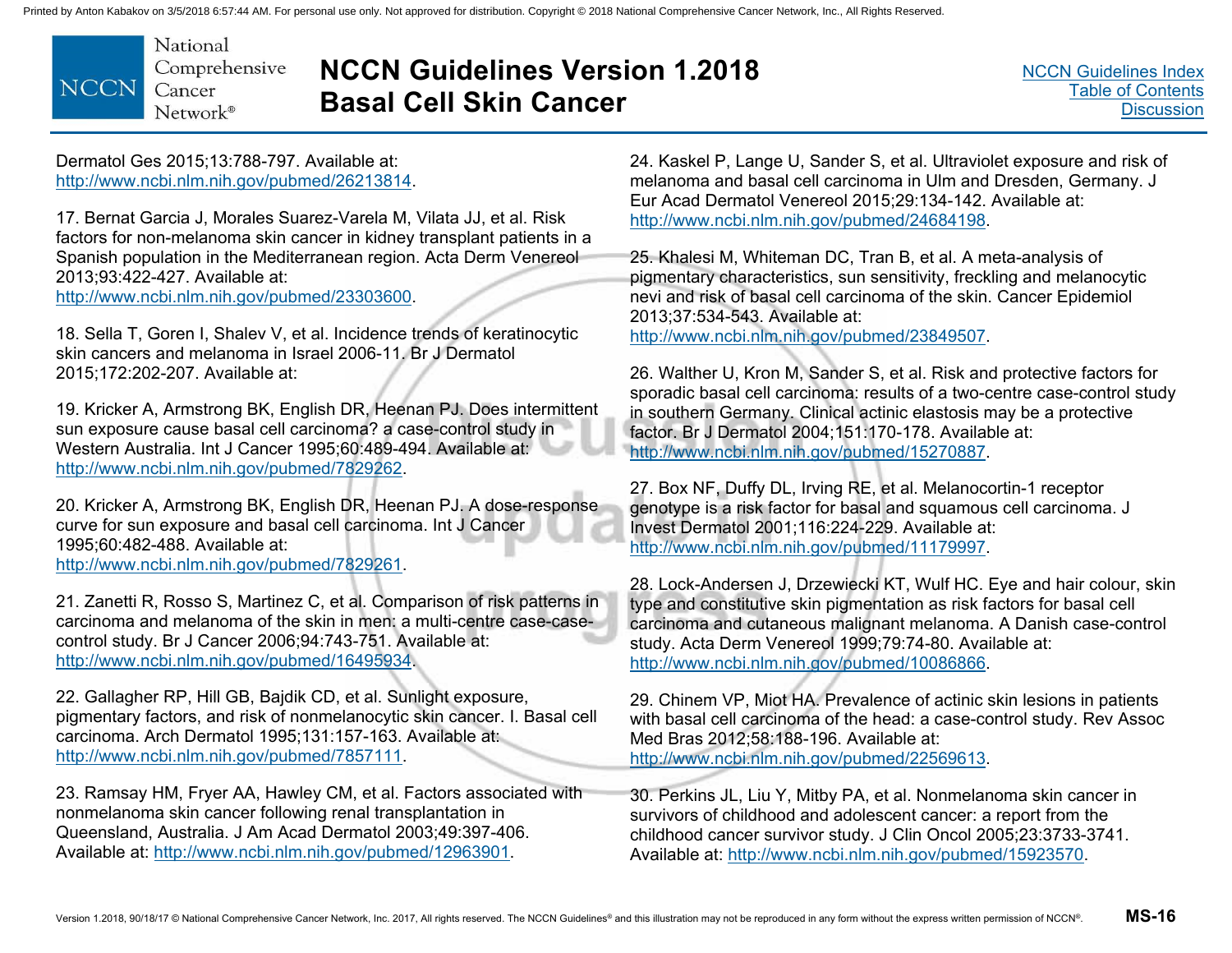

### **NCCN Guidelines Version 1.2018 Basal Cell Skin Cancer**

31. Karagas MR, Nelson HH, Zens MS, et al. Squamous cell and basal cell carcinoma of the skin in relation to radiation therapy and potential modification of risk by sun exposure. Epidemiology 2007;18:776-784. Available at: http://www.ncbi.nlm.nih.gov/pubmed/17917604.

32. Watt TC, Inskip PD, Stratton K, et al. Radiation-related risk of basal cell carcinoma: a report from the Childhood Cancer Survivor Study. J Natl Cancer Inst 2012;104:1240-1250. Available at: http://www.ncbi.nlm.nih.gov/pubmed/22835387.

33. Schwartz JL, Kopecky KJ, Mathes RW, et al. Basal cell skin cancer after total-body irradiation and hematopoietic cell transplantation. Radiat Res 2009;171:155-163. Available at: http://www.ncbi.nlm.nih.gov/pubmed/19267540.

34. Lichter MD, Karagas MR, Mott LA, et al. Therapeutic ionizing radiation and the incidence of basal cell carcinoma and squamous cell carcinoma. The New Hampshire Skin Cancer Study Group. Arch Dermatol 2000;136:1007-1011. Available at: http://www.ncbi.nlm.nih.gov/pubmed/10926736.

35. Karagas MR, McDonald JA, Greenberg ER, et al. Risk of basal cell and squamous cell skin cancers after ionizing radiation therapy. For The Skin Cancer Prevention Study Group. J Natl Cancer Inst 1996;88:1848- 1853. Available at: http://www.ncbi.nlm.nih.gov/pubmed/8961975.

36. Kumar S, Mahajan BB, Kaur S, et al. A study of Basal cell carcinoma in South asians for risk factor and clinicopathological characterization: a hospital based study. J Skin Cancer 2014;2014:173582. Available at:

37. English DR, Kricker A, Heenan PJ, et al. Incidence of nonmelanocytic skin cancer in Geraldton, Western Australia. Int J Cancer 1997;73:629-633. Available at:

http://www.ncbi.nlm.nih.gov/pubmed/9398037.

38. Zargaran M, Moghimbeigi A, Monsef A, et al. A clinicopathological survey of Basal cell carcinoma in an Iranian population. J Dent (Shiraz)

2013;14:170-177. Available at: http://www.ncbi.nlm.nih.gov/pubmed/24724141.

39. Lesiak A, Sobolewska-Sztychny D, Majak P, et al. Relation between sonic hedgehog pathway gene polymorphisms and basal cell carcinoma development in the Polish population. Arch Dermatol Res 2016;308:39- 47. Available at: http://www.ncbi.nlm.nih.gov/pubmed/26590974.

40. Reifenberger J, Wolter M, Weber RG, et al. Missense mutations in SMOH in sporadic basal cell carcinomas of the skin and primitive neuroectodermal tumors of the central nervous system. Cancer Res 1998;58:1798-1803. Available at:

http://www.ncbi.nlm.nih.gov/pubmed/9581815.

41. Xie J, Murone M, Luoh SM, et al. Activating Smoothened mutations in sporadic basal-cell carcinoma. Nature 1998;391:90-92. Available at: http://www.ncbi.nlm.nih.gov/pubmed/9422511.

42. Gailani MR, Bale SJ, Leffell DJ, et al. Developmental defects in Gorlin syndrome related to a putative tumor suppressor gene on chromosome 9. Cell 1992;69:111-117. Available at: http://www.ncbi.nlm.nih.gov/pubmed/1348213.

43. Soufir N, Gerard B, Portela M, et al. PTCH mutations and deletions in patients with typical nevoid basal cell carcinoma syndrome and in patients with a suspected genetic predisposition to basal cell carcinoma: a French study. Br J Cancer 2006;95:548-553. Available at: http://www.ncbi.nlm.nih.gov/pubmed/16909134.

44. Hahn H, Wicking C, Zaphiropoulous PG, et al. Mutations of the human homolog of Drosophila patched in the nevoid basal cell carcinoma syndrome. Cell 1996;85:841-851. Available at: http://www.ncbi.nlm.nih.gov/pubmed/8681379.

45. Chidambaram A, Goldstein AM, Gailani MR, et al. Mutations in the human homologue of the Drosophila patched gene in Caucasian and African-American nevoid basal cell carcinoma syndrome patients.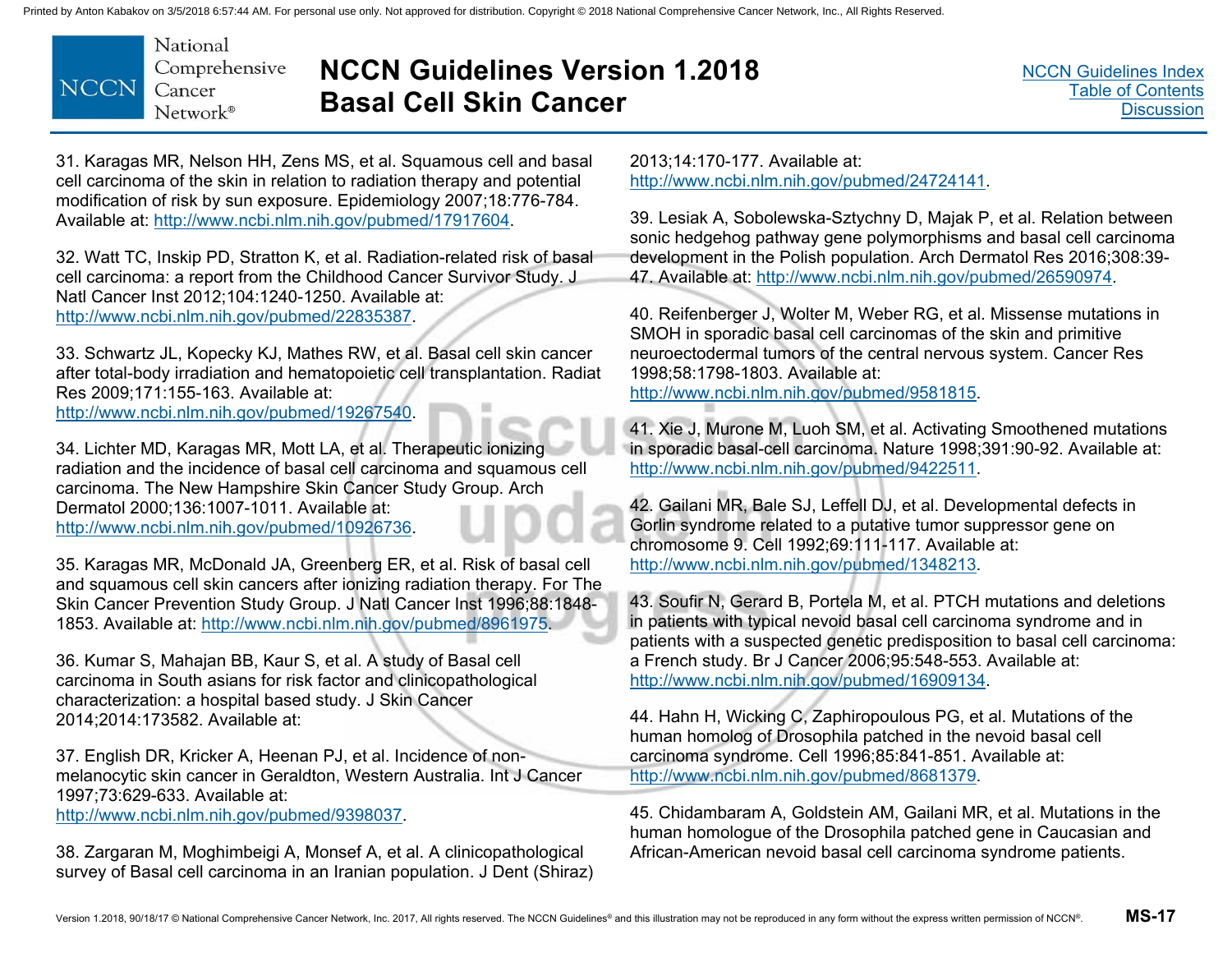National Comprehensive **NCCN** Cancer Network<sup>®</sup>

# **NCCN Guidelines Version 1.2018 Basal Cell Skin Cancer**

Cancer Res 1996;56:4599-4601. Available at: http://www.ncbi.nlm.nih.gov/pubmed/8840969.

46. Ling G, Ahmadian A, Persson A, et al. PATCHED and p53 gene alterations in sporadic and hereditary basal cell cancer. Oncogene 2001;20:7770-7778. Available at: http://www.ncbi.nlm.nih.gov/pubmed/11753655.

47. Pastorino L, Cusano R, Nasti S, et al. Molecular characterization of Italian nevoid basal cell carcinoma syndrome patients. Hum Mutat 2005;25:322-323. Available at:

http://www.ncbi.nlm.nih.gov/pubmed/15712338.

48. Wang W, Wang J, Li J, et al. New mutation of the patched homologue 1 gene in a Chinese family with naevoid basal cell carcinoma syndrome. Br J Oral Maxillofac Surg 2009;47:366-369. Available at: http://www.ncbi.nlm.nih.gov/pubmed/19008023.

49. Aszterbaum M, Rothman A, Johnson RL, et al. Identification of mutations in the human PATCHED gene in sporadic basal cell carcinomas and in patients with the basal cell nevus syndrome. J Invest Dermatol 1998;110:885-888. Available at: http://www.ncbi.nlm.nih.gov/pubmed/9620294.

50. Heitzer E, Lassacher A, Quehenberger F, et al. UV fingerprints predominate in the PTCH mutation spectra of basal cell carcinomas independent of clinical phenotype. J Invest Dermatol 2007;127:2872- 2881. Available at: http://www.ncbi.nlm.nih.gov/pubmed/17597822.

51. Danaee H, Karagas MR, Kelsey KT, et al. Allelic loss at Drosophila patched gene is highly prevalent in Basal and squamous cell carcinomas of the skin. J Invest Dermatol 2006;126:1152-1158. Available at: http://www.ncbi.nlm.nih.gov/pubmed/16484983.

52. Reifenberger J, Wolter M, Knobbe CB, et al. Somatic mutations in the PTCH, SMOH, SUFUH and TP53 genes in sporadic basal cell carcinomas. Br J Dermatol 2005;152:43-51. Available at: http://www.ncbi.nlm.nih.gov/pubmed/15656799.

53. Kim MY, Park HJ, Baek SC, et al. Mutations of the p53 and PTCH gene in basal cell carcinomas: UV mutation signature and strand bias. J Dermatol Sci 2002;29:1-9. Available at: http://www.ncbi.nlm.nih.gov/pubmed/12007715.

54. Gailani MR, Stahle-Backdahl M, Leffell DJ, et al. The role of the human homologue of Drosophila patched in sporadic basal cell carcinomas. Nat Genet 1996;14:78-81. Available at: http://www.ncbi.nlm.nih.gov/pubmed/8782823.

55. Zhang H, Ping XL, Lee PK, et al. Role of PTCH and p53 genes in early-onset basal cell carcinoma. Am J Pathol 2001;158:381-385. Available at: http://www.ncbi.nlm.nih.gov/pubmed/11159175.

56. Daya-Grosjean L, Sarasin A. UV-specific mutations of the human patched gene in basal cell carcinomas from normal individuals and xeroderma pigmentosum patients. Mutat Res 2000;450:193-199. Available at: http://www.ncbi.nlm.nih.gov/pubmed/10838143.

57. Teh MT, Blaydon D, Chaplin T, et al. Genomewide single nucleotide polymorphism microarray mapping in basal cell carcinomas unveils uniparental disomy as a key somatic event. Cancer Res 2005;65:8597- 8603. Available at: http://www.ncbi.nlm.nih.gov/pubmed/16204023.

58. Ziegler A, Leffell DJ, Kunala S, et al. Mutation hotspots due to sunlight in the p53 gene of nonmelanoma skin cancers. Proc Natl Acad Sci U S A 1993;90:4216-4220. Available at: http://www.ncbi.nlm.nih.gov/pubmed/8483937.

59. Ghaderi R, Haghighi F. Immunohistochemistry assessment of p53 protein in Basal cell carcinoma. Iran J Allergy Asthma Immunol 2005;4:167-171. Available at: http://www.ncbi.nlm.nih.gov/pubmed/17301441.

60. Rosenstein BS, Phelps RG, Weinstock MA, et al. p53 mutations in basal cell carcinomas arising in routine users of sunscreens. Photochem Photobiol 1999;70:798-806. Available at: http://www.ncbi.nlm.nih.gov/pubmed/10568172.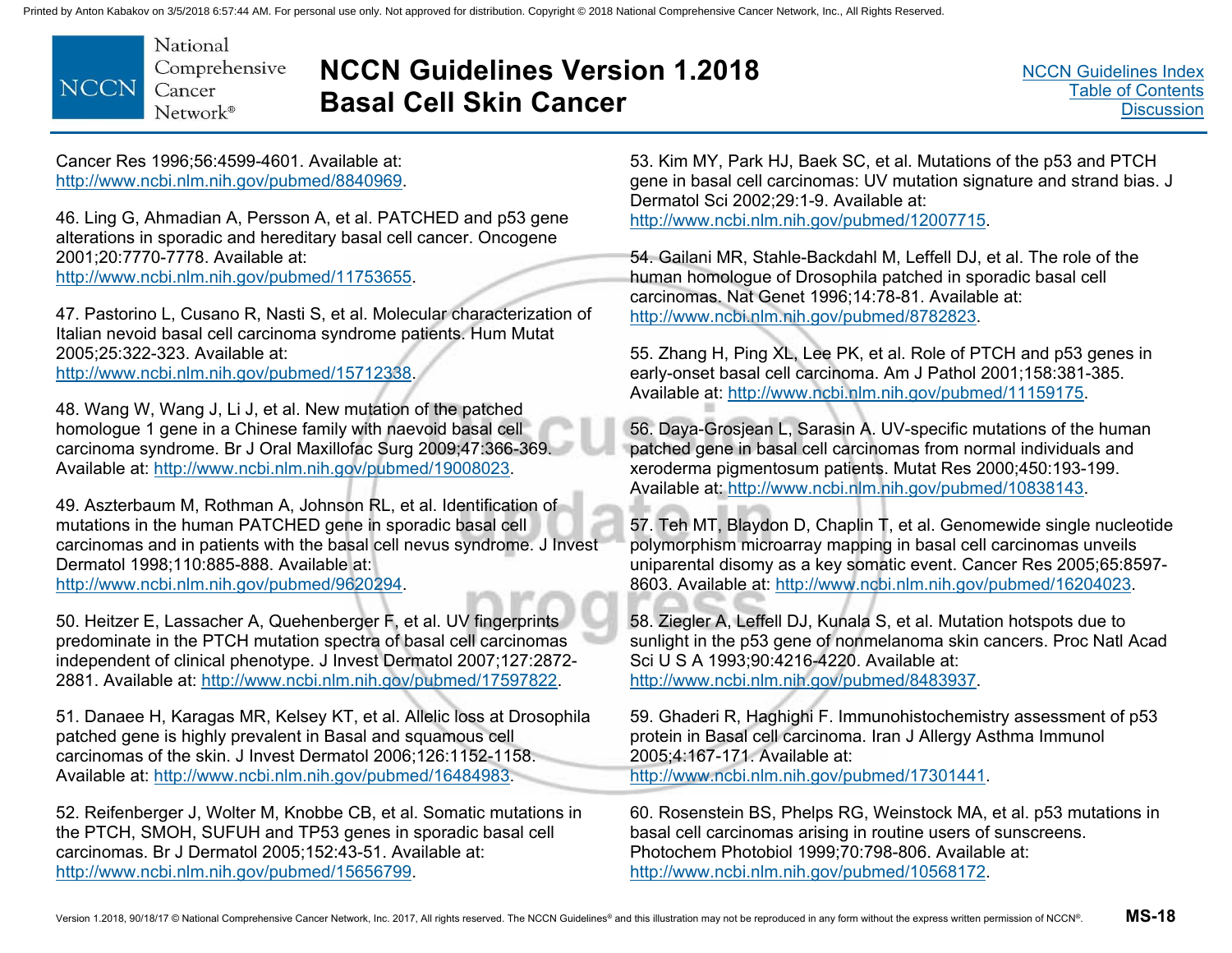National Comprehensive **NCCN** Cancer Network®

# **NCCN Guidelines Version 1.2018 Basal Cell Skin Cancer**

[NCCN Guidelines Index](http://www.nccn.org/professionals/physician_gls/f_guidelines.asp)[Table of Contents](#page-2-0)**[Discussion](#page-12-0)** 

61. Oluwasanmi JO, Williams AO, Alli AF. Superficial cancer in Nigeria. Br J Cancer 1969;23:714-728. Available at: http://www.ncbi.nlm.nih.gov/pubmed/5367332.

62. Yakubu A, Mabogunje OA. Skin cancer in Zaria, Nigeria. Trop Doct 1995;25 Suppl 1:63-67. Available at: http://www.ncbi.nlm.nih.gov/pubmed/7879275.

63. Halkud R, Shenoy AM, Naik SM, et al. Xeroderma pigmentosum: clinicopathological review of the multiple oculocutaneous malignancies and complications. Indian J Surg Oncol 2014;5:120-124. Available at: http://www.ncbi.nlm.nih.gov/pubmed/25114464.

64. Kraemer KH, Lee MM, Scotto J. Xeroderma pigmentosum. Cutaneous, ocular, and neurologic abnormalities in 830 published cases. Arch Dermatol 1987;123:241-250. Available at: http://www.ncbi.nlm.nih.gov/pubmed/3545087.

65. Bradford PT, Goldstein AM, Tamura D, et al. Cancer and neurologic degeneration in xeroderma pigmentosum: long term follow-up characterises the role of DNA repair. J Med Genet 2011;48:168-176. Available at: http://www.ncbi.nlm.nih.gov/pubmed/21097776.

66. Kraemer KH, Lee MM, Andrews AD, Lambert WC. The role of sunlight and DNA repair in melanoma and nonmelanoma skin cancer. The xeroderma pigmentosum paradigm. Arch Dermatol 1994;130:1018- 1021. Available at: http://www.ncbi.nlm.nih.gov/pubmed/8053698.

67. Kraemer KH, Lee MM, Scotto J. DNA repair protects against cutaneous and internal neoplasia: evidence from xeroderma pigmentosum. Carcinogenesis 1984;5:511-514. Available at: http://www.ncbi.nlm.nih.gov/pubmed/6705149.

68. Couve-Privat S, Le Bret M, Traiffort E, et al. Functional analysis of novel sonic hedgehog gene mutations identified in basal cell carcinomas from xeroderma pigmentosum patients. Cancer Res 2004;64:3559-3565. Available at: http://www.ncbi.nlm.nih.gov/pubmed/15150112.

69. Couve-Privat S, Bouadjar B, Avril MF, et al. Significantly high levels of ultraviolet-specific mutations in the smoothened gene in basal cell carcinomas from DNA repair-deficient xeroderma pigmentosum patients. Cancer Res 2002;62:7186-7189. Available at: http://www.ncbi.nlm.nih.gov/pubmed/12499255.

70. D'Errico M, Calcagnile A, Canzona F, et al. UV mutation signature in tumor suppressor genes involved in skin carcinogenesis in xeroderma pigmentosum patients. Oncogene 2000;19:463-467. Available at: http://www.ncbi.nlm.nih.gov/pubmed/10656695.

71. Cleaver JE. Defective repair replication of DNA in xeroderma pigmentosum. Nature 1968;218:652-656. Available at: http://www.ncbi.nlm.nih.gov/pubmed/5655953.

72. Thielmann HW, Popanda O, Edler L, Jung EG. Clinical symptoms and DNA repair characteristics of xeroderma pigmentosum patients from Germany. Cancer Res 1991;51:3456-3470. Available at: http://www.ncbi.nlm.nih.gov/pubmed/2054785.

73. Grossman L. Epidemiology of ultraviolet-DNA repair capacity and human cancer. Environ Health Perspect 1997;105 Suppl 4:927-930. Available at: http://www.ncbi.nlm.nih.gov/pubmed/9255582.

74. Bodak N, Queille S, Avril MF, et al. High levels of patched gene mutations in basal-cell carcinomas from patients with xeroderma pigmentosum. Proc Natl Acad Sci U S A 1999;96:5117-5122. Available at: http://www.ncbi.nlm.nih.gov/pubmed/10220428.

75. Miller KL, Karagas MR, Kraft P, et al. XPA, haplotypes, and risk of basal and squamous cell carcinoma. Carcinogenesis 2006;27:1670- 1675. Available at: http://www.ncbi.nlm.nih.gov/pubmed/16513681.

76. Chen J, Ruczinski I, Jorgensen TJ, et al. Nonmelanoma skin cancer and risk for subsequent malignancy. J Natl Cancer Inst 2008;100:1215- 1222. Available at: http://www.ncbi.nlm.nih.gov/pubmed/18728282.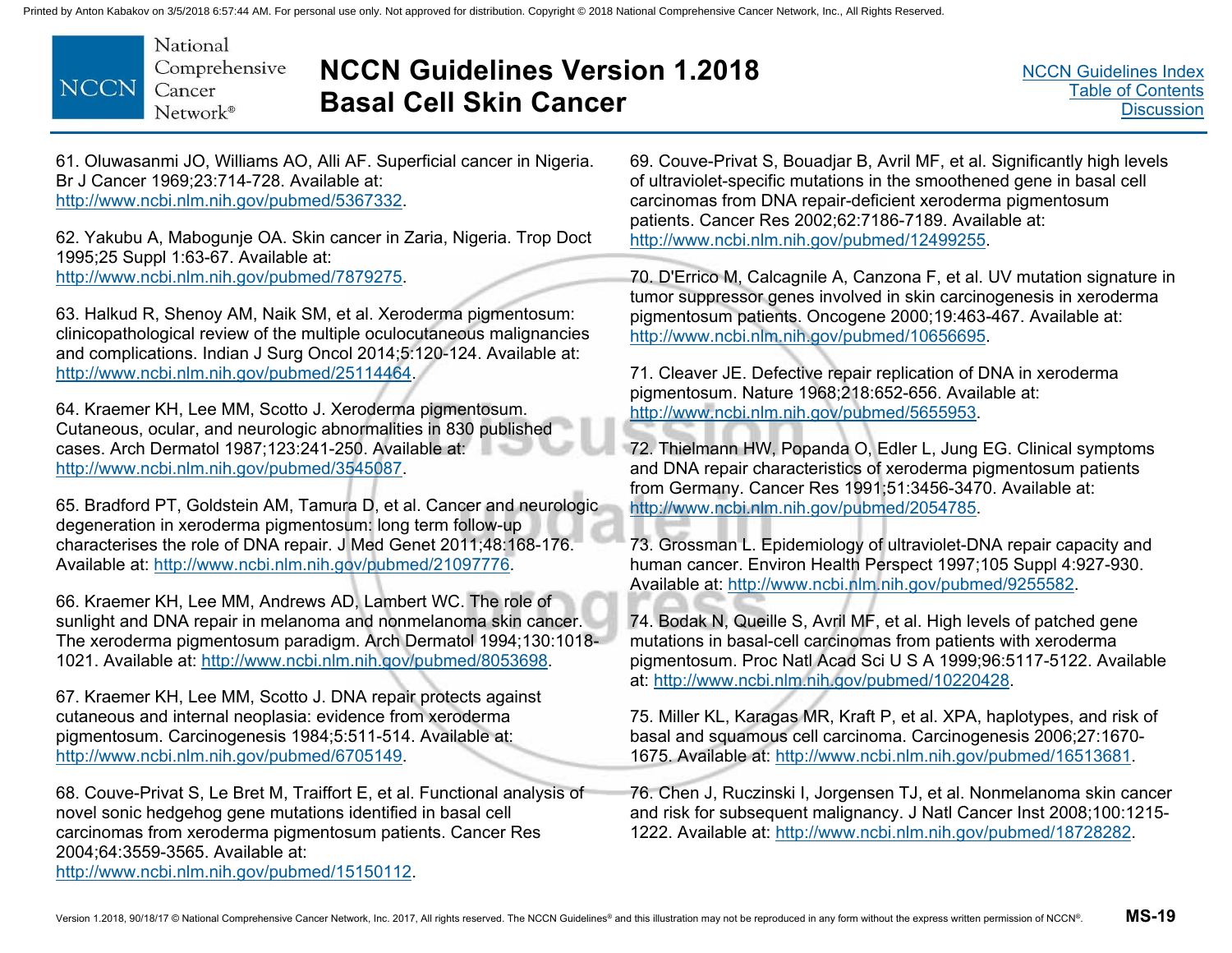National Comprehensive **NCCN** Cancer Network<sup>®</sup>

# **NCCN Guidelines Version 1.2018 Basal Cell Skin Cancer**

77. Maloney ME, Miller SJ. Aggressive vs nonaggressive subtypes (basal cell carcinoma). In: Miller SJ, Maloney ME, eds. Cutaneous Oncology Pathophysiology, diagnosis, and management. Malden, MA: Blackwell Science; 1998:609-613.

78. Salasche SJ. Features associated with recurrence (squamous cell carcinoma). In: Miller SJ, Maloney ME, eds. Cutaneous Oncology Pathophysiology, diagnosis, and management. Malden, MA: Blackwell Science; 1998:494-499.

79. Gandhi MR, Panizza B, Kennedy D. Detecting and defining the anatomic extent of large nerve perineural spread of malignancy: comparing "targeted" MRI with the histologic findings following surgery. Head Neck 2011;33:469-475. Available at: http://www.ncbi.nlm.nih.gov/pubmed/20645285.

80. Williams LS, Mancuso AA, Mendenhall WM. Perineural spread of cutaneous squamous and basal cell carcinoma: CT and MR detection and its impact on patient management and prognosis. Int J Radiat Oncol Biol Phys 2001;49:1061-1069. Available at: http://www.ncbi.nlm.nih.gov/pubmed/11240248.

81. Boeta-Angeles L, Bennett RG. Features associated with recurrence (basal cell carcinoma). In: Miller SJ, Maloney ME, eds. Cutaneous Oncology Pathophysiology, diagnosis, and management. Malden, MA: Blackwell Science; 1998:646-656.

82. Silverman MK, Kopf AW, Bart RS, et al. Recurrence rates of treated basal cell carcinomas. Part 3: Surgical excision. J Dermatol Surg Oncol 1992;18:471-476. Available at: http://www.ncbi.nlm.nih.gov/pubmed/1592998.

83. Silverman MK, Kopf AW, Grin CM, et al. Recurrence rates of treated basal cell carcinomas. Part 2: Curettage-electrodesiccation. J Dermatol Surg Oncol 1991;17:720-726. Available at: http://www.ncbi.nlm.nih.gov/pubmed/1820764.

84. Dubin N, Kopf AW. Multivariate risk score for recurrence of cutaneous basal cell carcinomas. Arch Dermatol 1983;119:373-377. Available at: http://www.ncbi.nlm.nih.gov/pubmed/6847215.

85. Bogelund FS, Philipsen PA, Gniadecki R. Factors affecting the recurrence rate of basal cell carcinoma. Acta Derm Venereol 2007;87:330-334. Available at: http://www.ncbi.nlm.nih.gov/pubmed/17598036.

86. Rigel DS, Robins P, Friedman RJ. Predicting recurrence of basalcell carcinomas treated by microscopically controlled excision: a recurrence index score. J Dermatol Surg Oncol 1981;7:807-810. Available at: http://www.ncbi.nlm.nih.gov/pubmed/7298981.

87. von Domarus H, Stevens PJ. Metastatic basal cell carcinoma. Report of five cases and review of 170 cases in the literature. J Am Acad Dermatol 1984;10:1043-1060. Available at: http://www.ncbi.nlm.nih.gov/pubmed/6736323.

88. Nguyen-Nielsen M, Wang L, Pedersen L, et al. The incidence of metastatic basal cell carcinoma (mBCC) in Denmark, 1997-2010. Eur J Dermatol 2015;25:463-468. Available at: http://www.ncbi.nlm.nih.gov/pubmed/26105129.

89. Snow SN, Sahl W, Lo JS, et al. Metastatic basal cell carcinoma. Report of five cases. Cancer 1994;73:328-335. Available at: http://www.ncbi.nlm.nih.gov/pubmed/8293396.

90. Swanson NA. Mohs surgery. Technique, indications, applications, and the future. Arch Dermatol 1983;119:761-773. Available at: http://www.ncbi.nlm.nih.gov/pubmed/6351758.

91. Swanson NA, Johnson TM. Management of basal and squamous cell carcinoma. In: Cummings C, ed. Otolaryngology Head and Neck Surgery. New York: Mosby Yearbook; 1998:486-501.

92. van Iersel CA, van de Velden HV, Kusters CD, et al. Prognostic factors for a subsequent basal cell carcinoma: implications for follow-up.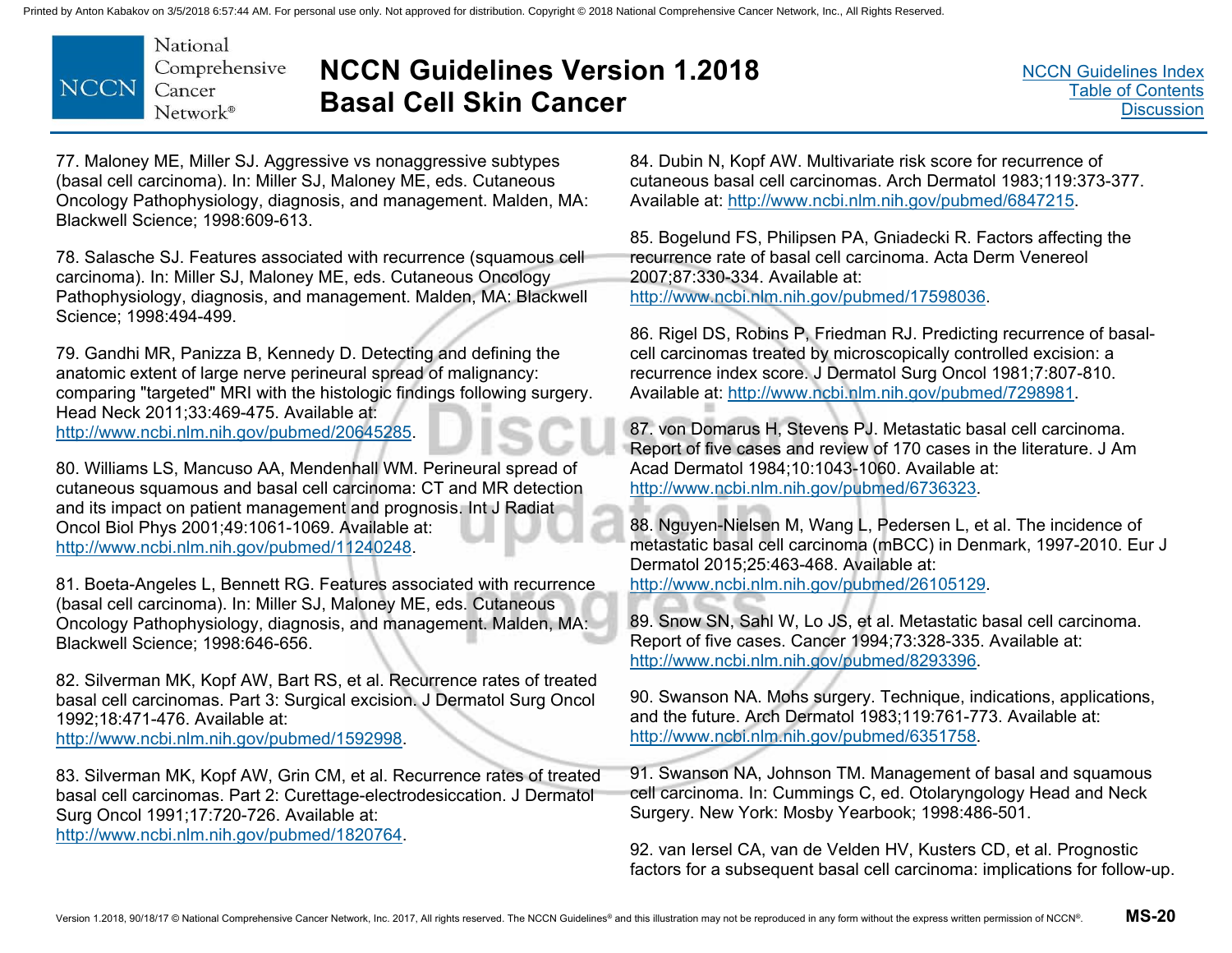National Comprehensive **NCCN** Cancer Network<sup>®</sup>

# **NCCN Guidelines Version 1.2018 Basal Cell Skin Cancer**

Br J Dermatol 2005;153:1078-1080. Available at: http://www.ncbi.nlm.nih.gov/pubmed/16225637.

93. Spiller WF, Spiller RF. Treatment of basal cell epithelioma by curettage and electrodesiccation. J Am Acad Dermatol 1984;11:808- 814. Available at: http://www.ncbi.nlm.nih.gov/pubmed/6512037.

94. Petrovich Z, Kuisk H, Langholz B, et al. Treatment results and patterns of failure in 646 patients with carcinoma of the eyelids, pinna, and nose. Am J Surg 1987;154:447-450. Available at: http://www.ncbi.nlm.nih.gov/pubmed/3661851.

95. Silverman MK, Kopf AW, Grin CM, et al. Recurrence rates of treated basal cell carcinomas. Part 1: Overview. J Dermatol Surg Oncol 1991;17:713-718. Available at: http://www.ncbi.nlm.nih.gov/pubmed/1890243.

96. Connolly AH, Baker DR, Coldiron BM, et al.

AAD/ACMS/ASDSA/ASMS 2012 appropriate use criteria for mohs micrographic surgery: a report of the American Academy of Dermatology, American College of Mohs Surgery, American Society for Dermatologic Surgery Association, and the American Society for Mohs Surgery. Dermatol Surg 2012;38:1582-1603. Available at: http://www.ncbi.nlm.nih.gov/pubmed/22958088.

97. Dixon AY, Lee SH, McGregor DH. Histologic features predictive of basal cell carcinoma recurrence: results of a multivariate analysis. J Cutan Pathol 1993;20:137-142. Available at: http://www.ncbi.nlm.nih.gov/pubmed/8320358.

98. Jacobs GH, Rippey JJ, Altini M. Prediction of aggressive behavior in basal cell carcinoma. Cancer 1982;49:533-537. Available at: http://www.ncbi.nlm.nih.gov/pubmed/7059912.

99. de Rosa G, Vetrani A, Zeppa P, et al. Comparative morphometric analysis of aggressive and ordinary basal cell carcinoma of the skin. Cancer 1990;65:544-549. Available at: http://www.ncbi.nlm.nih.gov/pubmed/2297645.

100. Sloane JP. The value of typing basal cell carcinomas in predicting recurrence after surgical excision. Br J Dermatol 1977;96:127-132. Available at: http://www.ncbi.nlm.nih.gov/pubmed/843446.

101. Codazzi D, Van Der Velden J, Carminati M, et al. Positive compared with negative margins in a single-centre retrospective study on 3957 consecutive excisions of basal cell carcinomas. Associated risk factors and preferred surgical management. J Plast Surg Hand Surg 2014;48:38-43. Available at:

http://www.ncbi.nlm.nih.gov/pubmed/23731130.

102. Stern RS, Liebman EJ, Vakeva L. Oral psoralen and ultraviolet-A light (PUVA) treatment of psoriasis and persistent risk of nonmelanoma skin cancer. PUVA Follow-up Study. J Natl Cancer Inst 1998;90:1278- 1284. Available at: http://www.ncbi.nlm.nih.gov/pubmed/9731734.

103. Archier E, Devaux S, Castela E, et al. Carcinogenic risks of psoralen UV-A therapy and narrowband UV-B therapy in chronic plaque psoriasis: a systematic literature review. J Eur Acad Dermatol Venereol 2012;26 Suppl 3:22-31. Available at:

http://www.ncbi.nlm.nih.gov/pubmed/22512677.

104. Krynitz B, Olsson H, Lundh Rozell B, et al. Risk of basal cell carcinoma in Swedish organ transplant recipients: a population-based study. Br J Dermatol 2016;174:95-103. Available at: http://www.ncbi.nlm.nih.gov/pubmed/26333521.

105. Mackintosh LJ, Geddes CC, Herd RM. Skin tumours in the West of Scotland renal transplant population. Br J Dermatol 2013;168:1047- 1053. Available at: http://www.ncbi.nlm.nih.gov/pubmed/23137036.

106. Karczewski M, Stronka M, Karczewski J, Wiktorowicz K. Skin cancer following kidney transplantation: a single-center experience. Transplant Proc 2011;43:3760-3761. Available at: http://www.ncbi.nlm.nih.gov/pubmed/22172842.

107. Bordea C, Wojnarowska F, Millard PR, et al. Skin cancers in renaltransplant recipients occur more frequently than previously recognized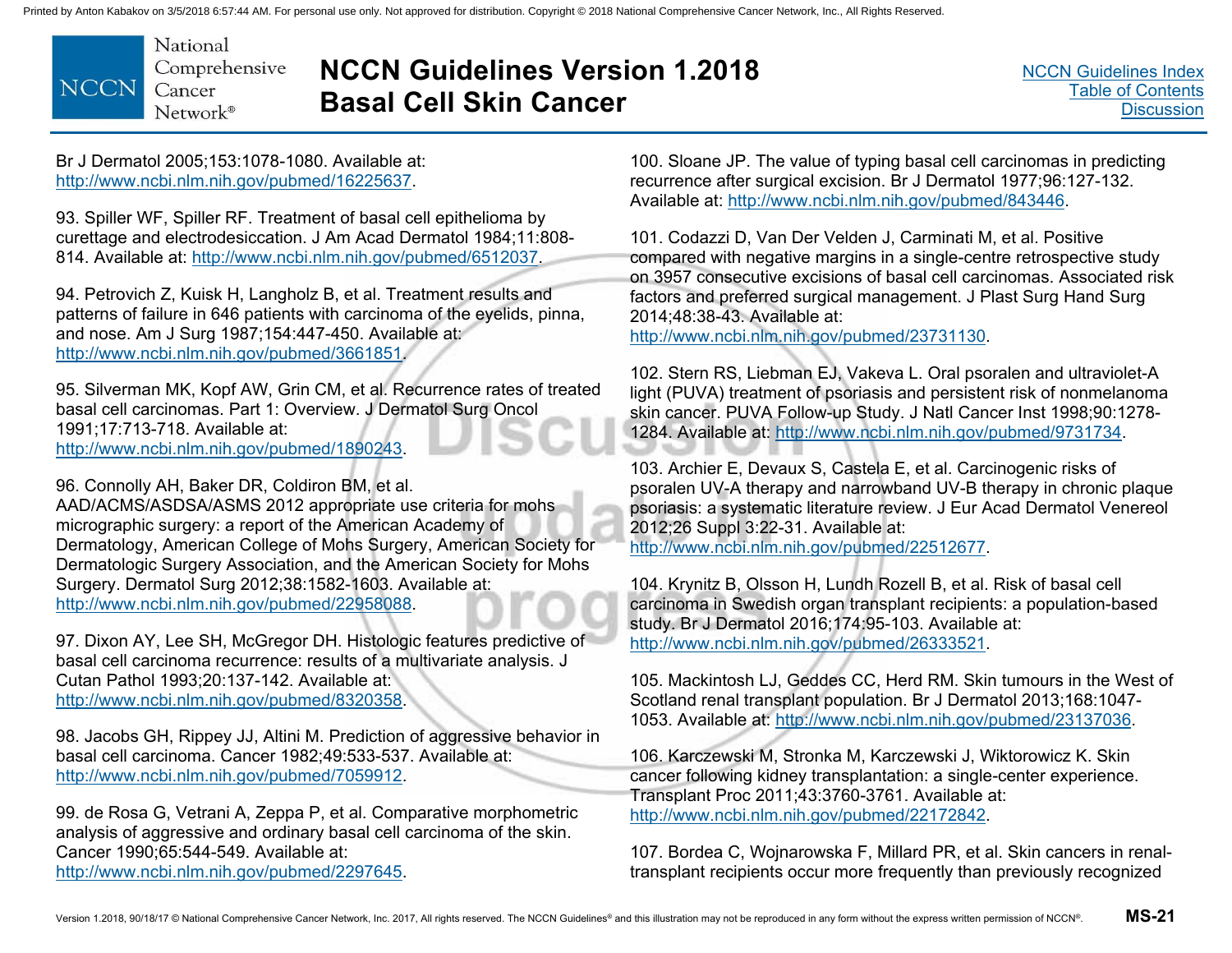National Comprehensive **NCCN** Cancer Network<sup>®</sup>

# **NCCN Guidelines Version 1.2018 Basal Cell Skin Cancer**

[NCCN Guidelines Index](http://www.nccn.org/professionals/physician_gls/f_guidelines.asp)[Table of Contents](#page-2-0)**[Discussion](#page-12-0)** 

in a temperate climate. Transplantation 2004;77:574-579. Available at: http://www.ncbi.nlm.nih.gov/pubmed/15084938.

108. DePry JL, Vyas R, Lazarus HM, et al. Cutaneous malignant neoplasms in hematopoietic cell transplant recipients: a systematic review. JAMA Dermatol 2015;151:775-782. Available at: http://www.ncbi.nlm.nih.gov/pubmed/25902409.

109. Park GH, Chang SE, Won CH, et al. Incidence of primary skin cancer after organ transplantation: An 18-year single-center experience in Korea. J Am Acad Dermatol 2014;70:465-472. Available at: http://www.ncbi.nlm.nih.gov/pubmed/24342756.

110. Jensen AO, Svaerke C, Farkas D, et al. Skin cancer risk among solid organ recipients: a nationwide cohort study in Denmark. Acta Derm Venereol 2010;90:474-479. Available at: http://www.ncbi.nlm.nih.gov/pubmed/20814621.

111. Hartevelt MM, Bavinck JN, Kootte AM, et al. Incidence of skin cancer after renal transplantation in The Netherlands. Transplantation 1990;49:506-509. Available at: http://www.ncbi.nlm.nih.gov/pubmed/2316011.

112. Harwood CA, Mesher D, McGregor JM, et al. A surveillance model for skin cancer in organ transplant recipients: a 22-year prospective study in an ethnically diverse population. Am J Transplant 2013;13:119- 129. Available at: http://www.ncbi.nlm.nih.gov/pubmed/23072567.

113. Brewer JD, Colegio OR, Phillips PK, et al. Incidence of and risk factors for skin cancer after heart transplant. Arch Dermatol 2009;145:1391-1396. Available at: http://www.ncbi.nlm.nih.gov/pubmed/20026847.

114. Rashtak S, Dierkhising RA, Kremers WK, et al. Incidence and risk factors for skin cancer following lung transplantation. J Am Acad Dermatol 2015;72:92-98. Available at: http://www.ncbi.nlm.nih.gov/pubmed/25440431.

115. Fortina AB, Piaserico S, Caforio AL, et al. Immunosuppressive level and other risk factors for basal cell carcinoma and squamous cell carcinoma in heart transplant recipients. Arch Dermatol 2004;140:1079- 1085. Available at: http://www.ncbi.nlm.nih.gov/pubmed/15381547.

116. Kanitakis J, Alhaj-Ibrahim L, Euvrard S, Claudy A. Basal cell carcinomas developing in solid organ transplant recipients: clinicopathologic study of 176 cases. Arch Dermatol 2003;139:1133- 1137. Available at: http://www.ncbi.nlm.nih.gov/pubmed/12975154.

117. Harwood CA, Proby CM, McGregor JM, et al. Clinicopathologic features of skin cancer in organ transplant recipients: a retrospective case-control series. J Am Acad Dermatol 2006;54:290-300. Available at: http://www.ncbi.nlm.nih.gov/pubmed/16443060.

118. Lott DG, Manz R, Koch C, Lorenz RR. Aggressive behavior of nonmelanotic skin cancers in solid organ transplant recipients. Transplantation 2010;90:683-687. Available at: http://www.ncbi.nlm.nih.gov/pubmed/20808266.

119. Martin H, Strong E, Spiro RH. Radiation-induced skin cancer of the head and neck. Cancer 1970;25:61-71. Available at: http://www.ncbi.nlm.nih.gov/pubmed/4312028.

120. Hassanein AM, Proper SA, Depcik-Smith ND, Flowers FP. Peritumoral fibrosis in basal cell and squamous cell carcinoma mimicking perineural invasion: potential pitfall in Mohs micrographic surgery. Dermatol Surg 2005;31:1101-1106. Available at: http://www.ncbi.nlm.nih.gov/pubmed/16164857.

121. Jackson JE, Dickie GJ, Wiltshire KL, et al. Radiotherapy for perineural invasion in cutaneous head and neck carcinomas: toward a risk-adapted treatment approach. Head Neck 2009;31:604-610. Available at: http://www.ncbi.nlm.nih.gov/pubmed/19132719.

122. Lin C, Tripcony L, Keller J, et al. Perineural infiltration of cutaneous squamous cell carcinoma and basal cell carcinoma without clinical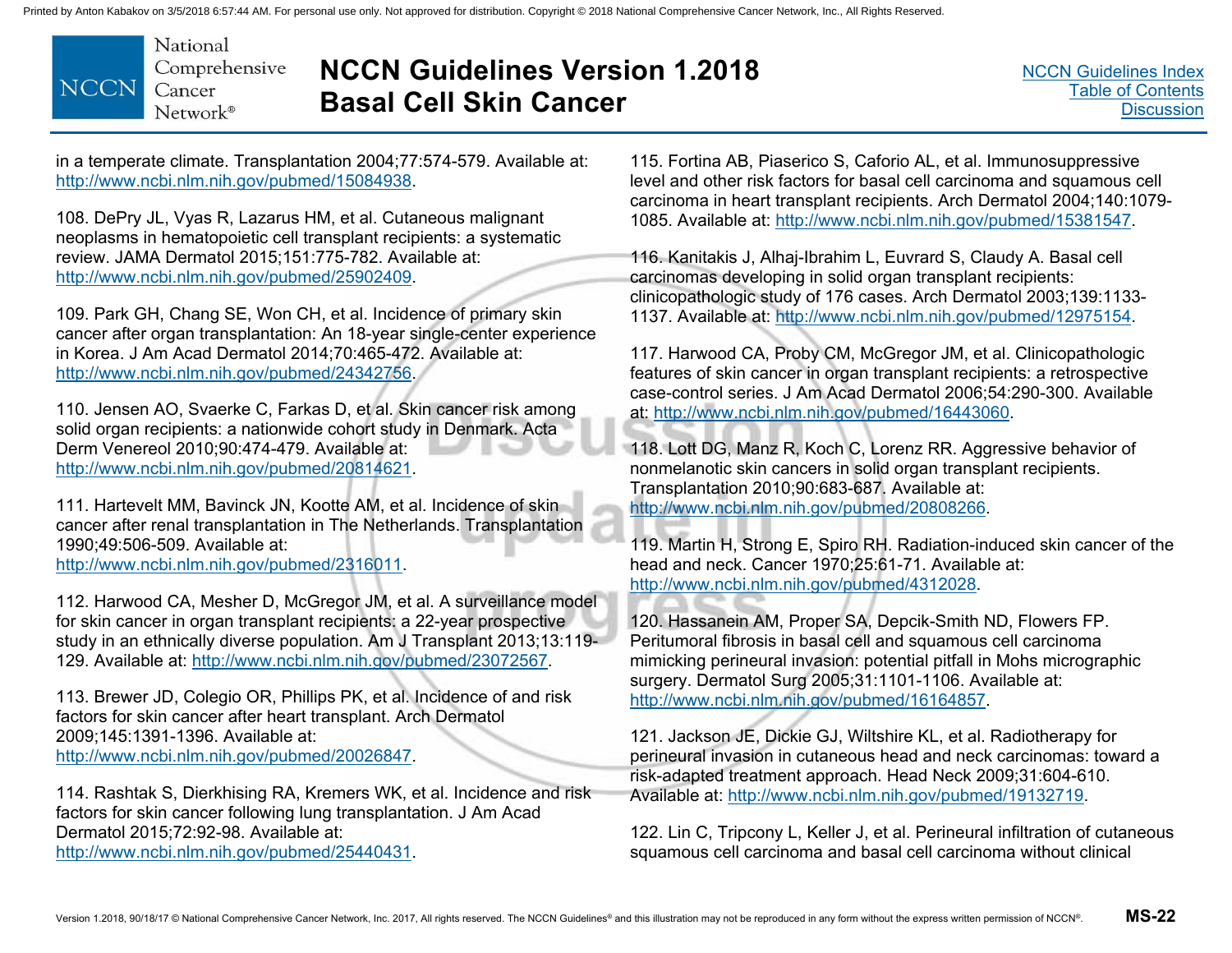National Comprehensive **NCCN** Cancer Network®

# **NCCN Guidelines Version 1.2018 Basal Cell Skin Cancer**

features. Int J Radiat Oncol Biol Phys 2012;82:334-340. Available at: http://www.ncbi.nlm.nih.gov/pubmed/21093171.

123. Garcia-Serra A, Hinerman RW, Mendenhall WM, et al. Carcinoma of the skin with perineural invasion. Head Neck 2003;25:1027-1033. Available at: http://www.ncbi.nlm.nih.gov/pubmed/14648861.

124. Lin C, Tripcony L, Keller J, et al. Cutaneous carcinoma of the head and neck with clinical features of perineural infiltration treated with radiotherapy. Clin Oncol (R Coll Radiol) 2013;25:362-367. Available at: http://www.ncbi.nlm.nih.gov/pubmed/23489870.

125. Leibovitch I, Huilgol SC, Selva D, et al. Basal cell carcinoma treated with Mohs surgery in Australia III. Perineural invasion. J Am Acad Dermatol 2005;53:458-463. Available at: http://www.ncbi.nlm.nih.gov/pubmed/16112353.

126. Ratner D, Lowe L, Johnson TM, Fader DJ. Perineural spread of basal cell carcinomas treated with Mohs micrographic surgery. Cancer 2000;88:1605-1613. Available at: http://www.ncbi.nlm.nih.gov/pubmed/10738219.

127. Brown CI, Perry AE. Incidence of perineural invasion in histologically aggressive types of basal cell carcinoma. Am J Dermatopathol 2000;22:123-125. Available at: http://www.ncbi.nlm.nih.gov/pubmed/10770431.

128. Galloway TJ, Morris CG, Mancuso AA, et al. Impact of radiographic findings on prognosis for skin carcinoma with clinical perineural invasion. Cancer 2005;103:1254-1257. Available at: http://www.ncbi.nlm.nih.gov/pubmed/15693020.

129. Balamucki CJ, DeJesus R, Galloway TJ, et al. Impact of radiographic findings on for prognosis skin cancer with perineural invasion. Am J Clin Oncol 2015;38:248-251. Available at: http://www.ncbi.nlm.nih.gov/pubmed/23648439.

130. Cernea CR, Ferraz AR, de Castro IV, et al. Perineural invasion in aggressive skin carcinomas of the head and neck. Potentially dangerous but frequently overlooked. ORL J Otorhinolaryngol Relat Spec 2009;71:21-26. Available at: http://www.ncbi.nlm.nih.gov/pubmed/18946230.

131. Leffell DJ, Headington JT, Wong DS, Swanson NA. Aggressivegrowth basal cell carcinoma in young adults. Arch Dermatol 1991;127:1663-1667. Available at: http://www.ncbi.nlm.nih.gov/pubmed/1952969.

132. McCormack CJ, Kelly JW, Dorevitch AP. Differences in age and body site distribution of the histological subtypes of basal cell carcinoma. A possible indicator of differing causes. Arch Dermatol 1997;133:593-596. Available at: http://www.ncbi.nlm.nih.gov/pubmed/9158412.

133. Bastiaens MT, Hoefnagel JJ, Bruijn JA, et al. Differences in age, site distribution, and sex between nodular and superficial basal cell carcinoma indicate different types of tumors. J Invest Dermatol 1998;110:880-884. Available at: http://www.ncbi.nlm.nih.gov/pubmed/9620293.

134. Scrivener Y, Grosshans E, Cribier B. Variations of basal cell carcinomas according to gender, age, location and histopathological subtype. Br J Dermatol 2002;147:41-47. Available at: http://www.ncbi.nlm.nih.gov/pubmed/12100183.

135. Raasch BA, Buettner PG, Garbe C. Basal cell carcinoma: histological classification and body-site distribution. Br J Dermatol 2006;155:401-407. Available at: http://www.ncbi.nlm.nih.gov/pubmed/16882181.

136. Dinehart SM, Dodge R, Stanley WE, et al. Basal cell carcinoma treated with Mohs surgery. A comparison of 54 younger patients with 1050 older patients. J Dermatol Surg Oncol 1992;18:560-566. Available at: http://www.ncbi.nlm.nih.gov/pubmed/1624629.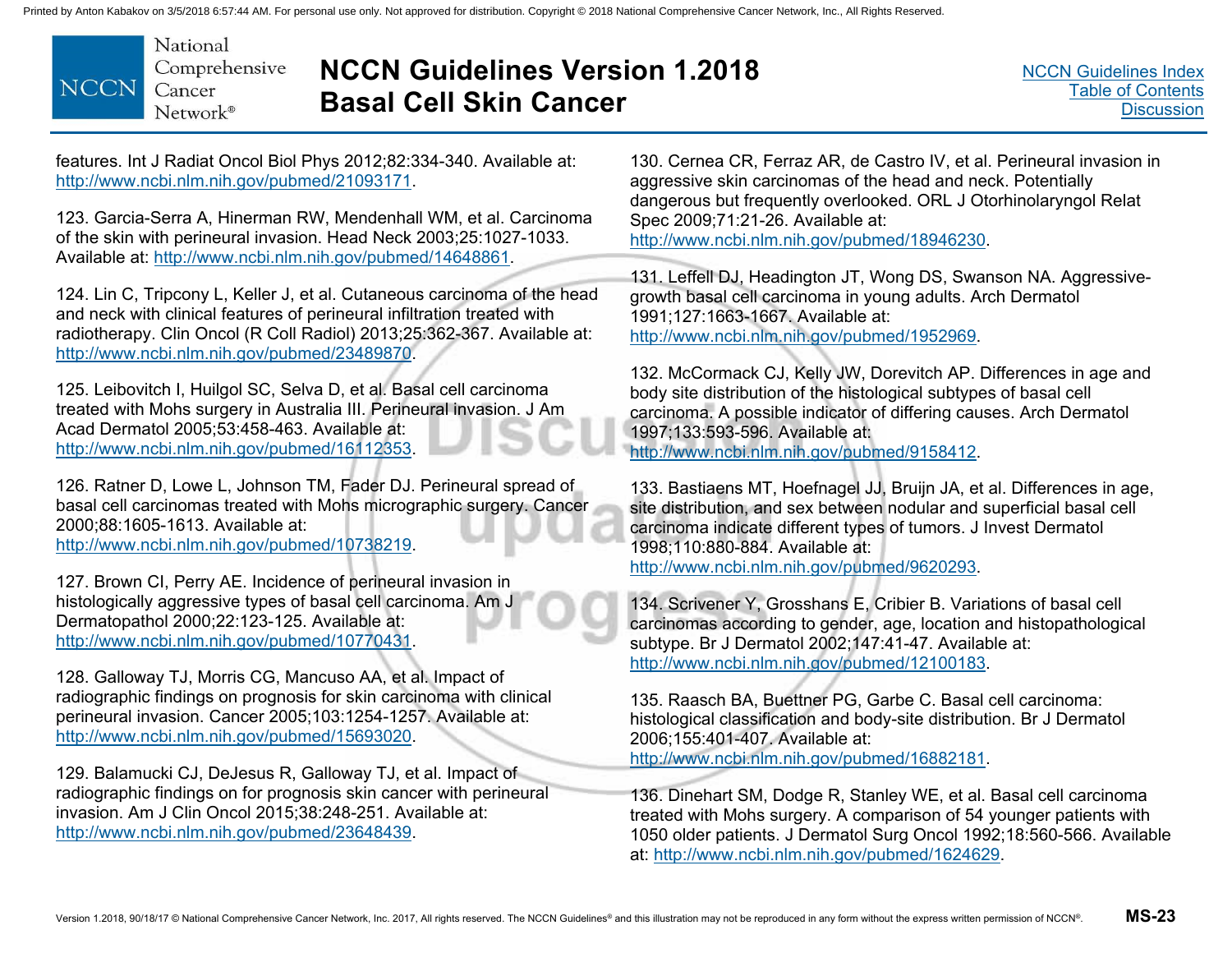

### **NCCN Guidelines Version 1.2018 Basal Cell Skin Cancer**

[NCCN Guidelines Index](http://www.nccn.org/professionals/physician_gls/f_guidelines.asp)[Table of Contents](#page-2-0)**[Discussion](#page-12-0)** 

137. Milroy CJ, Horlock N, Wilson GD, Sanders R. Aggressive basal cell carcinoma in young patients: fact or fiction? Br J Plast Surg 2000;53:393-396. Available at: http://www.ncbi.nlm.nih.gov/pubmed/10876275.

138. Roudier-Pujol C, Auperin A, Nguyen T, et al. Basal cell carcinoma in young adults: not more aggressive than in older patients. Dermatology 1999;199:119-123. Available at: http://www.ncbi.nlm.nih.gov/pubmed/10559576.

139. Lear JT, Smith AG, Bowers B, et al. Truncal tumor site is associated with high risk of multiple basal cell carcinoma and is influenced by glutathione S-transferase, GSTT1, and cytochrome P450, CYP1A1 genotypes, and their interaction. J Invest Dermatol 1997;108:519-522. Available at: http://www.ncbi.nlm.nih.gov/pubmed/9077484.

140. Ramachandran S, Fryer AA, Lovatt T, et al. The rate of increase in the numbers of primary sporadic basal cell carcinomas during follow up is associated with age at first presentation. Carcinogenesis 2002;23:2051-2054. Available at: http://www.ncbi.nlm.nih.gov/pubmed/12507928.

141. Cheretis C, Angelidou E, Dietrich F, et al. Prognostic value of computer-assisted morphological and morphometrical analysis for detecting the recurrence tendency of basal cell carcinoma. Med Sci Monit 2008;14:MT13-19. Available at:

http://www.ncbi.nlm.nih.gov/pubmed/18443558.

142. Karagas MR, Stukel TA, Greenberg ER, et al. Risk of subsequent basal cell carcinoma and squamous cell carcinoma of the skin among patients with prior skin cancer. Skin Cancer Prevention Study Group. JAMA 1992;267:3305-3310. Available at: http://www.ncbi.nlm.nih.gov/pubmed/1597912.

143. Lovatt TJ, Lear JT, Bastrilles J, et al. Associations between ultraviolet radiation, basal cell carcinoma site and histology, host characteristics, and rate of development of further tumors. J Am Acad

Dermatol 2005;52:468-473. Available at: http://www.ncbi.nlm.nih.gov/pubmed/15761425.

144. Levi F, Randimbison L, Maspoli M, et al. High incidence of second basal cell skin cancers. Int J Cancer 2006;119:1505-1507. Available at: http://www.ncbi.nlm.nih.gov/pubmed/16642479.

145. Richmond-Sinclair NM, Pandeya N, Williams GM, et al. Clinical signs of photodamage are associated with basal cell carcinoma multiplicity and site: a 16-year longitudinal study. Int J Cancer 2010;127:2622-2629. Available at: http://www.ncbi.nlm.nih.gov/pubmed/20196068.

146. Kiiski V, de Vries E, Flohil SC, et al. Risk factors for single and multiple basal cell carcinomas. Arch Dermatol 2010;146:848-855. Available at: http://www.ncbi.nlm.nih.gov/pubmed/20713815.

147. Flohil SC, Koljenovic S, de Haas ER, et al. Cumulative risks and rates of subsequent basal cell carcinomas in the Netherlands. Br J Dermatol 2011;165:874-881. Available at: http://www.ncbi.nlm.nih.gov/pubmed/21711333.

148. Verkouteren JA, Smedinga H, Steyerberg EW, et al. Predicting the risk of a second basal cell carcinoma. J Invest Dermatol 2015;135:2649-2656. Available at: http://www.ncbi.nlm.nih.gov/pubmed/26121210.

149. Milan T, Pukkala E, Verkasalo PK, et al. Subsequent primary cancers after basal-cell carcinoma: A nationwide study in Finland from 1953 to 1995. Int J Cancer 2000;87:283-288. Available at: http://www.ncbi.nlm.nih.gov/pubmed/10861488.

150. McCusker M, Basset-Seguin N, Dummer R, et al. Metastatic basal cell carcinoma: prognosis dependent on anatomic site and spread of disease. Eur J Cancer 2014;50:774-783. Available at: http://www.ncbi.nlm.nih.gov/pubmed/24412051.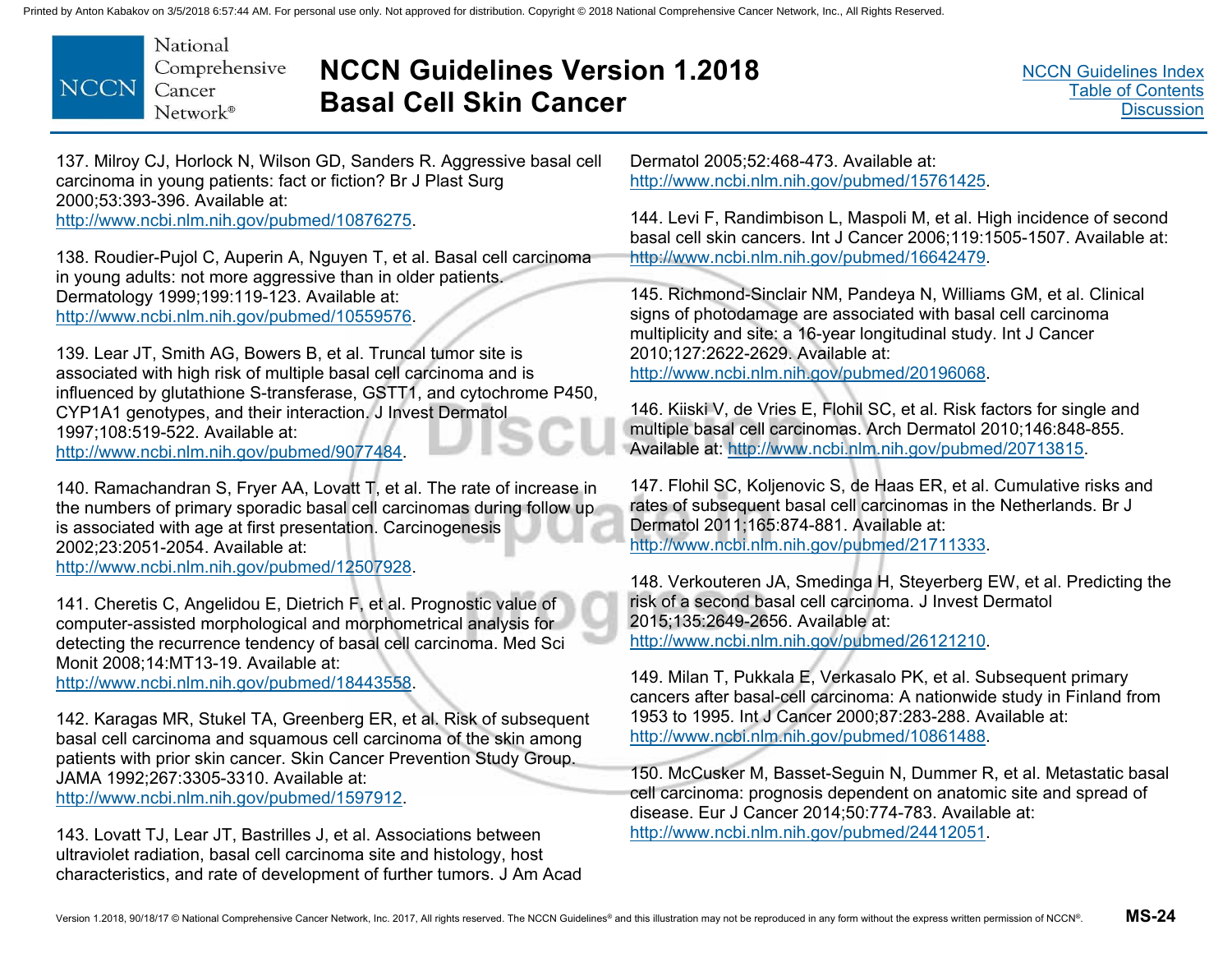

### **NCCN Guidelines Version 1.2018 Basal Cell Skin Cancer**

[NCCN Guidelines Index](http://www.nccn.org/professionals/physician_gls/f_guidelines.asp)[Table of Contents](#page-2-0)**[Discussion](#page-12-0)** 

151. Dixon AY, Lee SH, McGregor DH. Factors predictive of recurrence of basal cell carcinoma. Am J Dermatopathol 1989;11:222-232. Available at: http://www.ncbi.nlm.nih.gov/pubmed/2729527.

152. Smeets NW, Kuijpers DI, Nelemans P, et al. Mohs' micrographic surgery for treatment of basal cell carcinoma of the face--results of a retrospective study and review of the literature. Br J Dermatol 2004;151:141-147. Available at:

http://www.ncbi.nlm.nih.gov/pubmed/15270883.

153. Cigna E, Tarallo M, Maruccia M, et al. Basal cell carcinoma: 10 years of experience. J Skin Cancer 2011;2011:476362. Available at: http://www.ncbi.nlm.nih.gov/pubmed/21151696.

154. Szewczyk MP, Pazdrowski J, Danczak-Pazdrowska A, et al. Analysis of selected recurrence risk factors after treatment of head and neck basal cell carcinoma. Postepy Dermatol Alergol 2014;31:146-151. Available at: http://www.ncbi.nlm.nih.gov/pubmed/25097485.

155. Bartos V, Pokorny D, Zacharova O, et al. Recurrent basal cell carcinoma: a clinicopathological study and evaluation of histomorphological findings in primary and recurrent lesions. Acta Dermatovenerol Alp Pannonica Adriat 2011;20:67-75. Available at: http://www.ncbi.nlm.nih.gov/pubmed/21993704.

156. Sartore L, Lancerotto L, Salmaso M, et al. Facial basal cell carcinoma: analysis of recurrence and follow-up strategies. Oncol Rep 2011;26:1423-1429. Available at:

http://www.ncbi.nlm.nih.gov/pubmed/21922143.

157. Costantino D, Lowe L, Brown DL. Basosquamous carcinoma-an under-recognized, high-risk cutaneous neoplasm: case study and review of the literature. J Plast Reconstr Aesthet Surg 2006;59:424-428. Available at: http://www.ncbi.nlm.nih.gov/pubmed/16756261.

158. Martin RC, 2nd, Edwards MJ, Cawte TG, et al. Basosquamous carcinoma: analysis of prognostic factors influencing recurrence.

Cancer 2000;88:1365-1369. Available at: http://www.ncbi.nlm.nih.gov/pubmed/10717618.

159. Garcia C, Poletti E, Crowson AN. Basosquamous carcinoma. J Am Acad Dermatol 2009;60:137-143. Available at: http://www.ncbi.nlm.nih.gov/pubmed/19103364.

160. Wermker K, Roknic N, Goessling K, et al. Basosquamous carcinoma of the head and neck: clinical and histologic characteristics and their impact on disease progression. Neoplasia 2015;17:301-305. Available at:

161. Bath-Hextall F, Bong J, Perkins W, Williams H. Interventions for basal cell carcinoma of the skin: systematic review. BMJ 2004;329:705. Available at: http://www.ncbi.nlm.nih.gov/pubmed/15364703.

162. Rowe DE, Carroll RJ, Day CL, Jr. Long-term recurrence rates in previously untreated (primary) basal cell carcinoma: implications for patient follow-up. J Dermatol Surg Oncol 1989;15:315-328. Available at: http://www.ncbi.nlm.nih.gov/pubmed/2646336.

163. Barlow JO, Zalla MJ, Kyle A, et al. Treatment of basal cell carcinoma with curettage alone. J Am Acad Dermatol 2006;54:1039- 1045. Available at: http://www.ncbi.nlm.nih.gov/pubmed/16713459.

164. Thissen MR, Neumann MH, Schouten LJ. A systematic review of treatment modalities for primary basal cell carcinomas. Arch Dermatol 1999;135:1177-1183. Available at: http://www.ncbi.nlm.nih.gov/pubmed/10522664.

165. Julian C, Bowers PW, Pritchard C. A comparative study of the effects of disposable and Volkmann spoon curettes in the treatment of basal cell carcinoma. Br J Dermatol 2009;161:1407-1409. Available at: http://www.ncbi.nlm.nih.gov/pubmed/19681879.

166. Blixt E, Nelsen D, Stratman E. Recurrence rates of aggressive histologic types of basal cell carcinoma after treatment with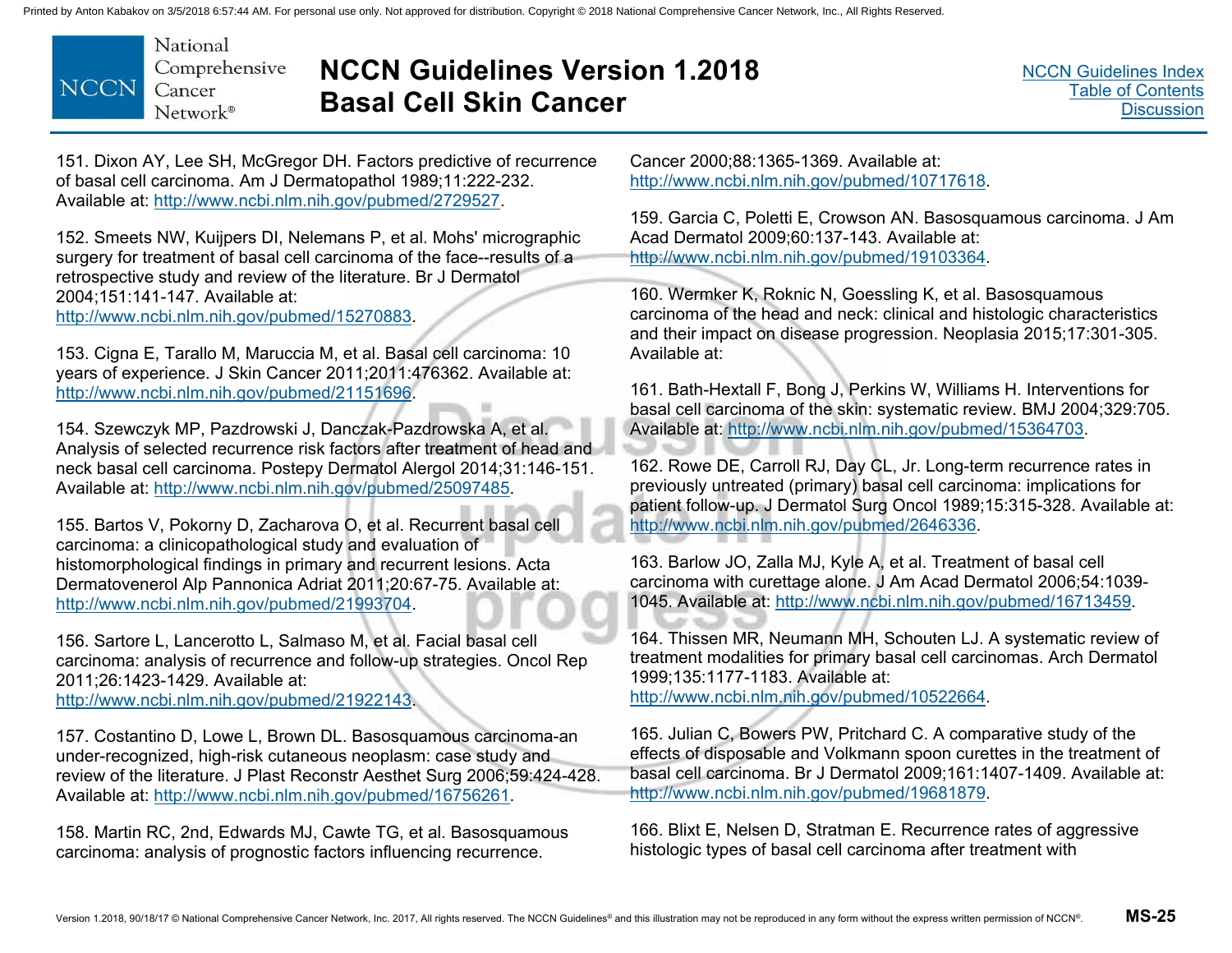

# **NCCN Guidelines Version 1.2018 Basal Cell Skin Cancer**

electrodesiccation and curettage alone. Dermatol Surg 2013;39:719- 725. Available at: http://www.ncbi.nlm.nih.gov/pubmed/23379543.

167. Rodriguez-Vigil T, Vazquez-Lopez F, Perez-Oliva N. Recurrence rates of primary basal cell carcinoma in facial risk areas treated with curettage and electrodesiccation. J Am Acad Dermatol 2007;56:91-95. Available at: http://www.ncbi.nlm.nih.gov/pubmed/17190625.

168. Kopf AW, Bart RS, Schrager D, et al. Curettage-electrodesiccation treatment of basal cell carcinomas. Arch Dermatol 1977;113:439-443. Available at: http://www.ncbi.nlm.nih.gov/pubmed/848972.

169. Kuijpers DI, Thissen MR, Berretty PJ, et al. Surgical excision versus curettage plus cryosurgery in the treatment of basal cell carcinoma. Dermatol Surg 2007;33:579-587. Available at: http://www.ncbi.nlm.nih.gov/pubmed/17451581.

170. Rhodes LE, de Rie MA, Leifsdottir R, et al. Five-year follow-up of a randomized, prospective trial of topical methyl aminolevulinate photodynamic therapy vs surgery for nodular basal cell carcinoma. Arch Dermatol 2007;143:1131-1136. Available at: http://www.ncbi.nlm.nih.gov/pubmed/17875873.

171. Wolf DJ, Zitelli JA. Surgical margins for basal cell carcinoma. Arch Dermatol 1987;123:340-344. Available at: http://www.ncbi.nlm.nih.gov/pubmed/3813602.

172. Rowe DE, Carroll RJ, Day CL, Jr. Mohs surgery is the treatment of choice for recurrent (previously treated) basal cell carcinoma. J Dermatol Surg Oncol 1989;15:424-431. Available at: http://www.ncbi.nlm.nih.gov/pubmed/2925988.

173. Mosterd K, Krekels GA, Nieman FH, et al. Surgical excision versus Mohs' micrographic surgery for primary and recurrent basal-cell carcinoma of the face: a prospective randomised controlled trial with 5 years' follow-up. Lancet Oncol 2008;9:1149-1156. Available at: http://www.ncbi.nlm.nih.gov/pubmed/19010733.

174. van Loo E, Mosterd K, Krekels GA, et al. Surgical excision versus Mohs' micrographic surgery for basal cell carcinoma of the face: A randomised clinical trial with 10 year follow-up. Eur J Cancer 2014;50:3011-3020. Available at: http://www.ncbi.nlm.nih.gov/pubmed/25262378.

175. Mendenhall WM, Amdur RJ, Hinerman RW, et al. Radiotherapy for cutaneous squamous and basal cell carcinomas of the head and neck. Laryngoscope 2009;119:1994-1999. Available at: http://www.ncbi.nlm.nih.gov/pubmed/19688856.

176. Wilder RB, Kittelson JM, Shimm DS. Basal cell carcinoma treated with radiation therapy. Cancer 1991;68:2134-2137. Available at: http://www.ncbi.nlm.nih.gov/pubmed/1913451.

177. Wilder RB, Shimm DS, Kittelson JM, et al. Recurrent basal cell carcinoma treated with radiation therapy. Arch Dermatol 1991;127:1668-1672. Available at:

http://www.ncbi.nlm.nih.gov/pubmed/1952970.

178. Childers BJ, Goldwyn RM, Ramos D, et al. Long-term results of irradiation for basal cell carcinoma of the skin of the nose. Plast Reconstr Surg 1994;93:1169-1173. Available at: http://www.ncbi.nlm.nih.gov/pubmed/8171136.

179. Hernandez-Machin B, Borrego L, Gil-Garcia M, Hernandez BH. Office-based radiation therapy for cutaneous carcinoma: evaluation of 710 treatments. Int J Dermatol 2007;46:453-459. Available at: http://www.ncbi.nlm.nih.gov/pubmed/17472670.

180. Silverman MK, Kopf AW, Gladstein AH, et al. Recurrence rates of treated basal cell carcinomas. Part 4: X-ray therapy. J Dermatol Surg Oncol 1992;18:549-554. Available at: http://www.ncbi.nlm.nih.gov/pubmed/1624628.

181. Zagrodnik B, Kempf W, Seifert B, et al. Superficial radiotherapy for patients with basal cell carcinoma: recurrence rates, histologic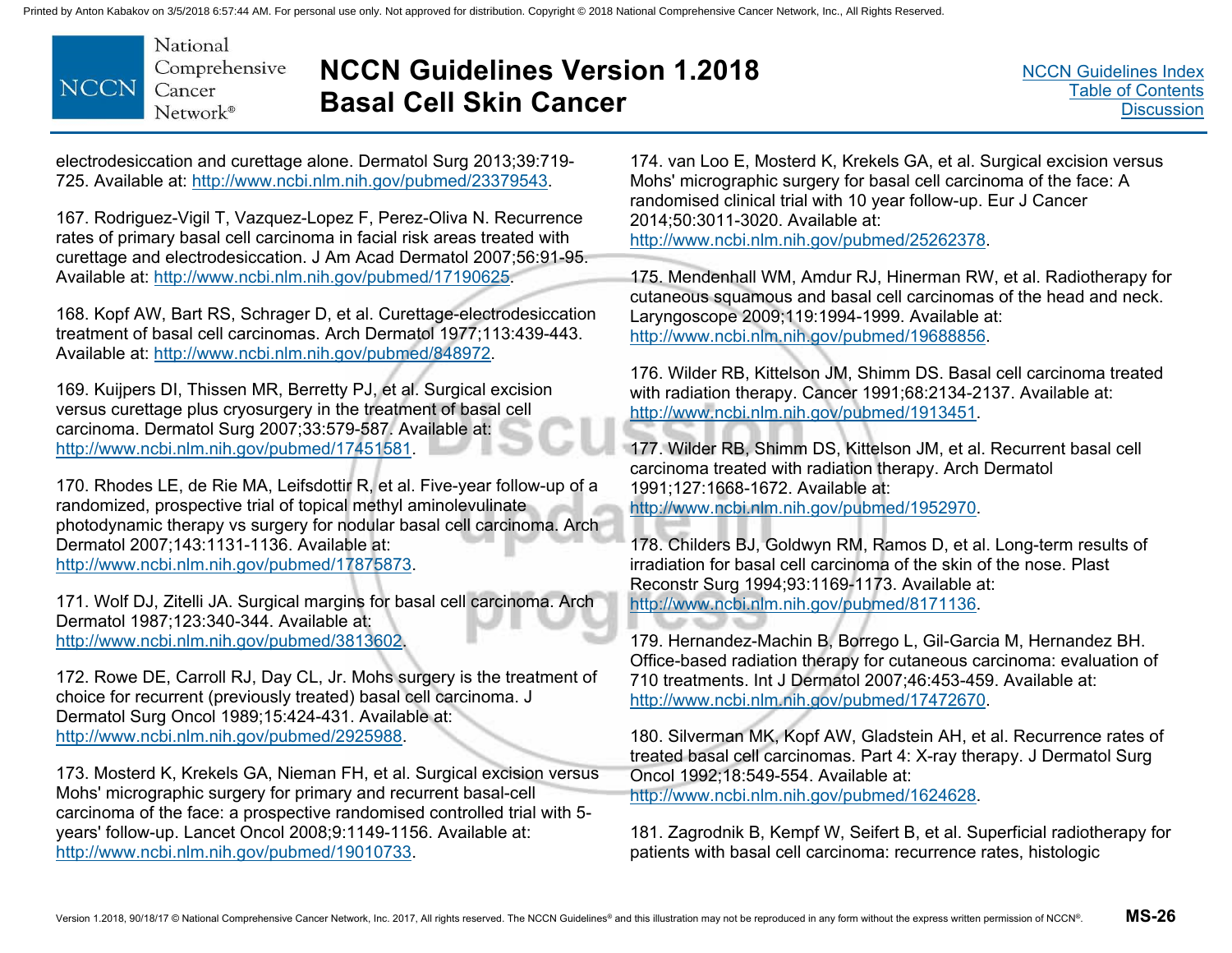National Comprehensive **NCCN** Cancer Network<sup>®</sup>

# **NCCN Guidelines Version 1.2018 Basal Cell Skin Cancer**

subtypes, and expression of p53 and Bcl-2. Cancer 2003;98:2708- 2714. Available at: http://www.ncbi.nlm.nih.gov/pubmed/14669293.

182. Cognetta AB, Howard BM, Heaton HP, et al. Superficial x-ray in the treatment of basal and squamous cell carcinomas: a viable option in select patients. J Am Acad Dermatol 2012;67:1235-1241. Available at: http://www.ncbi.nlm.nih.gov/pubmed/22818756.

183. Avril MF, Auperin A, Margulis A, et al. Basal cell carcinoma of the face: surgery or radiotherapy? Results of a randomized study. Br J Cancer 1997;76:100-106. Available at: http://www.ncbi.nlm.nih.gov/pubmed/9218740.

184. Petit JY, Avril MF, Margulis A, et al. Evaluation of cosmetic results of a randomized trial comparing surgery and radiotherapy in the treatment of basal cell carcinoma of the face. Plast Reconstr Surg 2000;105:2544-2551. Available at:

http://www.ncbi.nlm.nih.gov/pubmed/10845311.

185. Neville JA, Welch E, Leffell DJ. Management of nonmelanoma skin cancer in 2007. Nat Clin Pract Oncol 2007;4:462-469. Available at: http://www.ncbi.nlm.nih.gov/pubmed/17657251.

186. Mendenhall WM, Ferlito A, Takes RP, et al. Cutaneous head and neck basal and squamous cell carcinomas with perineural invasion. Oral Oncol 2012;48:918-922. Available at: http://www.ncbi.nlm.nih.gov/pubmed/22425152.

187. Han A, Ratner D. What is the role of adjuvant radiotherapy in the treatment of cutaneous squamous cell carcinoma with perineural invasion? Cancer 2007;109:1053-1059. Available at: http://www.ncbi.nlm.nih.gov/pubmed/17279578.

188. Braathen LR, Szeimies RM, Basset-Seguin N, et al. Guidelines on the use of photodynamic therapy for nonmelanoma skin cancer: an international consensus. International Society for Photodynamic Therapy in Dermatology, 2005. J Am Acad Dermatol 2007;56:125-143. Available at: http://www.ncbi.nlm.nih.gov/pubmed/17190630.

189. Geisse J, Caro I, Lindholm J, et al. Imiquimod 5% cream for the treatment of superficial basal cell carcinoma: results from two phase III, randomized, vehicle-controlled studies. J Am Acad Dermatol 2004;50:722-733. Available at: http://www.ncbi.nlm.nih.gov/pubmed/15097956.

190. Schulze HJ, Cribier B, Requena L, et al. Imiquimod 5% cream for the treatment of superficial basal cell carcinoma: results from a randomized vehicle-controlled phase III study in Europe. Br J Dermatol 2005;152:939-947. Available at:

http://www.ncbi.nlm.nih.gov/pubmed/15888150.

191. Quirk C, Gebauer K, De'Ambrosis B, et al. Sustained clearance of superficial basal cell carcinomas treated with imiquimod cream 5%: results of a prospective 5-year study. Cutis 2010;85:318-324. Available at: http://www.ncbi.nlm.nih.gov/pubmed/20666194.

192. Bath-Hextall F, Ozolins M, Armstrong SJ, et al. Surgical excision versus imiquimod 5% cream for nodular and superficial basal-cell carcinoma (SINS): a multicentre, non-inferiority, randomised controlled trial. Lancet Oncol 2014;15:96-105. Available at: http://www.ncbi.nlm.nih.gov/pubmed/24332516.

193. Arits AH, Mosterd K, Essers BA, et al. Photodynamic therapy versus topical imiquimod versus topical fluorouracil for treatment of superficial basal-cell carcinoma: a single blind, non-inferiority, randomised controlled trial. Lancet Oncol 2013;14:647-654. Available at: http://www.ncbi.nlm.nih.gov/pubmed/23683751.

194. Hall VL, Leppard BJ, McGill J, et al. Treatment of basal-cell carcinoma: comparison of radiotherapy and cryotherapy. Clin Radiol 1986;37:33-34. Available at:

http://www.ncbi.nlm.nih.gov/pubmed/3514075.

195. Mallon E, Dawber R. Cryosurgery in the treatment of basal cell carcinoma. Assessment of one and two freeze-thaw cycle schedules. Dermatol Surg 1996;22:854-858. Available at: http://www.ncbi.nlm.nih.gov/pubmed/9246168.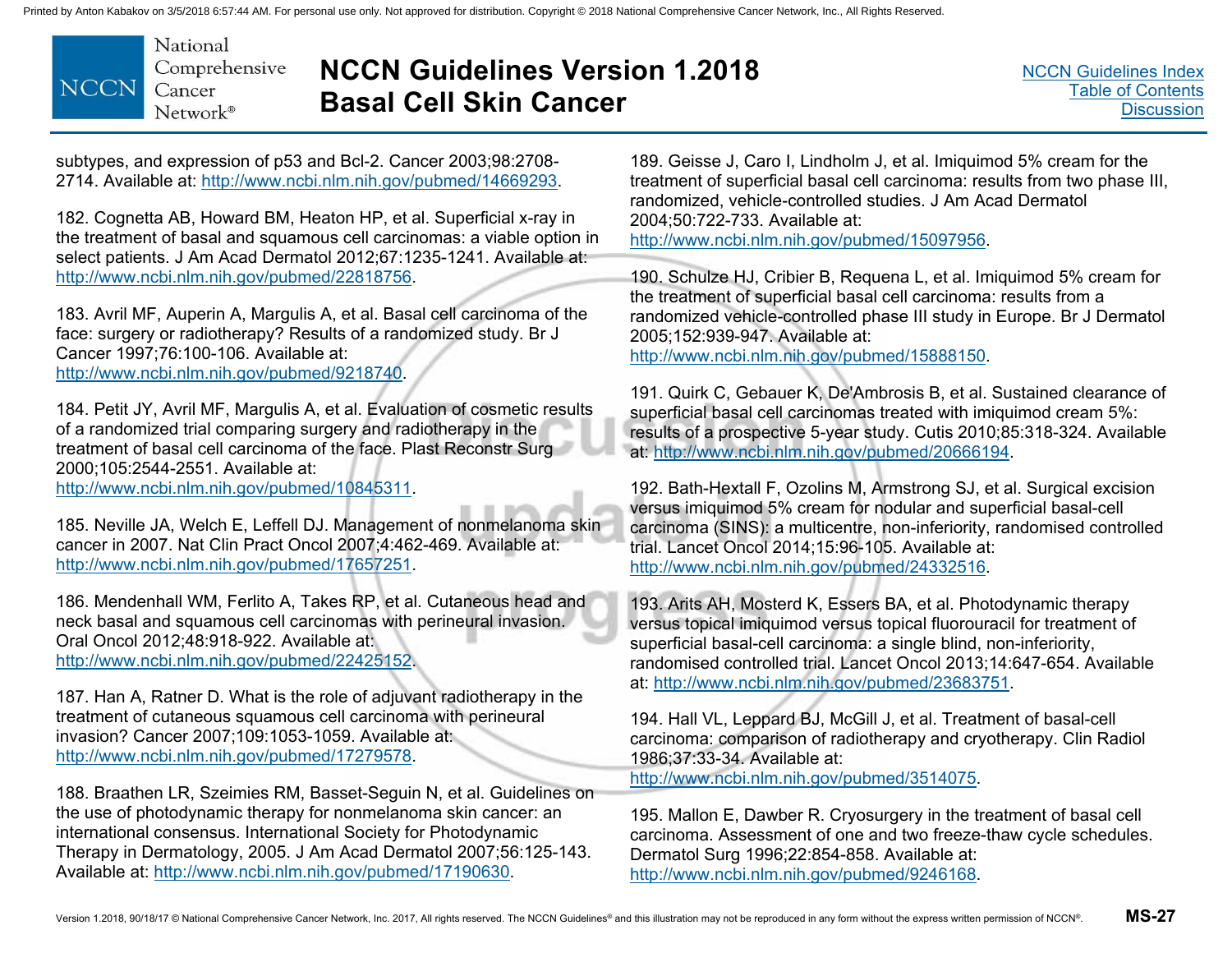National Comprehensive **NCCN** Cancer Network<sup>®</sup>

# **NCCN Guidelines Version 1.2018 Basal Cell Skin Cancer**

[NCCN Guidelines Index](http://www.nccn.org/professionals/physician_gls/f_guidelines.asp)[Table of Contents](#page-2-0)**[Discussion](#page-12-0)** 

196. Wang I, Bendsoe N, Klinteberg CA, et al. Photodynamic therapy vs. cryosurgery of basal cell carcinomas: results of a phase III clinical trial. Br J Dermatol 2001;144:832-840. Available at: http://www.ncbi.nlm.nih.gov/pubmed/11298545.

197. Basset-Seguin N, Ibbotson SH, Emtestam L, et al. Topical methyl aminolaevulinate photodynamic therapy versus cryotherapy for superficial basal cell carcinoma: a 5 year randomized trial. Eur J Dermatol 2008;18:547-553. Available at: http://www.ncbi.nlm.nih.gov/pubmed/18693158.

198. Kuflik EG. Cryosurgery for skin cancer: 30-year experience and cure rates. Dermatol Surg 2004;30:297-300. Available at: http://www.ncbi.nlm.nih.gov/pubmed/14871224.

199. Thissen MR, Nieman FH, Ideler AH, et al. Cosmetic results of cryosurgery versus surgical excision for primary uncomplicated basal cell carcinomas of the head and neck. Dermatol Surg 2000;26:759-764. Available at: http://www.ncbi.nlm.nih.gov/pubmed/10940063.

200. Kuijpers DI, Thissen MR, Thissen CA, Neumann MH. Similar effectiveness of methyl aminolevulinate and 5-aminolevulinate in topical photodynamic therapy for nodular basal cell carcinoma. J Drugs Dermatol 2006;5:642-645. Available at: http://www.ncbi.nlm.nih.gov/pubmed/16865869.

201. Savoia P, Deboli T, Previgliano A, Broganelli P. Usefulness of photodynamic therapy as a possible therapeutic alternative in the treatment of basal cell carcinoma. Int J Mol Sci 2015;16:23300-23317. Available at: http://www.ncbi.nlm.nih.gov/pubmed/26426005.

202. Berroeta L, Clark C, Dawe RS, et al. A randomized study of minimal curettage followed by topical photodynamic therapy compared with surgical excision for low-risk nodular basal cell carcinoma. Br J Dermatol 2007;157:401-403. Available at: http://www.ncbi.nlm.nih.gov/pubmed/17573890.

203. Szeimies RM, Ibbotson S, Murrell DF, et al. A clinical study comparing methyl aminolevulinate photodynamic therapy and surgery in small superficial basal cell carcinoma (8-20 mm), with a 12-month follow-up. J Eur Acad Dermatol Venereol 2008;22:1302-1311. Available at: http://www.ncbi.nlm.nih.gov/pubmed/18624836.

204. Roozeboom MH, Aardoom MA, Nelemans PJ, et al. Fractionated 5-aminolevulinic acid photodynamic therapy after partial debulking versus surgical excision for nodular basal cell carcinoma: a randomized controlled trial with at least 5-year follow-up. J Am Acad Dermatol 2013;69:280-287. Available at:

http://www.ncbi.nlm.nih.gov/pubmed/23566914.

205. Cosgarea R, Susan M, Crisan M, Senila S. Photodynamic therapy using topical 5-aminolaevulinic acid vs. surgery for basal cell carcinoma. J Eur Acad Dermatol Venereol 2013;27:980-984. Available at: http://www.ncbi.nlm.nih.gov/pubmed/22738399.

206. Wang H, Xu Y, Shi J, et al. Photodynamic therapy in the treatment of basal cell carcinoma: a systematic review and meta-analysis. Photodermatol Photoimmunol Photomed 2015;31:44-53. Available at: http://www.ncbi.nlm.nih.gov/pubmed/25377432.

207. Stebbins WG, Hanke CW. MAL-PDT for difficult to treat nonmelanoma skin cancer. Dermatol Ther 2011;24:82-93. Available at: http://www.ncbi.nlm.nih.gov/pubmed/21276161.

208. Fantini F, Greco A, Del Giovane C, et al. Photodynamic therapy for basal cell carcinoma: clinical and pathological determinants of response. J Eur Acad Dermatol Venereol 2011;25:896-901. Available at: http://www.ncbi.nlm.nih.gov/pubmed/21054566.

209. Horn M, Wolf P, Wulf HC, et al. Topical methyl aminolaevulinate photodynamic therapy in patients with basal cell carcinoma prone to complications and poor cosmetic outcome with conventional treatment. Br J Dermatol 2003;149:1242-1249. Available at: http://www.ncbi.nlm.nih.gov/pubmed/14674903.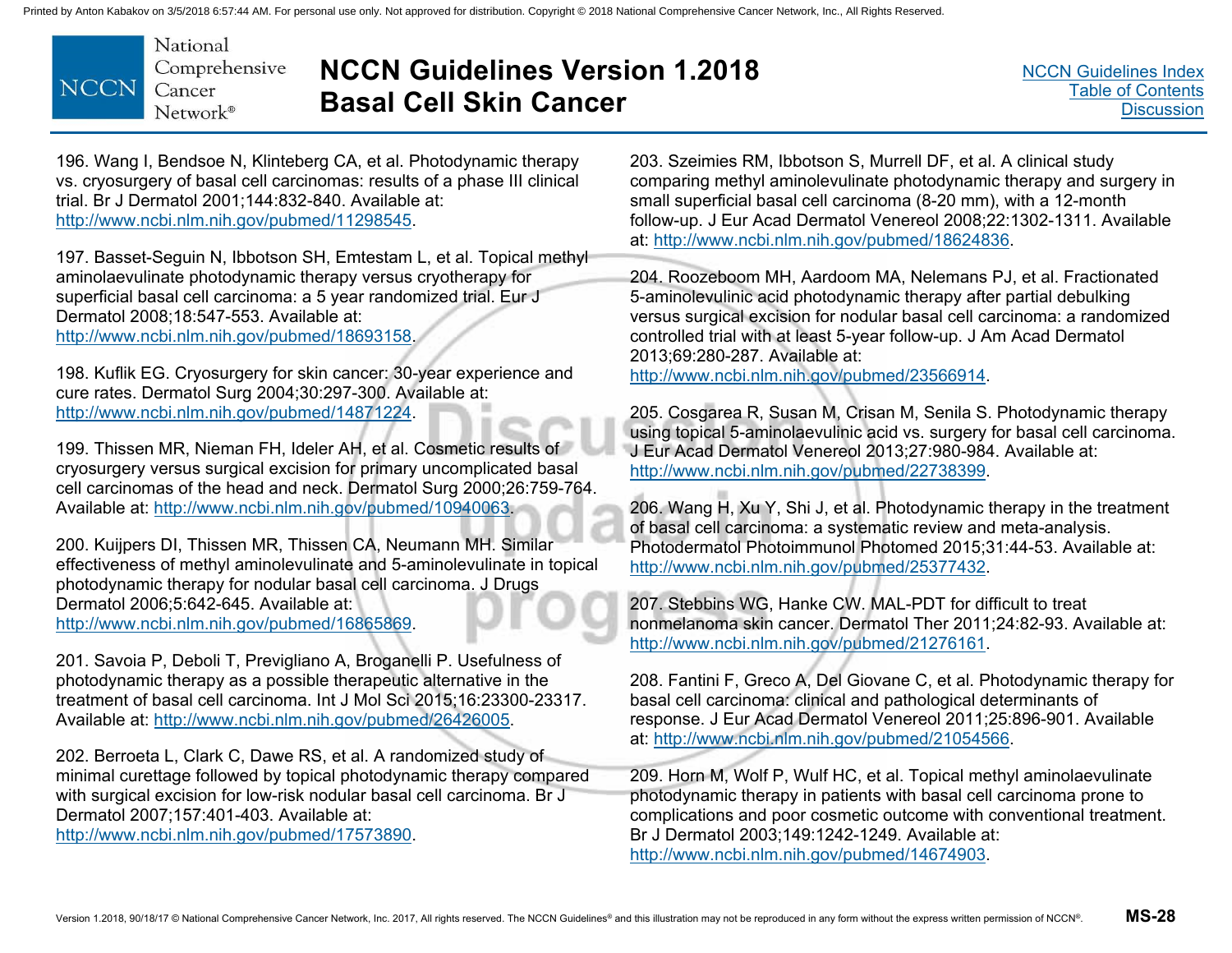

# **NCCN Guidelines Version 1.2018 Basal Cell Skin Cancer**

210. Vinciullo C, Elliott T, Francis D, et al. Photodynamic therapy with topical methyl aminolaevulinate for 'difficult-to-treat' basal cell carcinoma. Br J Dermatol 2005;152:765-772. Available at: http://www.ncbi.nlm.nih.gov/pubmed/15840111.

211. Sotiriou E, Apalla Z, Maliamani F, et al. Intraindividual, right-left comparison of topical 5-aminolevulinic acid photodynamic therapy vs. 5% imiquimod cream for actinic keratoses on the upper extremities. J Eur Acad Dermatol Venereol 2009;23:1061-1065. Available at: http://www.ncbi.nlm.nih.gov/pubmed/19470041.

212. Morton CA, McKenna KE, Rhodes LE. Guidelines for topical photodynamic therapy: update. Br J Dermatol 2008;159:1245-1266. Available at: http://www.ncbi.nlm.nih.gov/pubmed/18945319.

213. Roozeboom MH, Arits AH, Nelemans PJ, Kelleners-Smeets NW. Overall treatment success after treatment of primary superficial basal cell carcinoma: a systematic review and meta-analysis of randomized and nonrandomized trials. Br J Dermatol 2012;167:733-756. Available at: http://www.ncbi.nlm.nih.gov/pubmed/22612571.

214. Roozeboom MH, Nelemans PJ, Mosterd K, et al. Photodynamic therapy vs. topical imiquimod for treatment of superficial basal cell carcinoma: a subgroup analysis within a noninferiority randomized controlled trial. Br J Dermatol 2015;172:739-745. Available at: http://www.ncbi.nlm.nih.gov/pubmed/25066012.

215. Tucker SB, Polasek JW, Perri AJ, Goldsmith EA. Long-term followup of basal cell carcinomas treated with perilesional interferon alfa 2b as monotherapy. J Am Acad Dermatol 2006;54:1033-1038. Available at: http://www.ncbi.nlm.nih.gov/pubmed/16713458.

216. Cornell RC, Greenway HT, Tucker SB, et al. Intralesional interferon therapy for basal cell carcinoma. J Am Acad Dermatol 1990;23:694-700. Available at:

http://www.ncbi.nlm.nih.gov/pubmed/2229497.

217. Chimenti S, Peris K, Di Cristofaro S, et al. Use of recombinant interferon alfa-2b in the treatment of basal cell carcinoma. Dermatology 1995;190:214-217. Available at: http://www.ncbi.nlm.nih.gov/pubmed/7599384.

218. Prescribing information: ERIVEDGE (vismodegib) capsule for oral use. 2015. Available at:

[http://www.accessdata.fda.gov/drugsatfda\\_docs/label/2015/203388s00](http://www.accessdata.fda.gov/drugsatfda_docs/label/2015/203388s005s006s007s008lbl.pdf) 5s006s007s008lbl.pdf. Accessed April 1, 2016.

219. Prescribing information: ODOMZO (sonidegib) capsules, for oral use. 2015. Available at:

[http://www.accessdata.fda.gov/drugsatfda\\_docs/label/2015/205266s00](http://www.accessdata.fda.gov/drugsatfda_docs/label/2015/205266s000lbl.pdf) 0lbl.pdf. Accessed April 1, 2016.

220. Sekulic A, Migden MR, Oro AE, et al. Efficacy and safety of vismodegib in advanced basal-cell carcinoma. N Engl J Med 2012;366:2171-2179. Available at:

http://www.ncbi.nlm.nih.gov/pubmed/22670903.

221. Sekulic A, Migden MR, Lewis K, et al. Pivotal ERIVANCE basal cell carcinoma (BCC) study: 12-month update of efficacy and safety of vismodegib in advanced BCC. J Am Acad Dermatol 2015;72:1021-1026 e1028. Available at: http://www.ncbi.nlm.nih.gov/pubmed/25981002.

222. Dreno B, Basset-Seguin N, Caro I, et al. Clinical benefit assessment of vismodegib therapy in patients with advanced basal cell carcinoma. Oncologist 2014;19:790-796. Available at: http://www.ncbi.nlm.nih.gov/pubmed/25001266.

223. Tang JY, Mackay-Wiggan JM, Aszterbaum M, et al. Inhibiting the hedgehog pathway in patients with the basal-cell nevus syndrome. N Engl J Med 2012;366:2180-2188. Available at: http://www.ncbi.nlm.nih.gov/pubmed/22670904.

224. Chang AL, Solomon JA, Hainsworth JD, et al. Expanded access study of patients with advanced basal cell carcinoma treated with the Hedgehog pathway inhibitor, vismodegib. J Am Acad Dermatol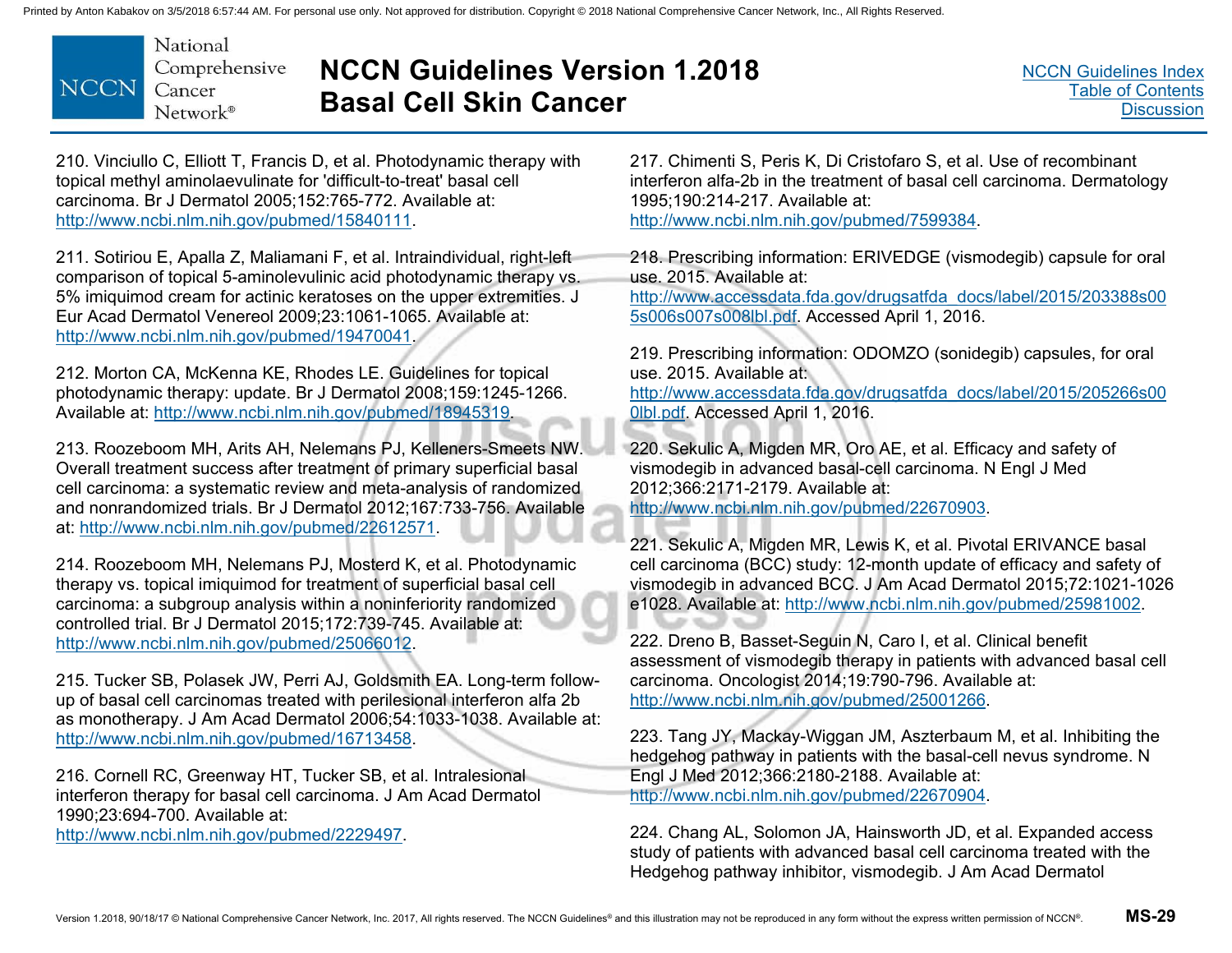National Comprehensive **NCCN** Cancer Network<sup>®</sup>

# **NCCN Guidelines Version 1.2018 Basal Cell Skin Cancer**

2014;70:60-69. Available at: http://www.ncbi.nlm.nih.gov/pubmed/24189279.

225. Basset-Seguin N, Hauschild A, Grob JJ, et al. Vismodegib in patients with advanced basal cell carcinoma (STEVIE): a pre-planned interim analysis of an international, open-label trial. Lancet Oncol 2015;16:729-736. Available at: http://www.ncbi.nlm.nih.gov/pubmed/25981813.

226. Migden MR, Guminski A, Gutzmer R, et al. Treatment with two different doses of sonidegib in patients with locally advanced or metastatic basal cell carcinoma (BOLT): a multicentre, randomised, double-blind phase 2 trial. Lancet Oncol 2015;16:716-728. Available at: http://www.ncbi.nlm.nih.gov/pubmed/25981810.

227. Danial C, Sarin KY, Oro AE, Chang AL. An investigator-initiated open-label trial of sonidegib in advanced basal cell carcinoma patients resistant to vismodegib. Clin Cancer Res 2016;22:1325-1329. Available at: http://www.ncbi.nlm.nih.gov/pubmed/26546616.

228. Ally MS, Aasi S, Wysong A, et al. An investigator-initiated openlabel clinical trial of vismodegib as a neoadjuvant to surgery for high-risk basal cell carcinoma. J Am Acad Dermatol 2014;71:904-911 e901. Available at: http://www.ncbi.nlm.nih.gov/pubmed/24929884.

229. Mortier L, Saiag P, Leccia MT, et al. A phase II study to assess vismodegib in the neoadjuvant treatment of locally advanced basal cell carcinoma (laBCC): The Vismodegib Neoadjuvant (VISMONEO) study. ASCO Meeting Abstracts 2014;32:TPS9104. Available at: http://meeting.ascopubs.org/cgi/content/abstract/32/15\_suppl/TPS9104.

230. Leiter U, Hillen U, Gutzmer R, et al. A phase II, single-armed, multicenter trial of neoadjuvant vismodegib in patients with large and/or recurrent basal cell carcinoma: NICCI. ASCO Meeting Abstracts 2014;32:TPS9116. Available at:

http://meeting.ascopubs.org/cgi/content/abstract/32/15\_suppl/TPS9116.

231. Kunstfeld R, Hauschild A, Zloty D, et al. MIKIE: A randomized, double-blind, regimen-controlled, phase II, multicenter study to assess the efficacy and safety of two different vismodegib regimens in patients with multiple basal cell carcinomas. ASCO Meeting Abstracts 2014;32:TPS9121. Available at:

http://meeting.ascopubs.org/cgi/content/abstract/32/15\_suppl/TPS9121.

232. Sofen H, Gross KG, Goldberg LH, et al. A phase II, multicenter, open-label, 3-cohort trial evaluating the efficacy and safety of vismodegib in operable basal cell carcinoma. J Am Acad Dermatol 2015;73:99-105 e101. Available at: http://www.ncbi.nlm.nih.gov/pubmed/25913533.

233. Lacouture ME, Tang JY, Rogers GS, et al. The RegiSONIC disease registry: Preliminary effectiveness and safety in the first 66 newly diagnosed locally advanced basal cell carcinoma (BCC) patients treated with vismodegib. ASCO Meeting Abstracts 2015;33:9023. Available at:

http://meeting.ascopubs.org/cgi/content/abstract/33/15\_suppl/9023.

234. Tauber G, Pavlovsky L, Fenig E, Hodak E. Vismodegib for radiation-induced multiple basal cell carcinomas (BCCs) of the scalp. J Am Acad Dermatol 2015;73:799-801. Available at: http://www.ncbi.nlm.nih.gov/pubmed/26320385.

235. Jimeno A, Weiss GJ, Miller WH, Jr., et al. Phase I study of the Hedgehog pathway inhibitor IPI-926 in adult patients with solid tumors. Clin Cancer Res 2013;19:2766-2774. Available at: http://www.ncbi.nlm.nih.gov/pubmed/23575478.

236. Kim DJ, Kim J, Spaunhurst K, et al. Open-label, exploratory phase II trial of oral itraconazole for the treatment of basal cell carcinoma. J Clin Oncol 2014;32:745-751. Available at: http://www.ncbi.nlm.nih.gov/pubmed/24493717.

237. Carneiro BA, Watkin WG, Mehta UK, Brockstein BE. Metastatic basal cell carcinoma: complete response to chemotherapy and